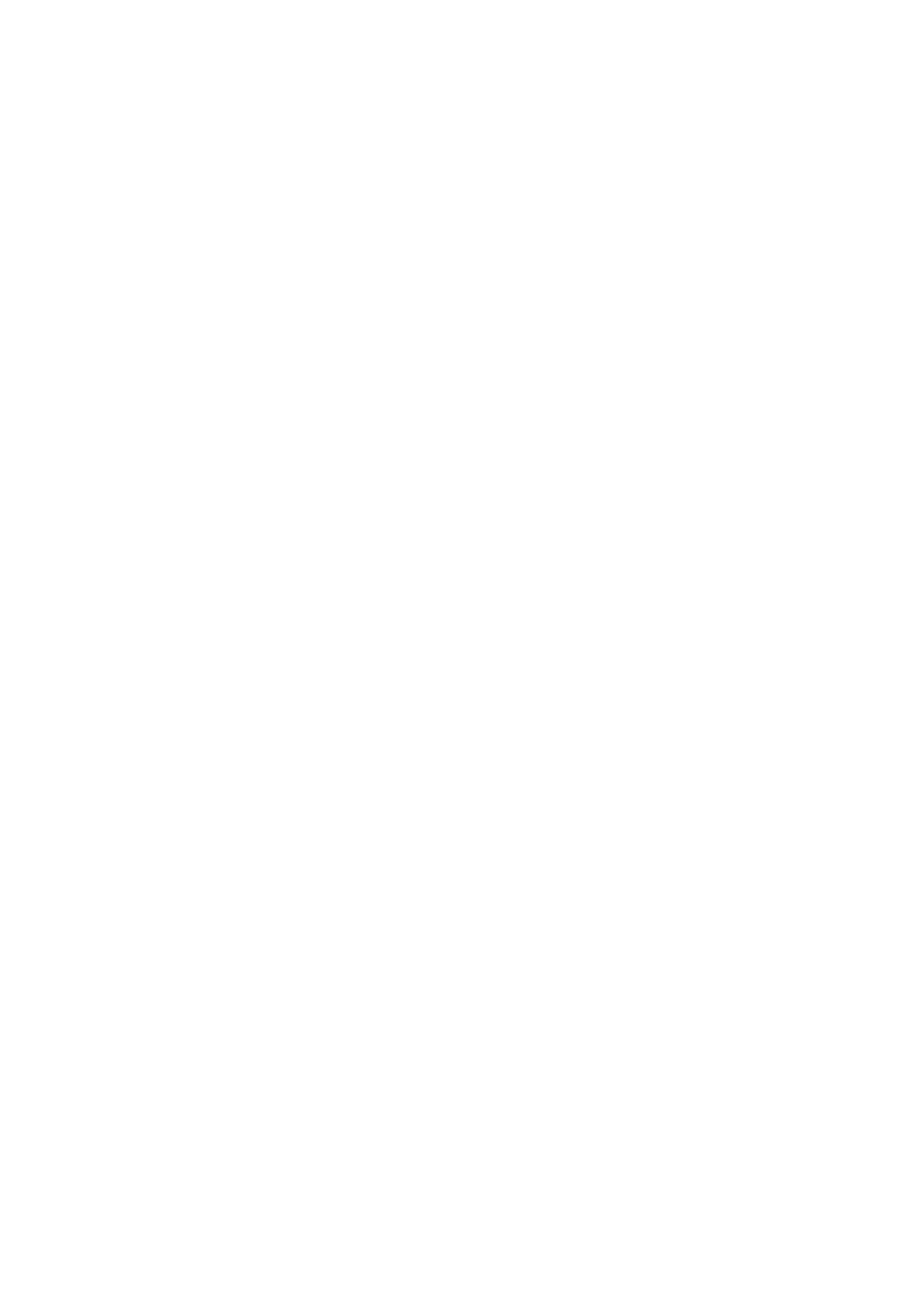

Ellan Vannin

# ROAD TRAFFIC AND HIGHWAYS (MISCELLANEOUS **AMENDMENTS) ACT 2012**

# Index

| <b>Section</b> | Page                                               |   |
|----------------|----------------------------------------------------|---|
|                | <b>PART 1 - INTRODUCTORY PROVISIONS</b>            | 5 |
| 1              |                                                    |   |
| 2              |                                                    |   |
|                | <b>PART 2 - AMENDMENT OF ROAD TRAFFIC ACT 1985</b> | 5 |
| 3              |                                                    |   |
| 4              |                                                    |   |
| 5              |                                                    |   |
| 6              |                                                    |   |
| 7              |                                                    |   |
| 8              |                                                    |   |
| 9              |                                                    |   |
| 10             |                                                    |   |
| 11             |                                                    |   |
| 12             |                                                    |   |
| 13             |                                                    |   |
| 14             |                                                    |   |
| 15             |                                                    |   |
| 16             |                                                    |   |
| 17             |                                                    |   |
| 18             |                                                    |   |
| 19             |                                                    |   |
| 20             |                                                    |   |
| 21             |                                                    |   |
| 22             |                                                    |   |
| 23             |                                                    |   |
| 24             |                                                    |   |
| 25             |                                                    |   |
| 26             |                                                    |   |
| 27             |                                                    |   |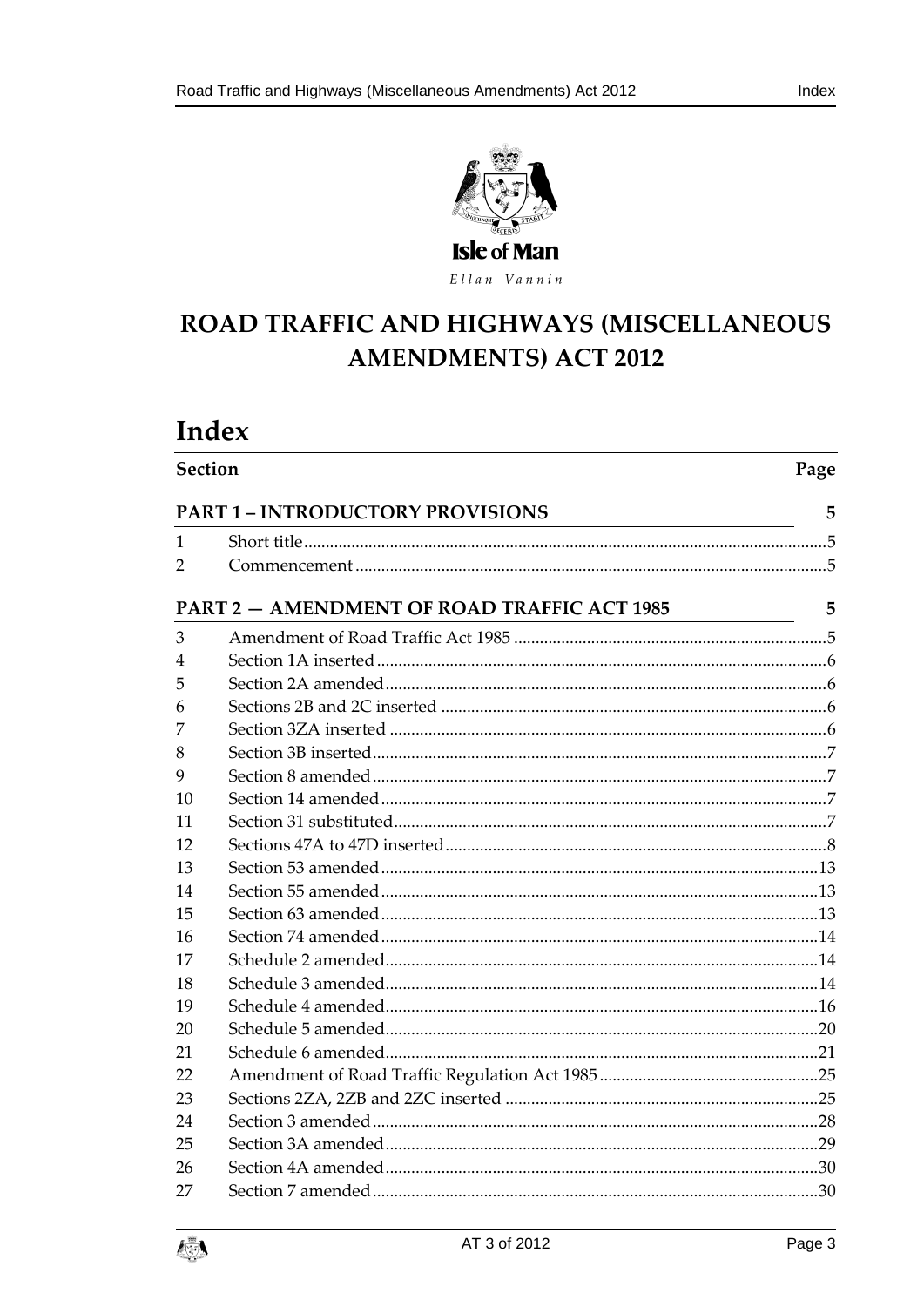| 28 |  |
|----|--|
| 29 |  |
| 30 |  |
| 31 |  |
| 32 |  |
| 33 |  |
| 34 |  |
| 35 |  |
| 36 |  |
| 37 |  |

### PART 4 - AMENDMENT OF HIGHWAYS ACT 1986

| 38 |  |
|----|--|
| 39 |  |
| 40 |  |
| 41 |  |
| 42 |  |
| 43 |  |
| 44 |  |
| 45 |  |
| 46 |  |
| 47 |  |
| 48 |  |
| 49 |  |
| 50 |  |
|    |  |

### **PART 5 - MISCELLANEOUS AMENDMENTS AND REPEALS**

33

| 51   | Amendment of Petty Sessions and Summary Jurisdiction Act 1927  44 |  |
|------|-------------------------------------------------------------------|--|
| 52   |                                                                   |  |
| -53- |                                                                   |  |
| 54   |                                                                   |  |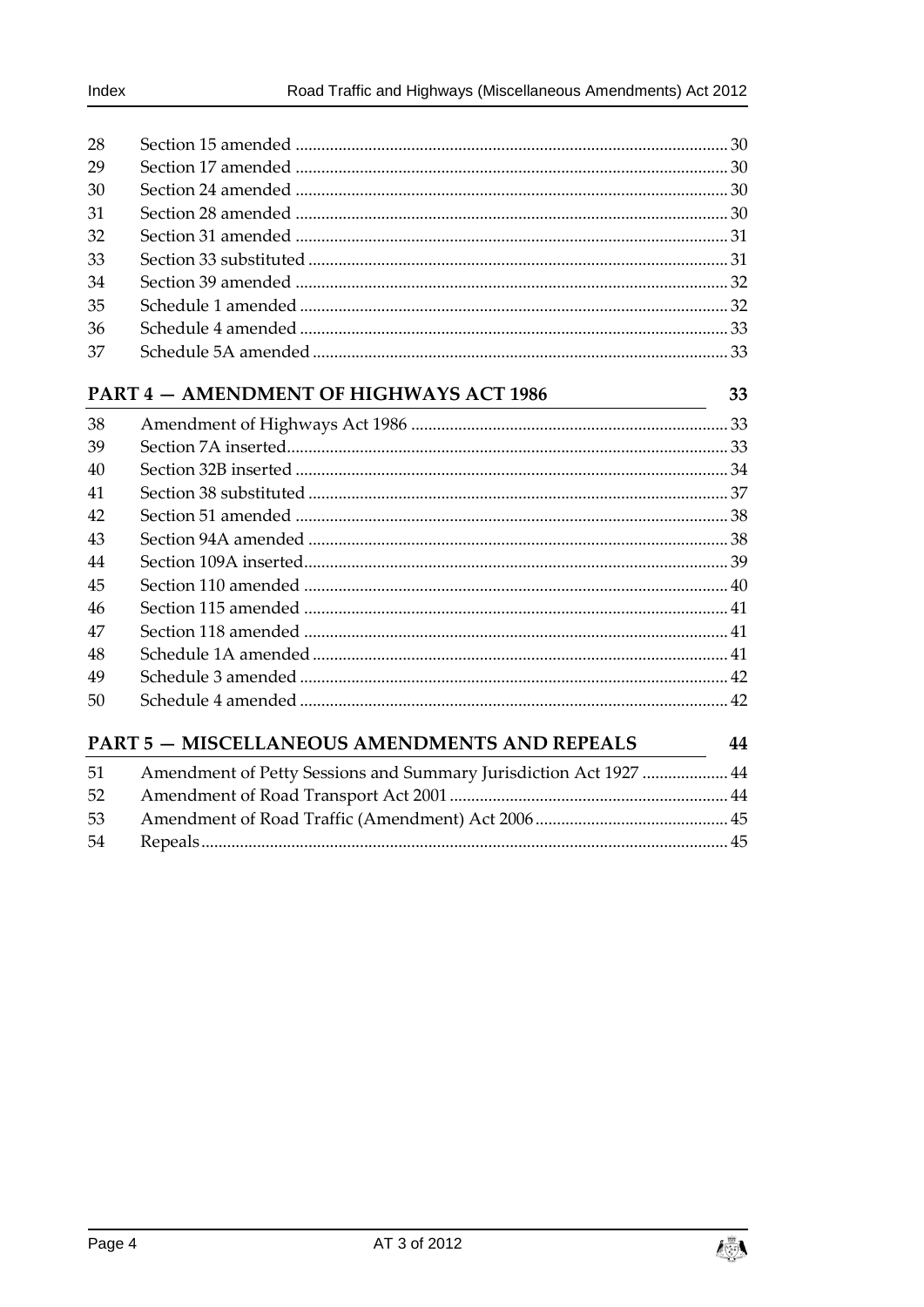

# **ROAD TRAFFIC AND HIG HWAYS (MISCELLANEOUS AMENDMENTS) ACT 2012**

*Signed in Tynwald: 12 July 2011 Received Royal Assent: 19 June 2012 Announced to Tynwald: 19 June 2012*

**AN ACT** to amend further various enactments connect with road traffic and highways; and for connected purposes.

<span id="page-4-0"></span>**BE IT ENACTED** by the Queen's Most Excellent Majesty, by and with the advice and consent of the Council and Keys in Tynwald assembled, and by the authority of the same, as follows:—

# **PART 1 – INTRODUCTORY PROVISIONS**

### <span id="page-4-1"></span>**1 Short title**

The short title of this Act is the Road Traffic and Highways (Miscellaneous Amendments) Act 2012.

### <span id="page-4-2"></span>**2 Commencement**

- (1) This Act (apart from this section and section 1) comes into operation on such day or days as the Department of Infrastructure may by order appoint and different days may be appointed for different purposes of this Act.
- (2) An order under subsection (1) may make such transitional and saving provisions as the Department of Infrastructure considers necessary or expedient.

# <span id="page-4-3"></span>**PART 2 — AMENDMENT OF ROAD TRAFFIC ACT 1985**

### <span id="page-4-4"></span>**3 Amendment of Road Traffic Act 1985**

The Road Traffic Act 1985 is amended in accordance with this Part.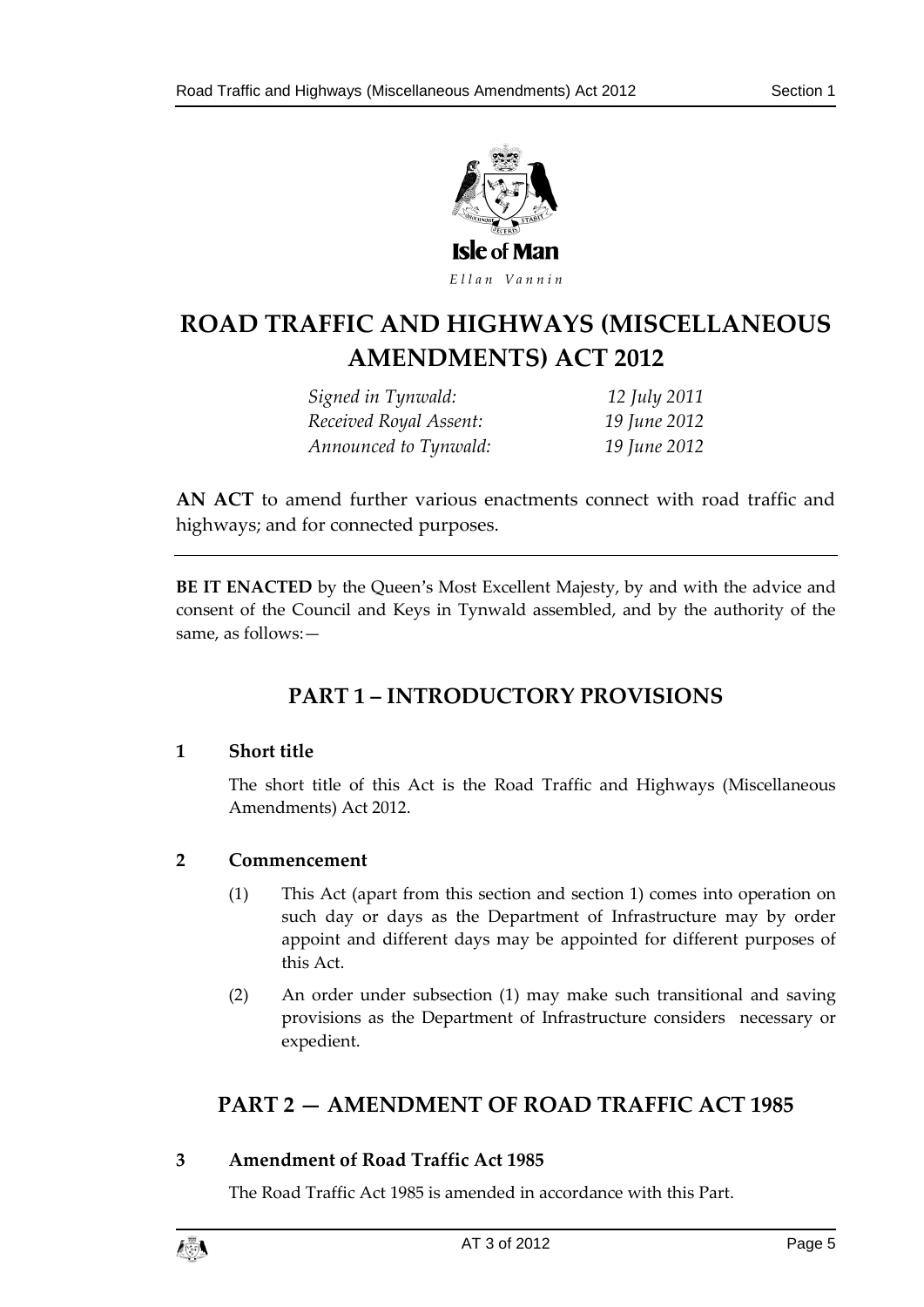### <span id="page-5-0"></span>**4 Section 1A inserted**

After section 1 insert —

# **«1A Causing serious bodily harm by dangerous driving**

A person who causes serious bodily harm to another person by driving a mechanically propelled vehicle dangerously on a road or other public place is guilty of an offence. $\boldsymbol{\mathsf{E}}$ .

### <span id="page-5-1"></span>**5 Section 2A amended**

In section 2A(1) and (2) for "sections 1 and 2" substitute  $\mathbf{\mathfrak{B}}$  sections 1, 1A and 2».

### <span id="page-5-2"></span>**6 Sections 2B and 2C inserted**

After section 2A insert —

# **«2B Causing death by careless or inconsiderate driving**

P1988/52/2B

A person who causes the death of another person by driving a mechanically propelled vehicle on a road or other public place without due care and attention, or without reasonable consideration for other persons using the road or place, is guilty of an offence. $\boldsymbol{\Sigma}$ .

# **2C Causing serious bodily harm by careless or inconsiderate driving**

A person who causes serious bodily harm to another person by driving a mechanically propelled vehicle on a road or other public place without due care and attention, or without reasonable consideration for other persons using the road or place, is guilty of an offence. $\boldsymbol{\mathsf{\Xi}}$ .

#### <span id="page-5-3"></span>**7 Section 3ZA inserted**

After section 3 but before section 3A insert —

# **«3ZA Meaning of careless or inconsiderate driving**

P1988/52/3ZA

- (1) This section has effect for the purposes of sections 2B, 2C, 3 and 3A.
- (2) A person is to be regarded as driving without due care and attention if (and only if) the way the person drives falls below what would be expected of a competent and careful driver.
- (3) In determining for the purposes of subsection (2) what would be expected of a competent and careful driver in a particular case,

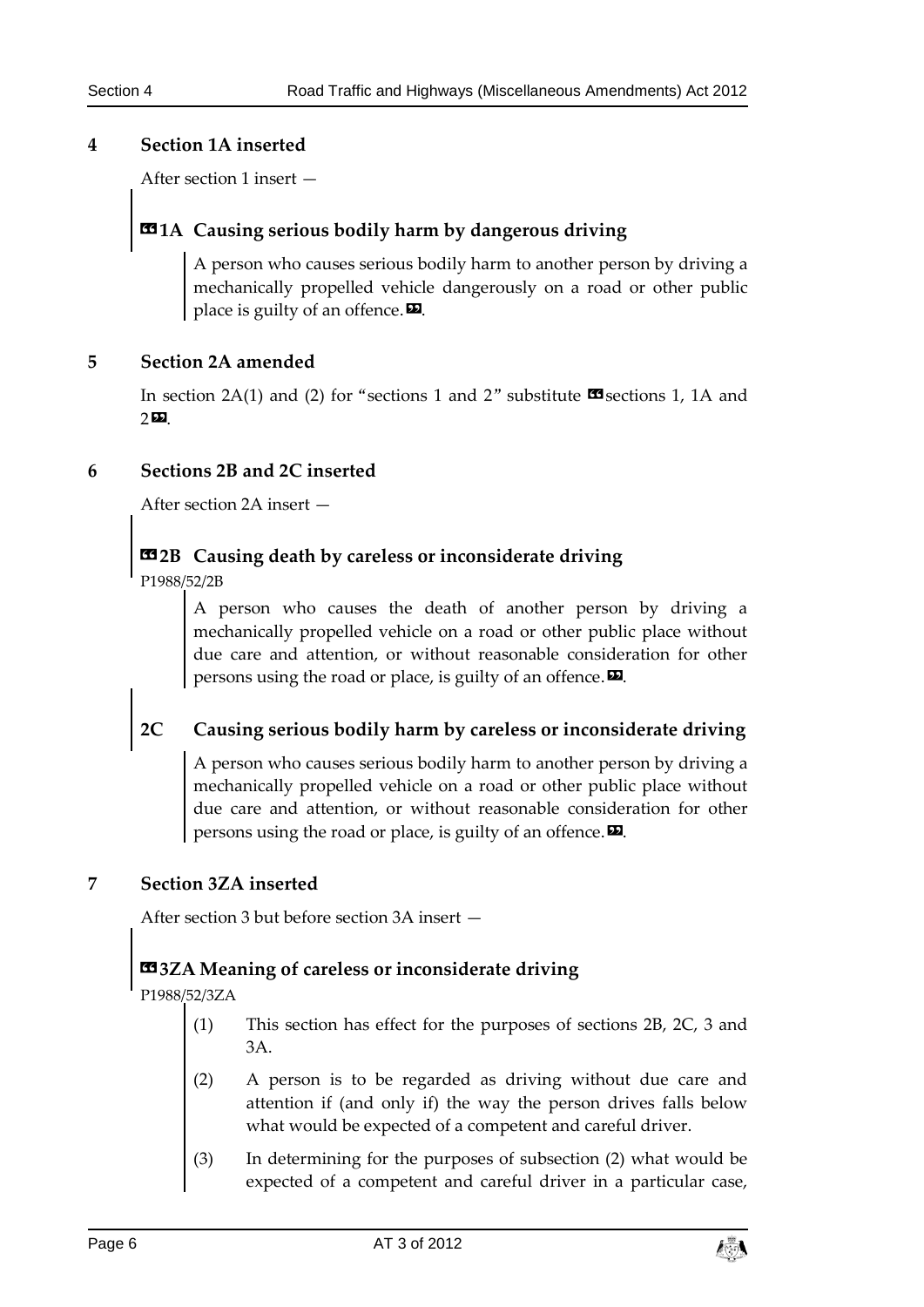regard must be had not only to the circumstances of which the accused could be expected to be aware but also to any circumstances shown to have been within the knowledge of the accused.

(4) A person is to be regarded as driving without reasonable consideration for other persons only if those persons are inconvenienced by the person's driving. $\boldsymbol{\mathsf{\Xi}}$ .

### <span id="page-6-0"></span>**8 Section 3B inserted**

After section 3A insert —

# **3B Causing death by driving and at the time unlicensed, disqualified or uninsured**

P1988/52/3ZB

A person is guilty of an offence under this section if the person causes the death of another person by driving a motor vehicle on a road and, at the time when he or she is driving, the circumstances are such that the person is committing an offence under —

- paragraph  $1(1)$  of Schedule 3 (driving otherwise than in accordance with a licence);
- (b) paragraph 18 of Schedule 3 (driving while disqualified); or
- paragraph  $1(1)$  of Schedule 5 (using motor vehicle while uninsured or unsecured against third party risks).".

### <span id="page-6-1"></span>**9 Section 8 amended**

In section 8(2) for "by an order made by the Department under section 1 of the Road Races Act 1982" substitute  $\blacksquare$  by or under any enactment  $\blacksquare$ .

### <span id="page-6-2"></span>**10 Section 14 amended**

In section 14(5) for "by an order made by the Department under section 1 of the Road Races Act 1982" substitute  $\mathbf{E}$  by or under any enactment  $\mathbf{E}$ .

### <span id="page-6-3"></span>**11 Section 31 substituted**

For section 31 substitute —

# **31 The Highway Code**

The Department must prepare a code (in this section referred to as "the Highway Code") comprising such directions as appear to the Department to be proper for the guidance of persons using the roads.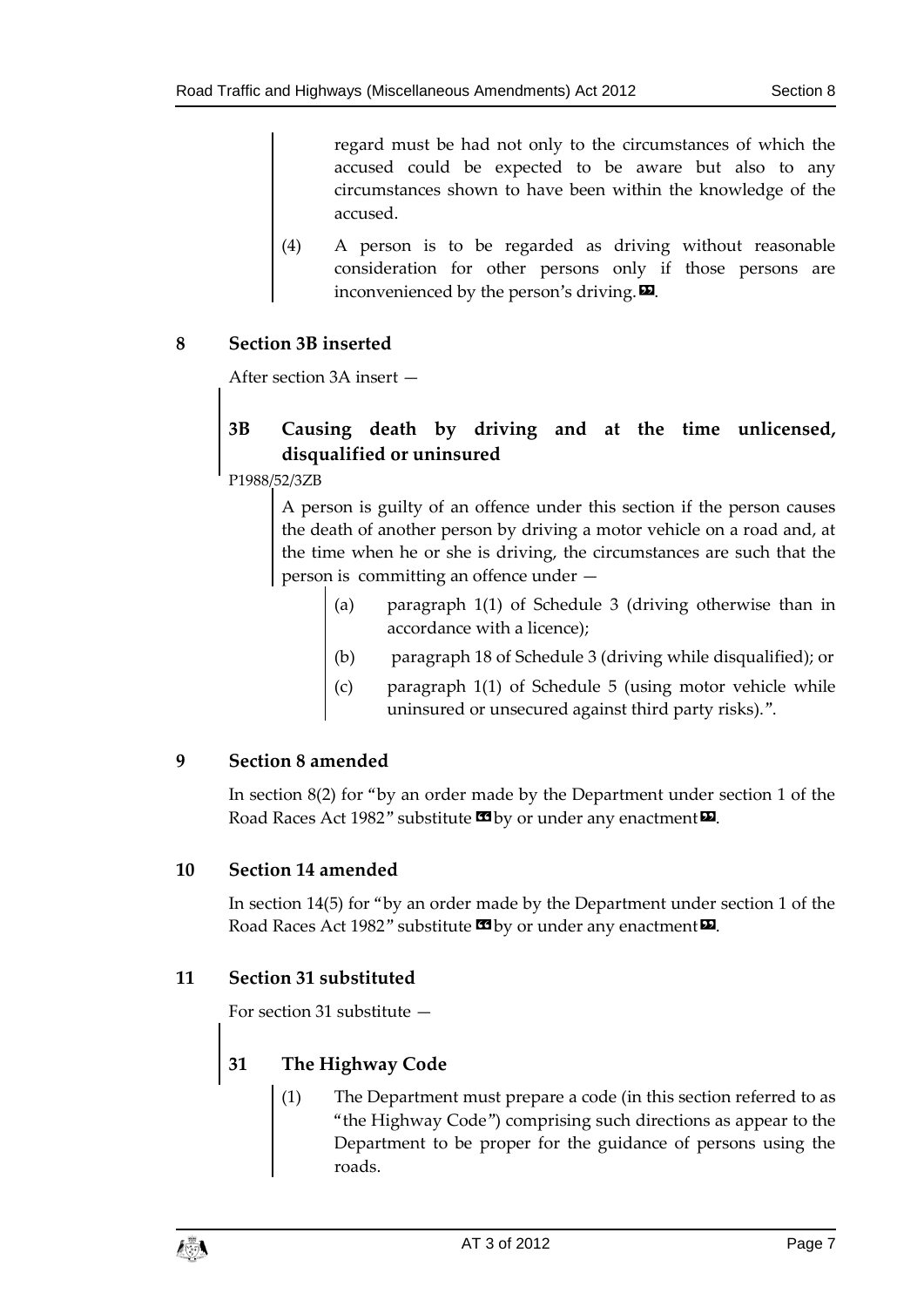- (2) The Highway Code may consist of the Highway Code having effect in Great Britain with such adaptations, exceptions or modifications as the Department thinks fit.
- (3) The Department may from time to time revise the Highway Code by revoking, varying, amending or adding to it in such manner as it thinks fit.
- (4) Subject to subsection (3), the Department must cause the Highway Code, in a form incorporating all current revisions and entitled "**The Manx Highway Code**", to be printed and laid before Tynwald, and may cause copies of it to be sold to the public at such price as it may determine.
- (5) A failure on the part of a person to observe a provision of the Highway Code does not of itself render that person liable to criminal proceedings of any kind, but any such failure may be relied on in any proceedings (whether civil or criminal, and including proceedings for an offence under this Act or the *Road Traffic Regulation Act 1985*) by any party to the proceedings as tending to establish or to negative any liability which is in question in those proceedings.". $\mathbf{E}$ .

### <span id="page-7-0"></span>**12 Sections 47A to 47D inserted**

After section 47 insert —

*"Seizure, retention and disposal, etc of vehicles* 

# **47A Power to seize and immobilize vehicles**

- (1) If any of the conditions in subsection (2), (3) or (4) is satisfied a constable may, in accordance with vehicles regulations made under section 47B and using reasonable force if necessary —
	- (a) seize and remove a motor vehicle; and
	- (b) in order to do so, enter any premises (other than a private dwelling house) where he or she has reasonable grounds for believing the vehicle to be.
- (2) The first condition is that  $-$ 
	- (a) a constable requires, under section 43, a person to produce evidence that the motor vehicle is not or was not being driven on a road in contravention of paragraph 1(1) of Schedule 5 (users of motor vehicles to be insured or secured against third-party risks);
	- (b) the person fails to produce such evidence in accordance with that section; and

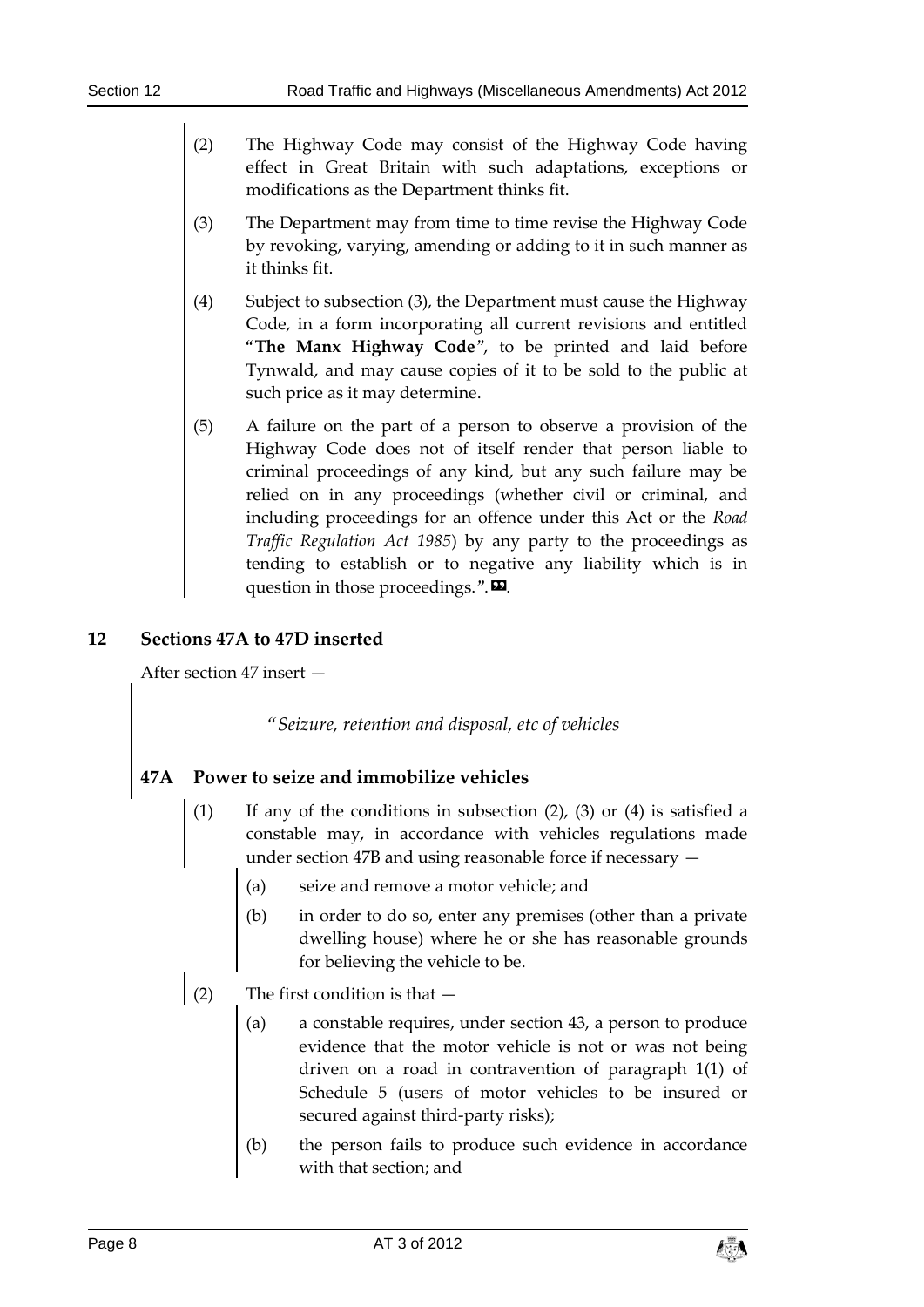- (c) the constable has reasonable grounds for believing that the vehicle is or was being driven on a road in contravention of that paragraph.
- (3) The second condition is that a constable  $-$ 
	- (a) stops or otherwise comes upon a motor vehicle on a road, being a vehicle on which no current vehicle licence is exhibited; or
	- (b) has reasonable grounds for believing that no such licence was exhibited on a motor vehicle when it was on a road,

and after making such lawful enquiries as he or she considers appropriate in the circumstances, has reasonable grounds for believing that no such licence has been displayed on that vehicle for a period exceeding one month.

- (4) The third condition is that a constable, after making such lawful enquiries as he or she considers appropriate in the circumstances, has reasonable grounds for believing that a motor vehicle has been driven on a road by a person who —
	- (a) was disqualified for holding or obtaining a driving licence;
	- (b) otherwise held no current driving licence;
	- (c) held a provisional licence authorising the person to drive the vehicle but was not accompanied by a person currently authorised by a full licence to drive it;
	- (d) held a full licence authorising the person to drive the vehicle subject to the same conditions as if he or she were authorised by a provisional licence to do so but was not so accompanied; or
	- (e) was committing a serious driving offence connected with drink or drugs.
- (5) If, for any reason, a constable is unable to remove a motor vehicle immediately he or she may —
	- (a) immobilise it while it remains in the road or place in which he or she finds it;
	- (b) move it from that road or place to another road or place and immobilise it in that other road or place; or
	- (c) authorise a contractor to do either of the things mentioned in paragraph (a) or paragraph (b),

but the vehicle must be moved to a place of storage within the period of 24 hours beginning with the time at which any of the conditions in subsections (2) to (4) is first satisfied.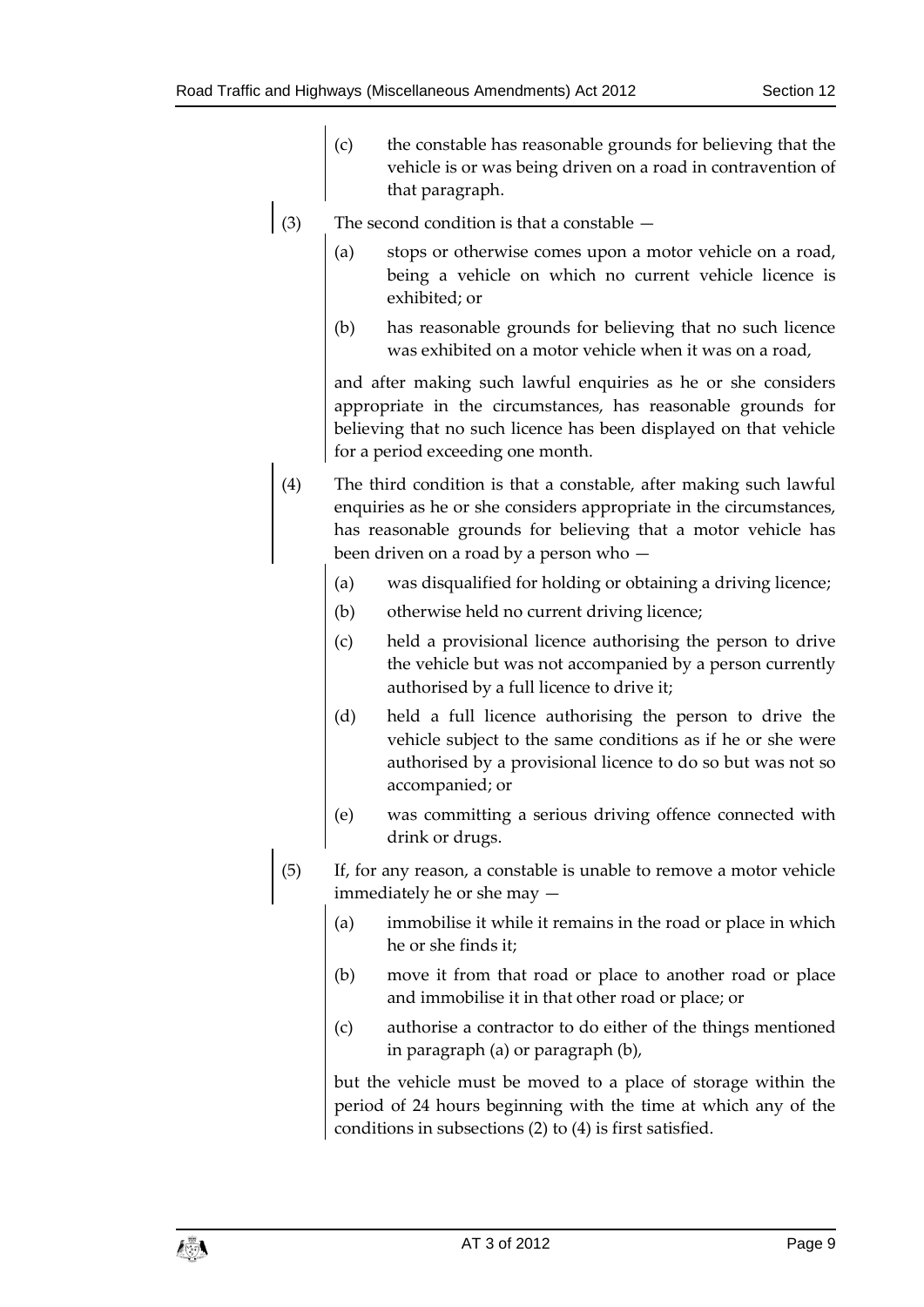- (6) On any occasion when a vehicle is immobilised in accordance with this section, there must also be affixed to the vehicle a notice —
	- (a) indicating that the vehicle is immobilised and warning that no attempt should be made to drive it or otherwise put it in motion; and
	- (b) giving such other information as may be prescribed.
- (7) If the vehicle has been removed to another place before immobilisation a copy of the notice described in subsection (6) must be placed at or near the place where the vehicle was found.
- (8) If a vehicle has been immobilised a person must not  $-$ 
	- (a) remove any notice that has been affixed to it under subsection (6);
	- (b) release or attempt to release it from any immobilisation device that has been fixed to it under subsection (5); or
	- (c) remove or attempt to remove it from the road or place where it was immobilised,

unless the person is a constable or acting under the direction of a constable.

### **47B Removal retention, disposal and release etc of seized vehicles**

- (1) The Department may by regulations make provision for  $-$ 
	- (a) the removal, retention or storage of motor vehicles seized under section 47A; and
	- (b) the release, forfeiture or disposal of such motor vehicles in accordance with the regulations, including any role a court may have in determining a vehicle's release, forfeiture or disposal.
- (2) Regulations under subsection (1) may, in particular, make provision about —
	- (a) giving notice of the seizure of a motor vehicle under section 47A to prescribed persons;
	- (b) enabling any property found in the vehicle to be removed, delivered into custody, returned or disposed of in accordance with the regulations (including provision as to determining entitlement to such property);
	- (c) the payment of fees, charges or costs in relation to the seizure, immobilisation, removal, storage or disposal of the vehicle and any application for its release;
	- (d) the destination —

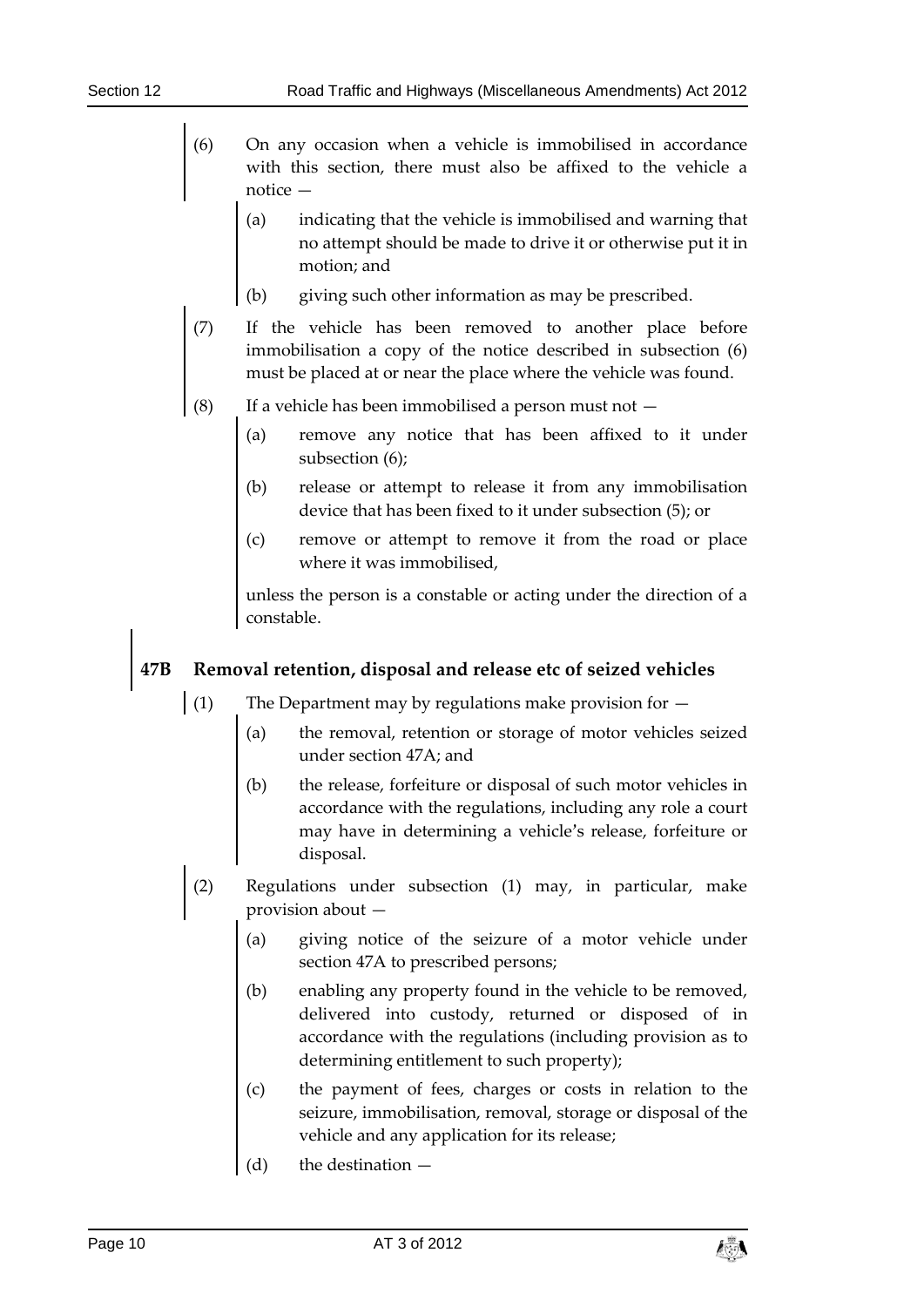- (i) of any fees, charges or costs payable in accordance with the regulations;
- (ii) of the proceeds (if any) arising from the disposal of the vehicle and any property found in it;
- (e) where the vehicle has been supplied under any contract of lease or hire, including a hire-purchase agreement, and despite any term of that contract —
	- (i) the vehicle's release to any party to the contract;
	- (ii) enabling any such contract to be nullified or varied on release of the vehicle; and
	- (iii) without limiting any civil claim, requiring such monies to be paid to or by the parties to the contract as the court determines in accordance with the regulations.
- (3) No claim shall lie to any civil court in respect of the seizure, storage, retention, disposal or forfeiture of any motor vehicle or property found in it in pursuance or purported pursuance of section 47A or regulations made under this section.

# **47C Offences**

- (1) A person who contravenes section 47A(8) is guilty of an offence and liable on summary conviction to a fine not exceeding £1,000.
- (2) A person who intentionally obstructs a constable or a contractor in the exercise of his or her functions under section 47A or under regulations made under section 47B is guilty of an offence and liable on summary conviction to a fine not exceeding £1,000.
- (3) A person who provides evidence that the person knows to be false or misleading in a material particular in order to secure the release of a vehicle seized under section 47A is guilty of an offence and liable —
	- (a) on summary conviction to a fine not exceeding  $£5,000$ ; or
	- (b) on conviction on information, to custody for a term not exceeding 2 years or to a fine or to both.

### **47D Interpretation of sections 47A to 47C**

In sections 47A to 47C —

"**contractor**" means a person who has been appointed by the Chief Constable to carry out, direct or supervise —

(a) the immobilisation of motor vehicles, their removal to, storage at or release from a place of storage, or their destruction; or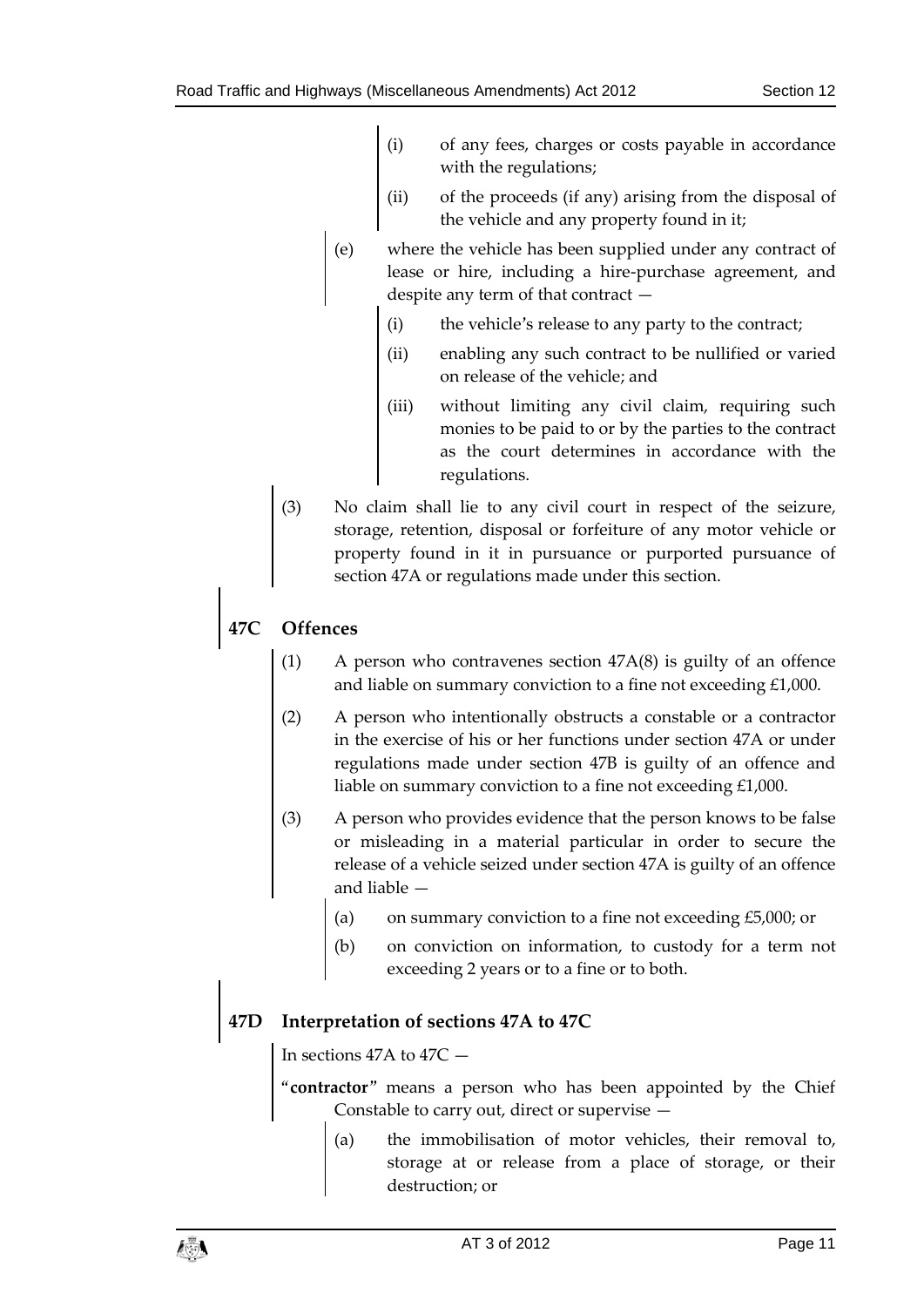(b) the removal, storage or disposal of property found in motor vehicles,

including a person authorised by a person so appointed and, in the case of storage, a person to whom the storage has been subcontracted;

"**current**", in relation to a driving licence, means not expired, cancelled, revoked or suspended;

"**current**", in relation to a vehicle licence, means not expired or cancelled;

"**disposal**" includes sale or destruction;

driving licence" means -

- (a) a licence granted under Schedule 3;
- (b) a Community licence as from time to time defined in regulations made under that Schedule;
- (c) a Convention driving permit as from time to time defined by an order made under section 1 of the *Motor Vehicles (International Circulation) Act 1955*;
- (d) a domestic driving permit as from time to time defined by such an order;
- "**full licence**" means a licence granted under Schedule 3 other than a provisional licence;
- "**immobilisation device**" means any device or appliance designed or adapted to be fixed to a vehicle for the purpose of preventing it from being driven or otherwise put in motion;

"**immobilise**" means immobilise by —

- (a) the seizure of the ignition key or other device by means of which access to the vehicle may be gained and by means of which the vehicle's engine may be started; or
- (b) the use of an immobilisation device:
- "**private dwelling house**" does not include a garage or other structure occupied with the dwelling house or any land appurtenant to the dwelling house;

"**provisional licence**" has the same meaning as in Schedule 3;

"**serious driving offence connected with drink or drugs**" means an offence —

(a) under section 3A (causing death by careless driving under the influence of drink or drugs), section 5(1) (driving etc under the influence of drink or drugs) or section 5A(1)(a) (driving etc with alcohol above the prescribed limit); or

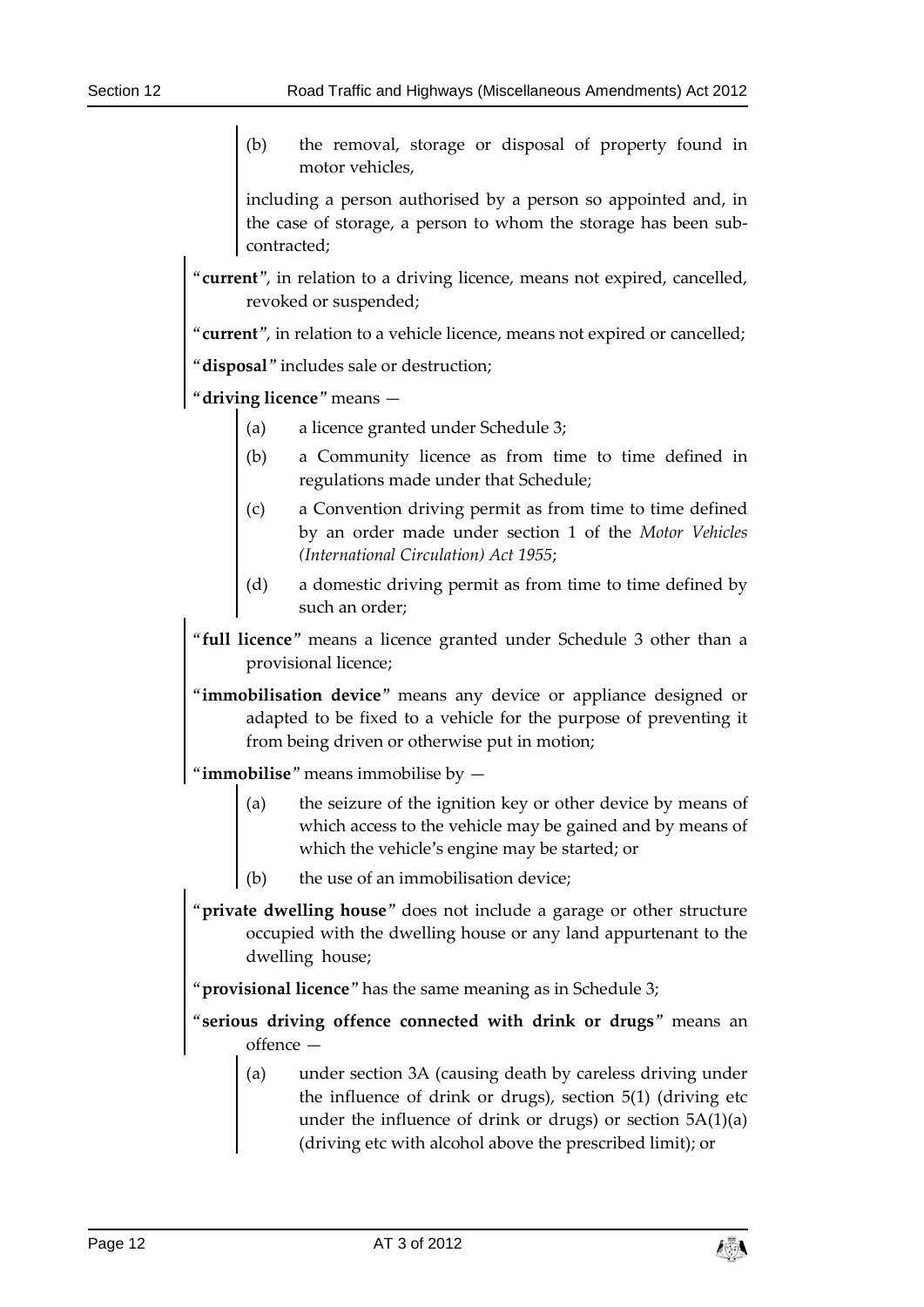(b) under section 6(6) (failing to provide a specimen) or section 7DA (failing to allow laboratory test of specimen of blood), where such an offence involves obligatory disqualification;

"**vehicle licence**" has the same meaning as in the *Licensing and Registration of Vehicles Act 1985*.»

### <span id="page-12-0"></span>**13 Section 53 amended**

In section 53 after subsection (5) add —

**EE** (6) The Department may by order amend Schedule 6 so as to vary any of the punishments there shown. $\boldsymbol{\mathsf{\Xi}}$ .

### <span id="page-12-1"></span>**14 Section 55 amended**

In section 55 —

- (a) for subsection (1) substitute  $-$
- **EG**(1) Subject to Part IV and of Schedule 6, this section applies to any offence under this Act to which it is applied by column 8 of the Table in Part I of that Schedule. $\mathbf{D}$ ;
- (b) in subsection (2) delete "and to the provisions of paragraphs 3 and 4 of Part IV of Schedule 6,".

### <span id="page-12-2"></span>**15 Section 63 amended**

- (1) Section 63 is amended as follows.
- (2) In subsections (1), (2) and (5) (wherever occurring) for "chairman or vicechairman of the Department" substitute  $\mathbf{\Omega}$  the person conducting the inquiry $\Psi$ .
- (3) In subsection (2) for "Department had been a court of law" substitute **E** inquiry had been a court of law **D**.
- (4) In subsection (3) for "Department" substitute  $\mathbf{\mathfrak{B}}$  inquiry  $\mathbf{\Sigma}$ .
- (5) In subsection  $(4)$ 
	- (a) for "Department holding the inquiry" substitute "person conducting the inquiry";
	- (b) for "opinion of the Department" substitute "opinion of the person conducting the inquiry".
- (6) In subsection  $(5)$ 
	- (a) for "Department may" substitute "person conducting the inquiry may";
	- (b) for "by the Department" substitute "by the person conducting the inquiry".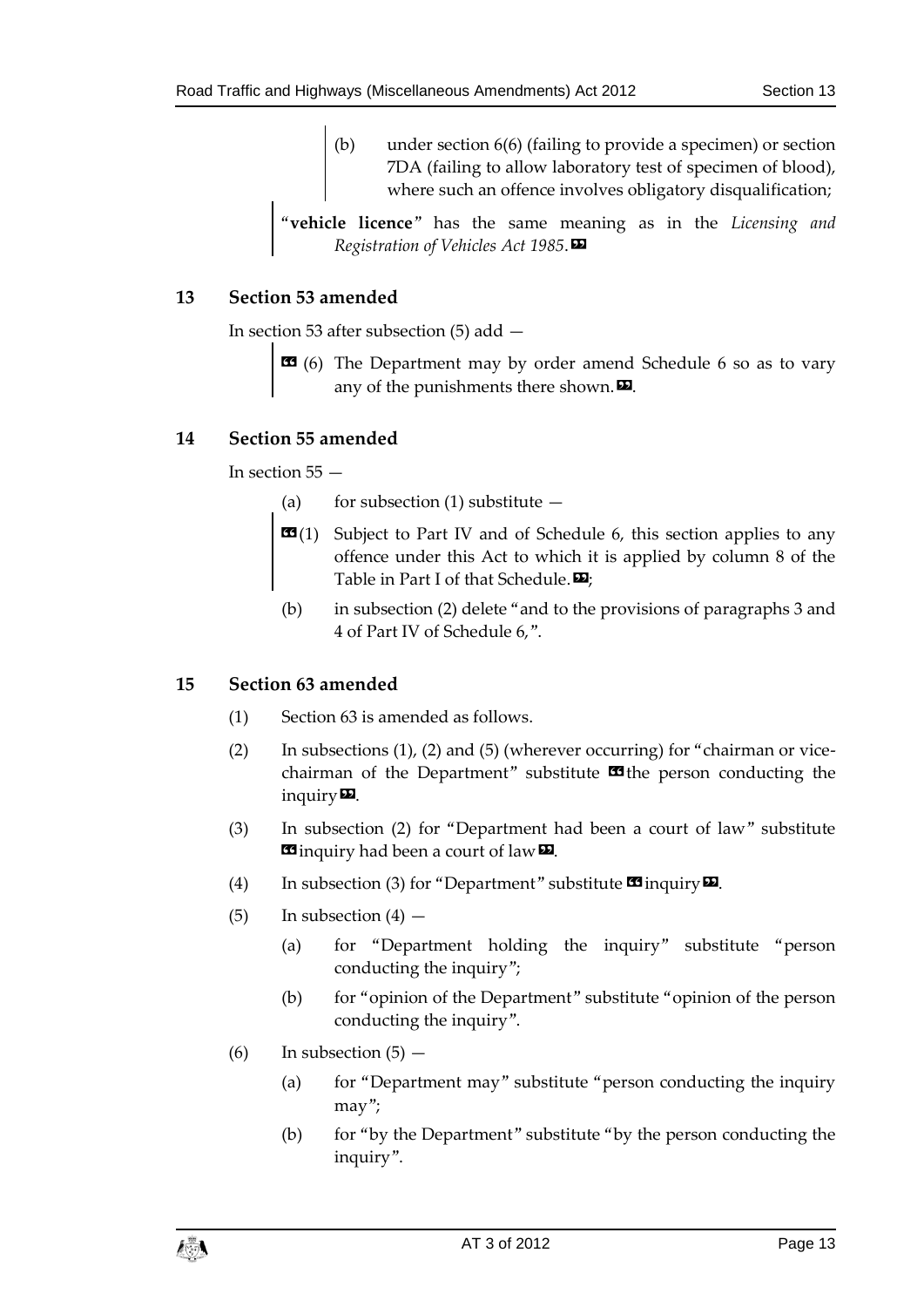### <span id="page-13-0"></span>**16 Section 74 amended**

In section 74 —

- (a) in the marginal note after "regulations" add ", orders etc";
- (b) in subsection (3)(b) after "section 24(8)," insert "section 53(6),".

### <span id="page-13-1"></span>**17 Schedule 2 amended**

In paragraph 4 in Part II of Schedule 2 —

- (a) in sub-paragraph (1) delete "; but a vehicle shall not be required to stop for a test except by a constable in uniform";
- (b) after sub-paragraph (1) insert —
- "(1A) In order to test a vehicle an authorised examiner may require a vehicle to stop if the following conditions are satisfied —
	- (a) a constable in uniform must be present at the scene;
	- (b) at least one sign indicating a police presence and warning drivers of oncoming vehicles that they may be required to stop must be displayed so as to be visible to them at such a distance from the area where the test is to be conducted as will enable them to stop safely if required to do so; and
	- (c) the examiner must wear such distinguishing clothing as the Department may require.
- (1B) A driver of a vehicle who fails to stop as required by subparagraph (1A) is guilty of an offence.".

### <span id="page-13-2"></span>**18 Schedule 3 amended**

- (1) Part II of Schedule 3 is amended as follows.
- (2) In paragraph 11
	- (a) in sub-paragraph (1) for "for such period" until the end of the sub-paragraph substitute "in accordance with subparagraph  $(1A)$ ";
	- (b) after sub-paragraph (1) insert —

 $\blacksquare$  (1A) The period of disqualification is  $-$ 

- (a) in the case of  $-$ 
	- (i) an offence under section 1 (causing death by dangerous driving), section 1A (causing serious bodily harm by dangerous driving) or section 3B (causing death by driving when unlicensed, disqualified or uninsured), not less than 2 years as the court thinks fit; or
	- (ii) an offence under section 6(6) (failing to provide a specimen) or section 7DA (failing to allow

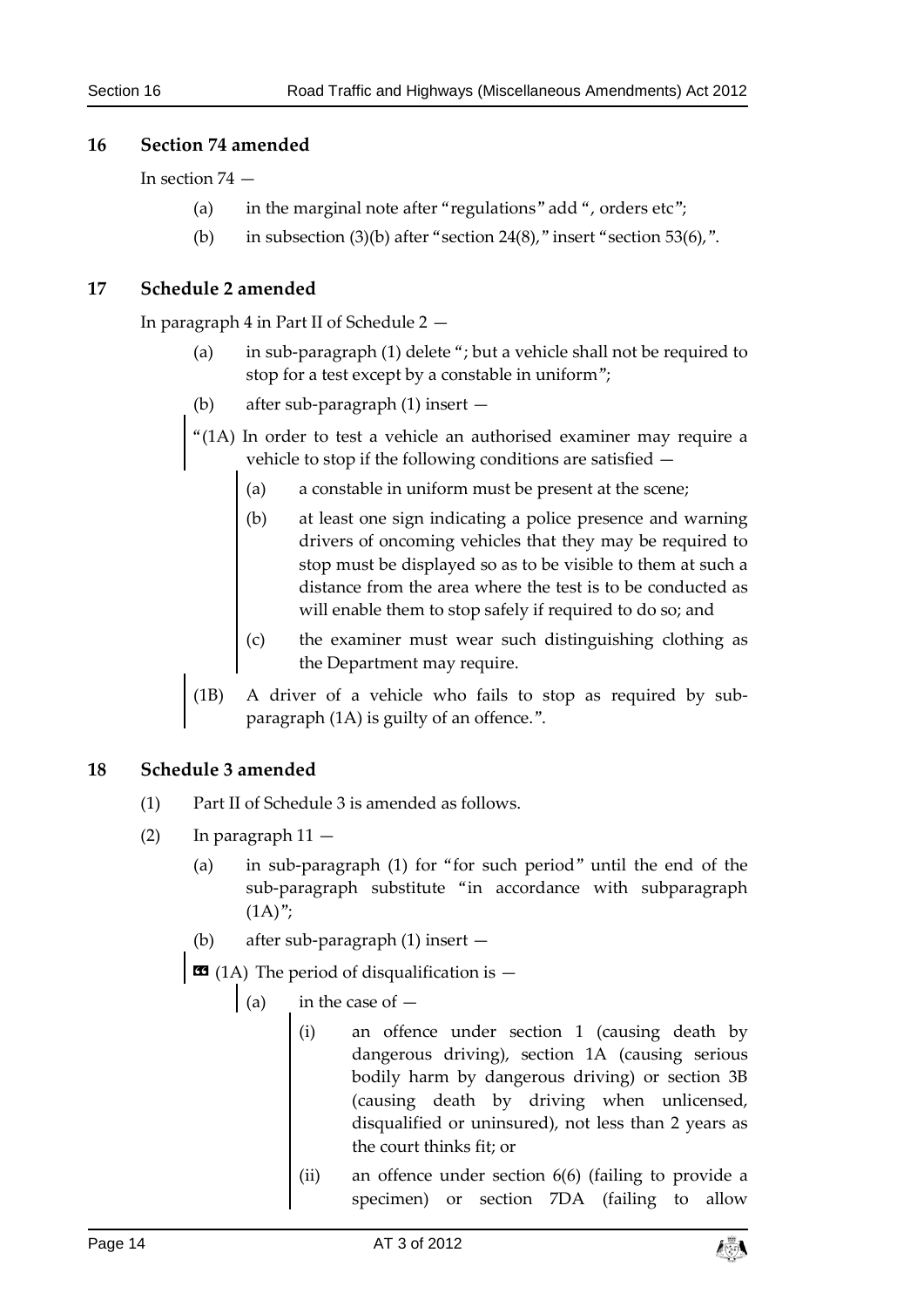laboratory test of specimen of blood), where such an offence involves obligatory disqualification, not less than 5 years as the court thinks fit; or

(b) in the case of any other offence involving obligatory disqualification and if neither of sub-paragraphs (3) or (3A) applies, not less than 12 months as the court thinks fit,

unless the court for special reasons thinks fit to order the person to be disqualified for a shorter period or not to be disqualified at all. $\mathbf{E}$ ;

- (c) for sub-paragraphs (3) and (3A) substitute  $-$
- "(3) Where a person convicted of an offence under section 3A, 5(1) or 5A(1)(a) has, within the 10 years immediately preceding the commission of the offence, been convicted of any such offence, sub-paragraph (1A)(b) shall apply in relation to the person with the substitution of 5 years for 12 months.
- (3A) Without limiting sub-paragraph  $(3)$ , if  $-$ 
	- (a) a person is convicted of an offence under section 3A, 5(1) or  $5A(1)(a)$ ;
	- (b) it is shown that the proportion of alcohol in the person's breath, blood or urine was that specified in column 2 of the following table; and
	- (c) the corresponding period specified in column 3 of that table consists of a longer period of disqualification than would otherwise apply under sub-paragraph (1A),

sub-paragraph (1A) applies in relation to the person with the substitution of that longer period of disqualification for the period set out in that sub-paragraph —

| Proportion in 100 ml<br>of breath | Over 50 $\mu$ g but not   2 years<br>over 75 µg       |         |
|-----------------------------------|-------------------------------------------------------|---------|
|                                   | Over 75 $\mu$ g but not   3 years<br>over $100 \mu$ g |         |
|                                   | Over 100µg                                            | 5 years |
| Proportion in 100 ml<br>of blood  | Over 115mg but not<br>over173 mg                      | 2 years |
|                                   | Over 173 mg but not<br>over 230 mg                    | 3 years |
|                                   | Over 230 mg                                           | 5 years |
| Proportion 100 ml of<br>urine     | Over 153 mg but not<br>over 230 mg                    | 2 years |

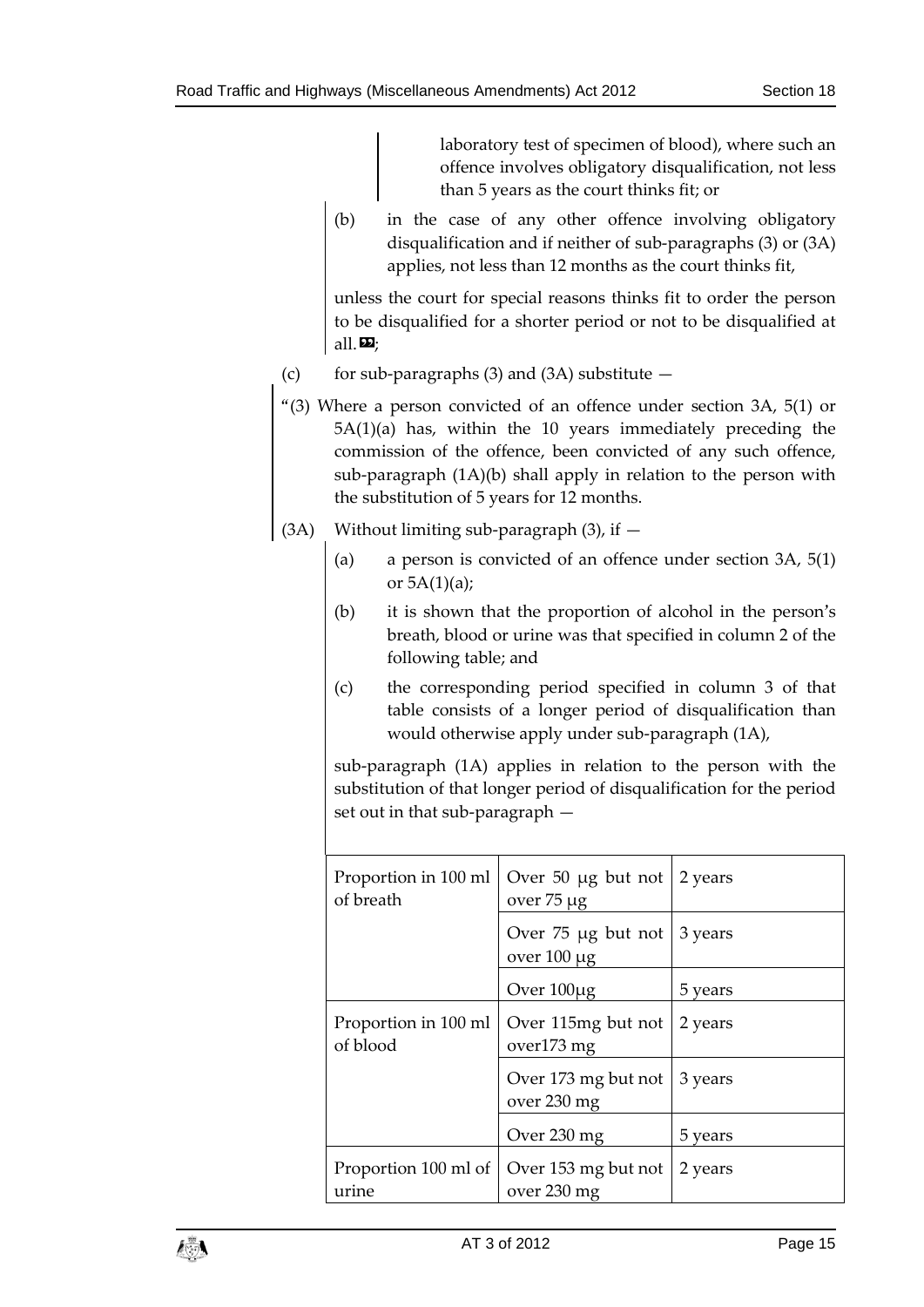| Over 230 mg but not 3 years<br>over 306 mg |         |
|--------------------------------------------|---------|
| Over 306 mg                                | 5 vears |

- (d) after sub-paragraph (3A) insert —
- $\bullet$  (3B) The Department may, with the approval of Tynwald, make regulations amending the table in subparagraph  $(3A)$ .  $\mathbf{E}$ ;
- (e) in sub-paragraph (5) for "that test" in each place where it occurs substitute "the extended test";
- (f) in sub-paragraph (5A)(d) for "serious doubt" substitute "reasonable doubt";
- (g) in sub-paragraph (7) for "section 3A, 5 or 5A in circumstances in which the court is required by subparagraph (1)" substitute "section 3A,  $5(1)$  or  $5A(1)(a)$  in circumstances in which the court is required by subparagraph (1A)".
- (3) At the end of paragraph 12(1) add "unless the court determines otherwise".
- (4) In paragraph 23
	- (a) after the definition of "disqualified" insert —

" **"extended test**" means the test of competence to drive modified so that the time during which the person taking the test drives on roads is not less than 60 minutes;".

### <span id="page-15-0"></span>**19 Schedule 4 amended**

In Schedule 4 —

- (a) in paragraph  $3 -$ 
	- (i) in sub-paragraph (1) after "motor car" insert "or any other motor vehicle of a class prescribed by regulations";
	- (ii) for sub-paragraph  $(2)$  substitute —
- "(2) However, if instruction in the driving of a motor vehicle mentioned in sub-paragraph (1) is given —
	- (a) to a person who is not the holder of a current licence to drive a motor vehicle granted under Schedule 3 (other than a provisional licence within the meaning of that Schedule); and
	- (b) by, or in pursuance of arrangements made by, a person carrying on business in the supply of motor vehicles, and in connection with the supply of a motor vehicle in the course of that business,

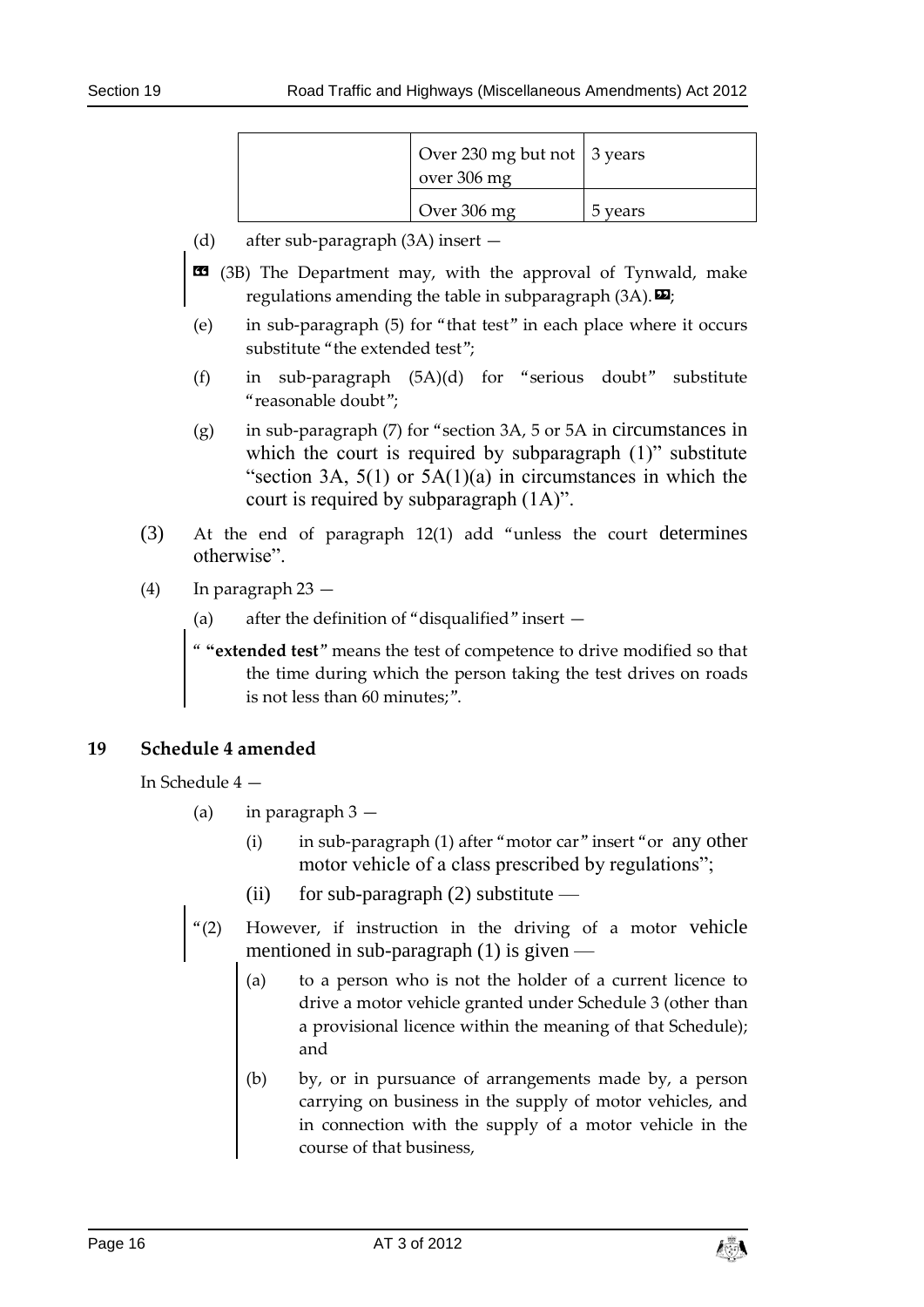such instruction is treated as paid instruction, irrespective of whether or not it is actually given free of charge.";

- (b) in paragraph 4
	- (i) for sub-paragraph (1) substitute  $-$
- $\vert$  "(1) Paragraph 3(1) does not apply to the giving of instruction by  $-$ 
	- (a) a police instructor in pursuance of arrangements made by the Chief Constable;
	- (b) a member of the fire brigade (within the meaning of the *Fire Services Act 1984*) in pursuance of arrangements made by the Chief Fire Officer (within the meaning of that Act),

where the duties of that member consist of or include, or have consisted of or included, the giving of instruction in the driving of motor vehicles to other such members.";

- (ii) in sub-paragraph $(2)(a)$  for "cars" substitute "vehicles";
- (iii) consequentially, in the cross-heading delete "of police instructors";
- (c) after paragraph 4 insert —

### *"Stop notices*

**4A** (1) The Registrar may serve a notice in respect of a person, to be known as a "**stop notice**", if —

- (a) it appears to the Registrar that the person is giving or has given instruction in the driving of a motor vehicle in contravention of paragraph 3(1); and
- (b) the Registrar considers it expedient to do so.
- (2) Before serving a stop notice, the Registrar must  $-$ 
	- (a) notify the person in writing of the particulars of the grounds on which the Registrar is considering serving the stop notice and that the person has 28 days in which to make representations to the Registrar; and
	- (b) take into consideration any such representations made,

and if the Registrar decides not to serve a stop notice he or she must give further notice to the person.

- (3) If the Registrar decides to serve a stop notice he or she must specify the period, which must not exceed 2 years, for which it is to apply and must serve it on the person.
- (4) A stop notice is served by sending it by recorded delivery to the usual or last known address of the person in respect of whom it is to apply.
- (5) A stop notice takes effect —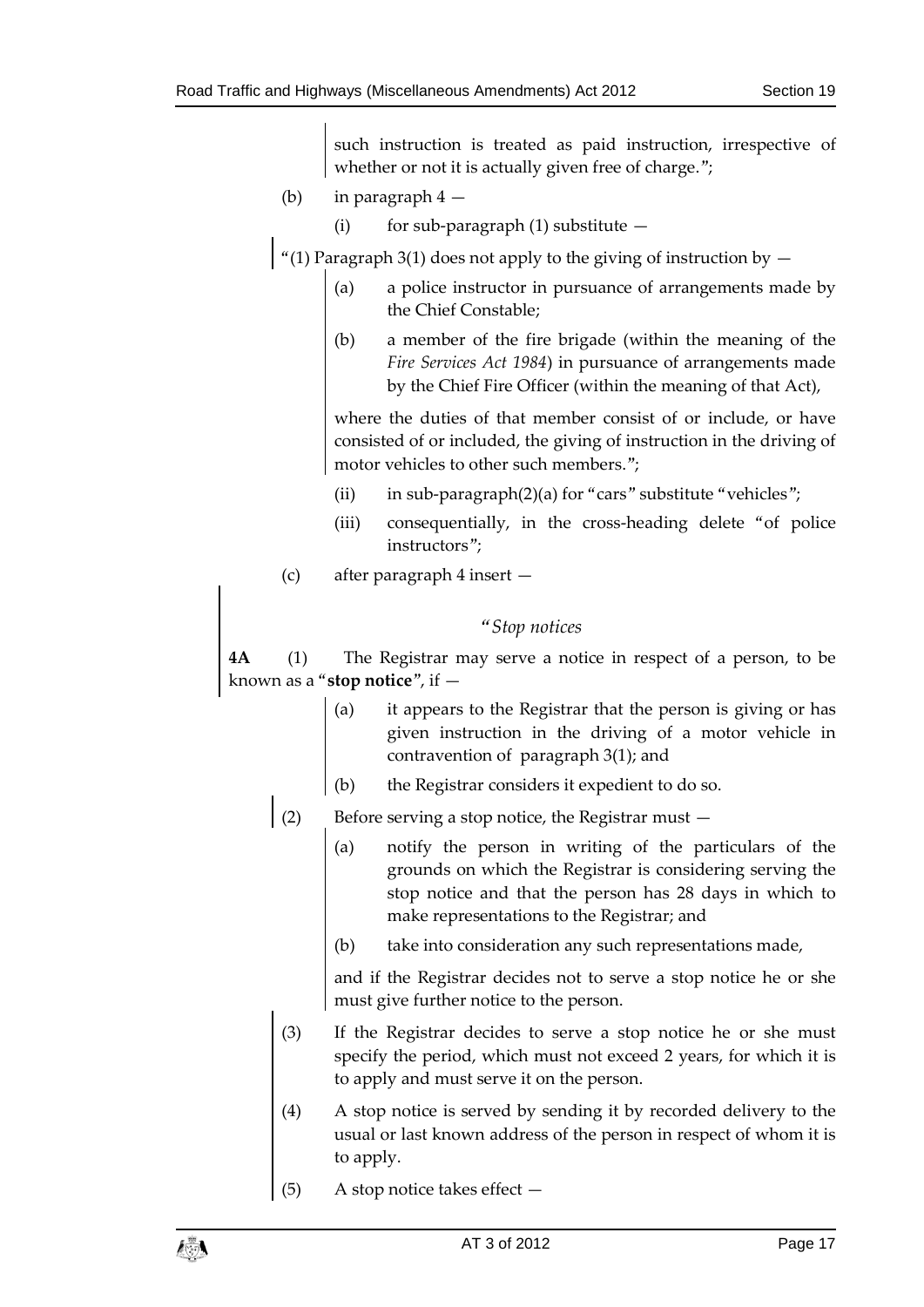- (a) where no appeal under the following provisions is brought against the decision within the time limited for the appeal, on the expiration of that time;
- (b) where such an appeal is brought and is withdrawn, struck out or dismissed, when it is so withdrawn, struck out or dismissed.
- (6) Where a stop notice has taken effect in accordance with this paragraph, a person on whom the notice was served commits an offence if the person gives instruction in the driving of a motor vehicle, whether or not that instruction is restricted by paragraph 3(1), other than to a close relative.
- (7) In proceedings for an offence under subparagraph (6) it is a defence for the accused to satisfy the court that —
	- (a) the stop notice was not served on the person; and
	- (b) the person did not know, and could not reasonably have been expected to know, of its existence.
- (8) A stop notice ceases to have effect if the Registrar withdraws the stop notice and serves notice of the withdrawal on the person on whom the stop notice was served but this sub-paragraph does not affect any liability for an offence committed before the stop notice ceased to have effect.
- (9) In this paragraph "close relative" means the person's
	- (a) spouse or civil partner, or a child of such person;
	- (b) child or parent, or spouse or civil partner of such person;
	- (c) grandchild or grandparent;
	- (d) brother or sister, or child, spouse or civil partner of such person;
	- (e) uncle or aunt, or child of such person.  $\mathbf{E}$ ;
- (d) in paragraph 5 (duration of registration)
	- (i) in sub-paragraph  $(1)(a)$  and sub-paragraph  $(2)$  for "cars" substitute "vehicles";
	- (ii) for sub-paragraph  $(4)$  substitute —
- "(4) A person registered to give instruction in the driving of motor cars under Part V of the Road Traffic Act 1988 (of Parliament) is exempt from the condition specified in sub-paragraph (1)(a) in relation to those vehicles.";
- (e) in paragraph 6(1)(b) (extension of duration of registration), for "cars" substitute "vehicles";
- (f) for paragraph 9 substitute  $-$

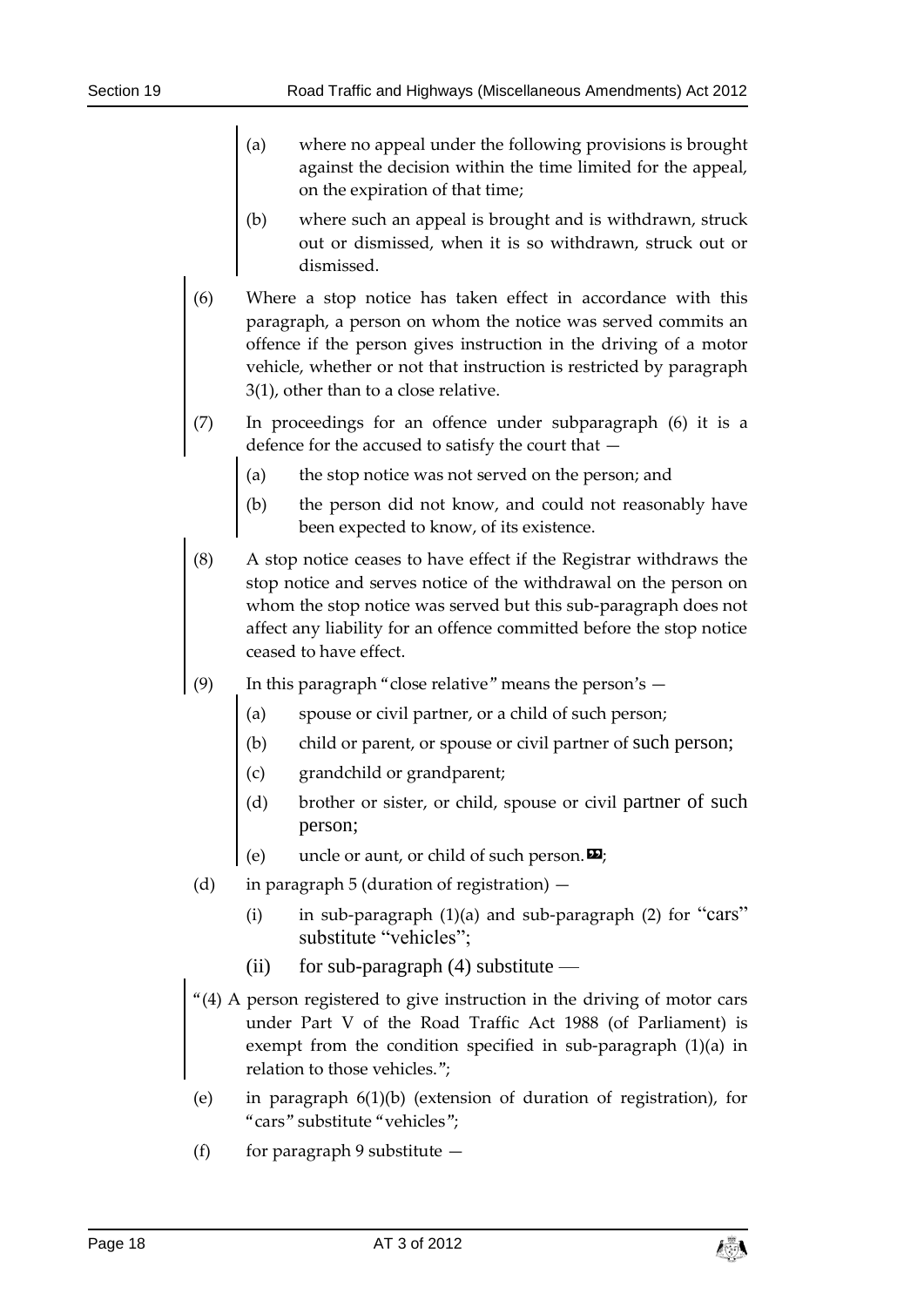|   | <b>B</b> Appeals |                                                                                                                                                                                                                                                                                                                                                                                                                                                                                                                                                 |  |  |  |  |  |  |
|---|------------------|-------------------------------------------------------------------------------------------------------------------------------------------------------------------------------------------------------------------------------------------------------------------------------------------------------------------------------------------------------------------------------------------------------------------------------------------------------------------------------------------------------------------------------------------------|--|--|--|--|--|--|
| 9 | (1)              | A person who is aggrieved by a decision of the Registrar —                                                                                                                                                                                                                                                                                                                                                                                                                                                                                      |  |  |  |  |  |  |
|   |                  | to serve a stop notice;<br>(a)                                                                                                                                                                                                                                                                                                                                                                                                                                                                                                                  |  |  |  |  |  |  |
|   |                  | to refuse an application for the entry of his or her name in<br>(b)<br>the register;                                                                                                                                                                                                                                                                                                                                                                                                                                                            |  |  |  |  |  |  |
|   |                  | to refuse an application for the retention of his or her name<br>(c)<br>in the register;                                                                                                                                                                                                                                                                                                                                                                                                                                                        |  |  |  |  |  |  |
|   |                  | (d)<br>to remove his or her name from the register;                                                                                                                                                                                                                                                                                                                                                                                                                                                                                             |  |  |  |  |  |  |
|   |                  | to refuse an application for the grant of a licence; or<br>(e)                                                                                                                                                                                                                                                                                                                                                                                                                                                                                  |  |  |  |  |  |  |
|   |                  | (f)<br>to revoke such a licence,                                                                                                                                                                                                                                                                                                                                                                                                                                                                                                                |  |  |  |  |  |  |
|   |                  | may by notice in writing appeal by giving notice to the<br>Department to be received within 28 days of notice of the decision<br>being given in accordance with this Schedule.                                                                                                                                                                                                                                                                                                                                                                  |  |  |  |  |  |  |
|   | (2)              | The appeal shall be conducted by an independent adjudicator<br>appointed by the Appointments Commission (within the meaning<br>of section 1 of the Tribunals Act 2006) on such terms as to<br>remuneration and expenses as the Treasury shall determine, being<br>a person considered by that Commission to be suitably qualified<br>for such appointment, and the adjudicator may be appointed to<br>conduct one particular appeal or for any such appeal as may be<br>made to the Department during a period determined by the<br>Commission. |  |  |  |  |  |  |
|   | (3)              | The Department may $-$                                                                                                                                                                                                                                                                                                                                                                                                                                                                                                                          |  |  |  |  |  |  |
|   |                  | make rules about the procedure on appeals, including in<br>(a)<br>particular applying section $63(1)$ to $(4)$ (general provisions<br>as to inquiries) to the appeals; and                                                                                                                                                                                                                                                                                                                                                                      |  |  |  |  |  |  |
|   |                  | specify the form and contents of the notice of appeal.<br>(b)                                                                                                                                                                                                                                                                                                                                                                                                                                                                                   |  |  |  |  |  |  |
|   | (4)              | The Registrar is the respondent to the appeal and the appellant<br>and the respondent may make representations on the appeal to<br>the adjudicator.                                                                                                                                                                                                                                                                                                                                                                                             |  |  |  |  |  |  |
|   | (5)              | On the appeal the adjudicator may make such order for the<br>upholding or quashing of the stop notice, for the entry, retention<br>or removal of the name on the register or for the grant,<br>continuation or revocation of the licence, as the case may be, as he<br>or she thinks fit.                                                                                                                                                                                                                                                       |  |  |  |  |  |  |
|   | (6)              | An order under sub-paragraph (5) may direct that an application<br>by the appellant for the grant of a licence under this Schedule or<br>for his or her name to be entered in the register must not be                                                                                                                                                                                                                                                                                                                                          |  |  |  |  |  |  |

the day on which the order is made.

entertained for a specified period of up to 4 years beginning with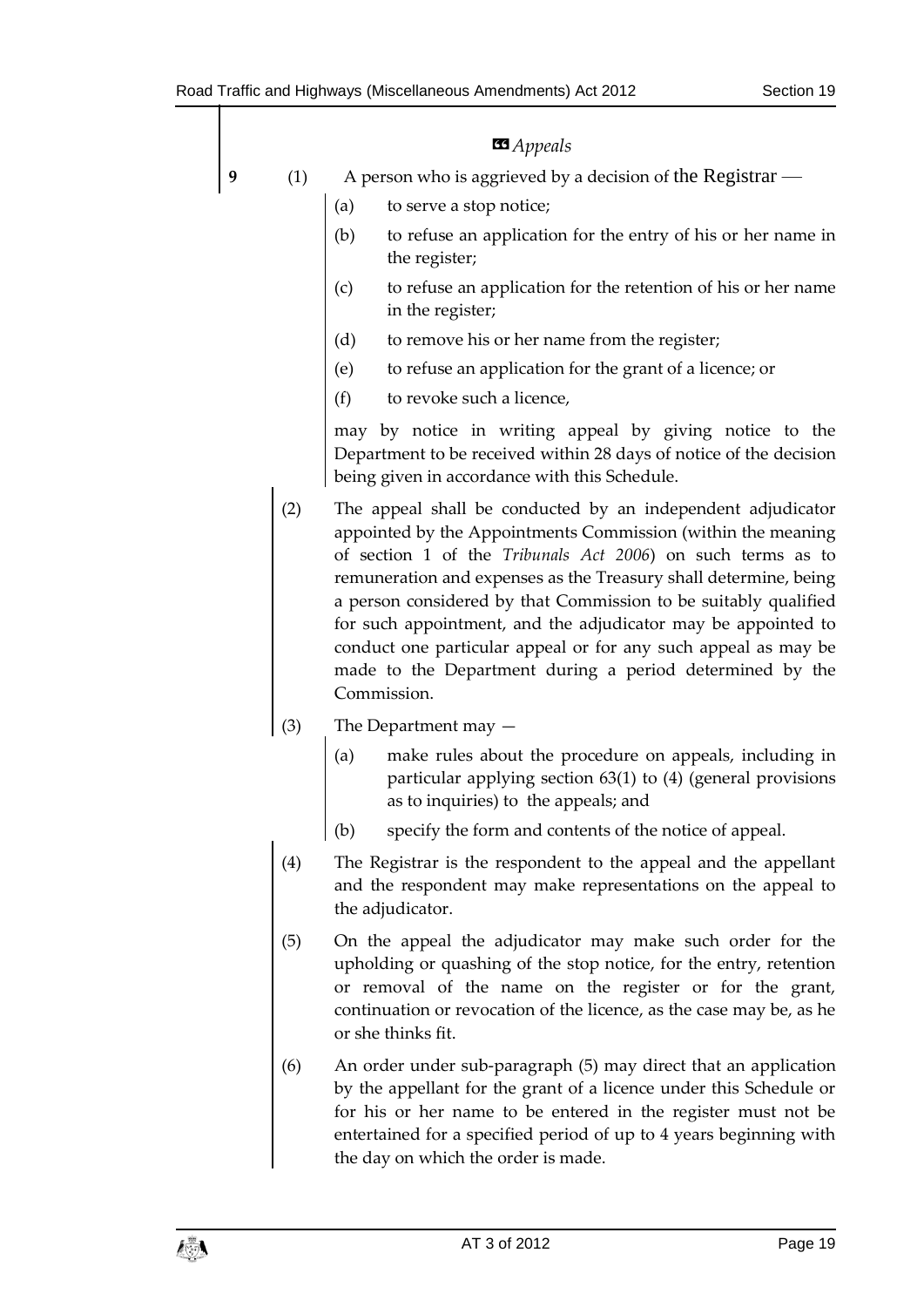- (7) The adjudicator may make such order as to costs as he or she thinks fit and where he or she has certified an amount of costs to be paid by the appellant that amount is recoverable from the appellant by the Department as a civil debt.  $\mathbf{E}$ :
- (g) in paragraph 10 (examinations and tests of ability to give driving instruction) —
	- (i) in sub-paragraph (1) from the beginning of the subparagraph to the end of head (a) substitute —
- $\text{1}$  (1) The Department may make regulations about examinations of persons' suitability to give instruction in the driving of motor vehicles of such classes as may be prescribed and such regulations may in particular provide —
	- (a) for the examination to consist of a theory test, and practical tests of driving ability and fitness and instructional ability and fitness; $\mathbf{E}$ ;
	- (ii) for sub-paragraph  $(1)(d)$  substitute  $-$
	- $\mathbf{G}$  (d) for preventing a person who fails to pass an examination or any part of it from submitting himself or herself to another such examination or part of it before the expiration of such period (not exceeding 12 months) as may be prescribed;  $\mathbf{E}$ ;
	- (iii) for sub-paragraph  $(2)$  substitute  $-$
- **EE** (2) On the application of a person who has submitted himself or herself for an examination in accordance with regulations made under this paragraph the Department may determine whether the examination, or any part of it, was properly conducted in accordance with the regulations.
- (2A) If it appears to the Department that the examination, or any part of it, was not so conducted, the Department may —
	- (a) declare the applicant eligible to submit himself or herself to another examination or, as the case may be, part of the examination as if he or she had not submitted himself or herself to the examination or part held not to be properly conducted; and
	- (b) waive any fee that would otherwise be payable by the applicant in respect of the examination or part, or, if it has been paid, cause it to be refunded.";
- (h) delete paragraphs 17, 18 and 19.

### <span id="page-19-0"></span>**20 Schedule 5 amended**

In paragraph 12(1)(a) in Part II of Schedule 5, in the definition of "authorised insurer", for "in the Island or the United Kingdom" substitute  $\blacksquare$  anywhere in the British Islands or in the territory of a member State of the Communities $\boldsymbol{\mathsf{\Xi}}$ .

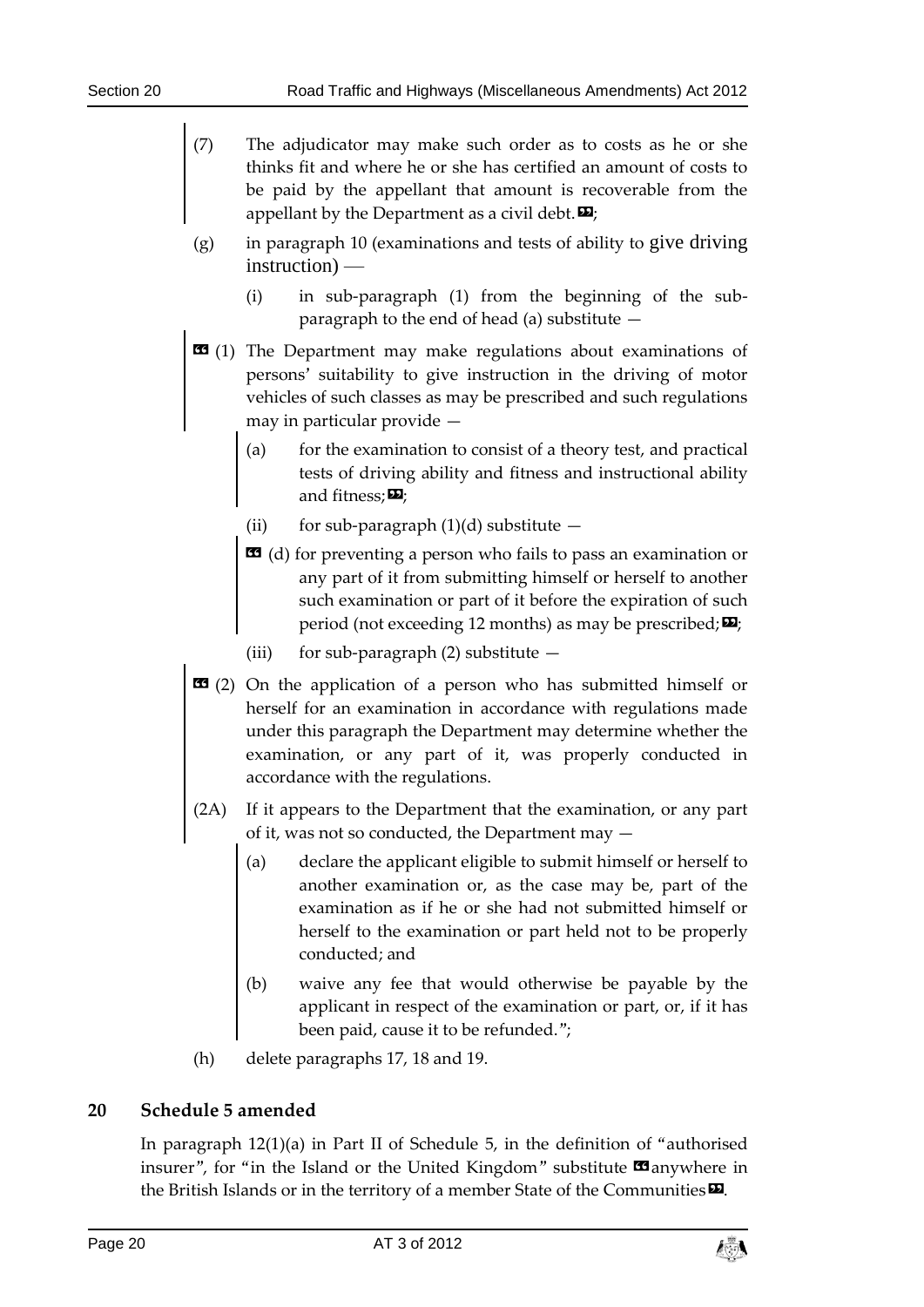### <span id="page-20-0"></span>**21 Schedule 6 amended**

- (1) In the Table in Part I of Schedule  $6 -$ 
	- (a) in the entries relating to sections 1 and 3A for "10 years" in column 4 (punishment) substitute "14 years";
	- (b) after the entry relating to section 1 insert the following entry —

| 1A | Causing   | <b>On</b>   | $\circ$ | Obligatory | Obligatory | Section 57   |
|----|-----------|-------------|---------|------------|------------|--------------|
|    | grievous  | information | vears   |            |            | and          |
|    | bodily    |             | or a    |            |            | paragraph    |
|    | harm by   |             | fine    |            |            | 1 of Part IV |
|    | dangerous |             | or      |            |            | apply        |
|    | driving   |             | both    |            |            |              |

(c) in the entry relating to section 2 in column 8 (additional provisions) for "paragraphs 1, 2 and 3" substitute "paragraph 1";

| 2B | Causing     | (a)         |           | Obligator | Obligator | $\overline{\phantom{a}}$ | Sections 57  |
|----|-------------|-------------|-----------|-----------|-----------|--------------------------|--------------|
|    | death by    | Summarily   | 12        | y         | y         |                          | and 59 and   |
|    | careless or |             | months    |           |           |                          | paragraph    |
|    | inconsidera |             | or        |           |           |                          | 1 of Part IV |
|    | te driving  |             | £5,000    |           |           |                          | apply        |
|    |             | On<br>(b)   | or both   |           |           |                          |              |
|    |             | information | 5 years   |           |           |                          |              |
|    |             |             | or a      |           |           |                          |              |
|    |             |             | fine or   |           |           |                          |              |
|    |             |             | both      |           |           |                          |              |
| 2C | Causing     | (a)         |           | Obligator | Obligator | $\overline{\phantom{a}}$ | Sections 57  |
|    | serious     | Summarily   | 6         | y         | y         |                          | and 59 and   |
|    | bodily      |             | months    |           |           |                          | paragraph    |
|    | harm by     |             | <b>or</b> |           |           |                          | 1 of Part IV |
|    | careless or |             | £5,000    |           |           |                          | apply;       |
|    | inconsidera | (b)On       | or both   |           |           |                          |              |
|    | te driving  | information |           |           |           |                          |              |
|    |             |             | 2 years   |           |           |                          |              |
|    |             |             | or a      |           |           |                          |              |
|    |             |             | fine or   |           |           |                          |              |
|    |             |             | both      |           |           |                          |              |

(d) after the entry relating to section 2 insert the following entries –

- (e) in the entry relating to section 3
	- (i) in column 4 (punishment) for " $£2,500$ " substitute " $£5,000$ ";
	- (ii) in column 7 (penalty points) for "2-5" substitute "3-9";
	- (iii) in column 8 (additional provisions) delete "and paragraphs 2 and 4 of Part IV";
- (f) in the entry relating to section 3A, in column 8 (additional provisions) for "paragraph 1A" substitute "paragraphs 1 and 2";
- (g) after the entry relating to section 3A insert the following entry –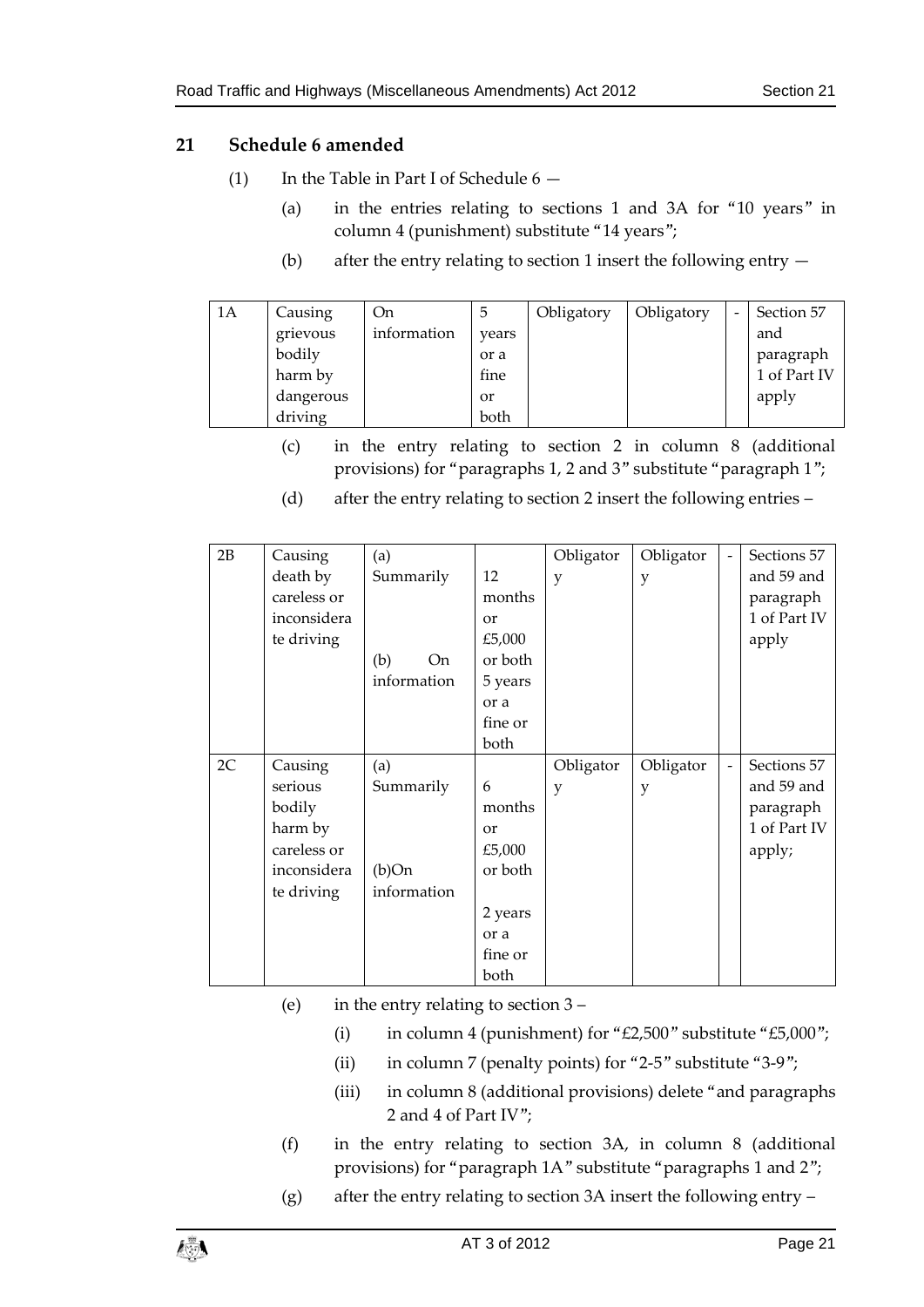#### Section 21 Road Traffic and Highways (Miscellaneous Amendments) Act 2012

| 3B | Causing<br>death<br>by<br>driving<br>and<br>the time<br>at<br>unlicensed,<br>disqualified<br>or uninsured | (a) Summarily<br>(b)On<br>information | 12<br>months<br><sub>or</sub><br>£5,000<br>or both<br>5<br>years<br><sub>or</sub><br>a<br>fine<br><sub>or</sub><br>both | Obligatory | Obligatory | - | Sections<br>and<br>apply; | 57<br>59 |
|----|-----------------------------------------------------------------------------------------------------------|---------------------------------------|-------------------------------------------------------------------------------------------------------------------------|------------|------------|---|---------------------------|----------|
|----|-----------------------------------------------------------------------------------------------------------|---------------------------------------|-------------------------------------------------------------------------------------------------------------------------|------------|------------|---|---------------------------|----------|

- (h) in the entry relating to section 5(1), in column 8 (additional provisions) after "Sections 57 and 59" insert  $\Box$  and paragraphs 1 and 3 of Part IV $\mathbf{E}$ ;
- (i) in the entry relating to section  $5A(1)(a)$ , in column 8 (additional provisions) after "Sections 57 and 59" insert **II** and paragraphs 1 and 3 of Part IV $\mathbf{D}$ ;
- (i) in the entry relating to section  $6(6)$ , for the text in the first entry in column 2 (general nature of offence) substitute  $\Box$  Failing to provide a specimen for analysis:  $\mathbf{E}$ ;
- (k) in the entry relating to section 11, in column 8 (additional provisions) after "Sections 55, 57 and 59" insert  $\blacksquare$  and paragraph 1 of Part IVE:
- (l) in the entry relating to section 12, in column 8 (additional provisions) delete  $\mathbf{\Omega}$  and paragraphs 2 and 4 of Part IV $\mathbf{\Omega}$ ;
- (m) in the entry relating to section  $20(3)$ 
	- (i) for the text in column 4 (punishment) substitute  $\blacksquare$ 9 months or £5,000 or both $\boldsymbol{\mathsf{E}}$ ;
	- (ii) in column 7 (penalty points) for "2-5" substitute  $\mathbf{C}$ 5-10 $\mathbf{D}$ ;
- (n) in the entry relating to section 40, for the text in column 4 (punishment) substitute –

 $\bullet$  (a) if the offence involved a motor vehicle, £5,000 (b) if the offence involved a cycle or an animal,  $£1,000$ <sup> $\Box$ </sup>;

> (o) in the entry relating to section 47(4), for the text in column 4 (punishment) substitute –

 $\mathbf{G}$  (a) if the offence involved a motor vehicle, £2,500 (b) if the offence involved a cycle, £1000 $\mathbf{E}$ ;

- (p) in the entries relating to section  $49(1)$ ,  $49(2)$ ,  $49(3)$  and  $49(4)$ , for the text in column 4 (punishment) in respect of each of the entries substitute  $\mathbf{3}$  months or £2,500 or both  $\mathbf{2}$ ;
- (q) in the entry relating to Schedule 2 paragraph 1(5) insert the following so they appear opposite each other –

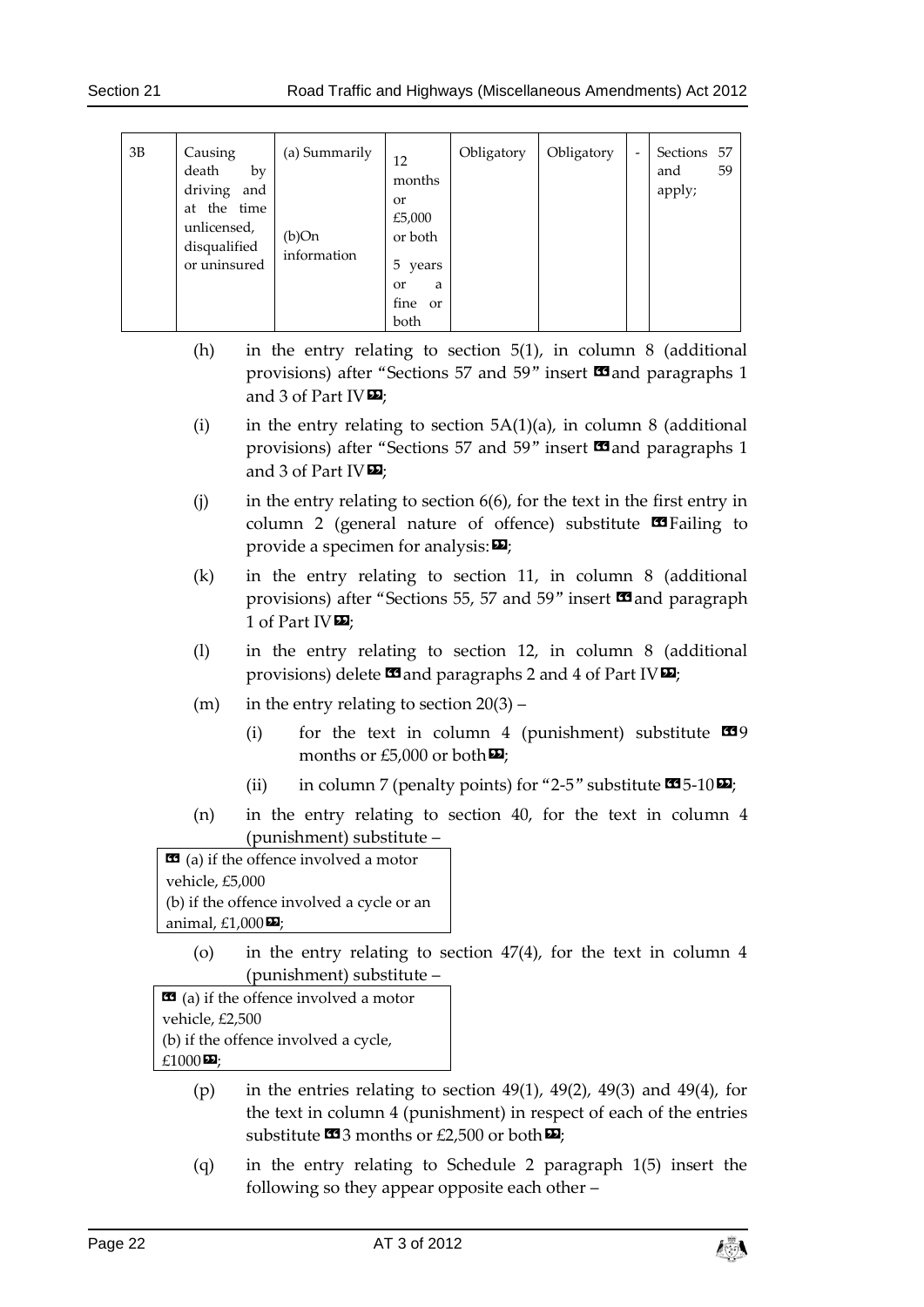- (i) in column 4 before "£1,000 in any other case" insert " $£2,500$ in the case of an offence of driving a motor vehicle while using a mobile telephone which is held in a hand";
- (ii) in column 5 insert "Discretionary";
- (iii) in column 6 insert "Obligatory";
- (iv) in column 7 insert "4"; and
- (v) in column 8 insert "Court must order forfeiture of the mobile telephone unless it finds special reasons not so to do";
- (r) after the entry relating to Schedule 2 paragraph 1(5) insert the following entry –

| Schedule 2   | Failing to  | Summarily | £2,500 | $\overline{\phantom{0}}$ |  | Sections 57 |
|--------------|-------------|-----------|--------|--------------------------|--|-------------|
| para $4(1B)$ | stop when   |           |        |                          |  | and 59      |
|              | required by |           |        |                          |  | apply       |
|              | authorised  |           |        |                          |  |             |
|              | examiner    |           |        |                          |  |             |

- (s) in the entry relating to Schedule 4 paragraph 3(3) in column 4 (punishment) for £1,000" substitute "£2,500";
- (t) after the entry relating to Schedule 4 paragraph 3(3) insert the following entry —

| Schedule 4<br>para $4A(6)$ | Giving<br>instruction in<br>contravention<br>stop<br>0t<br>a<br>notice | Summarily | 6<br>months<br><sub>or</sub><br>£5,000<br>or both | $\overline{\phantom{a}}$ | ۰ |  |
|----------------------------|------------------------------------------------------------------------|-----------|---------------------------------------------------|--------------------------|---|--|
|                            |                                                                        |           |                                                   |                          |   |  |

- (2) In the table in Part III of Schedule 6, in entry 6 (relating to an offence under section 22(1) of the Road Traffic Regulation Act 1985 (speeding)) in column 2 (penalty points) for "3" substitute "1-10".
- (3) For Part IV of Schedule 6 substitute –

#### **«PART IV — ALTERNATIVE VERDICTS**

### **1** Where –

- (a) a person charged with an offence specified in column 1 of the following table is found not guilty of that offence; but
- (b) the allegations in the information amount to or include an allegation of an offence under one or more of the provisions specified in the corresponding entry in column 2,

the person may be convicted of that offence or of one or more of those offences.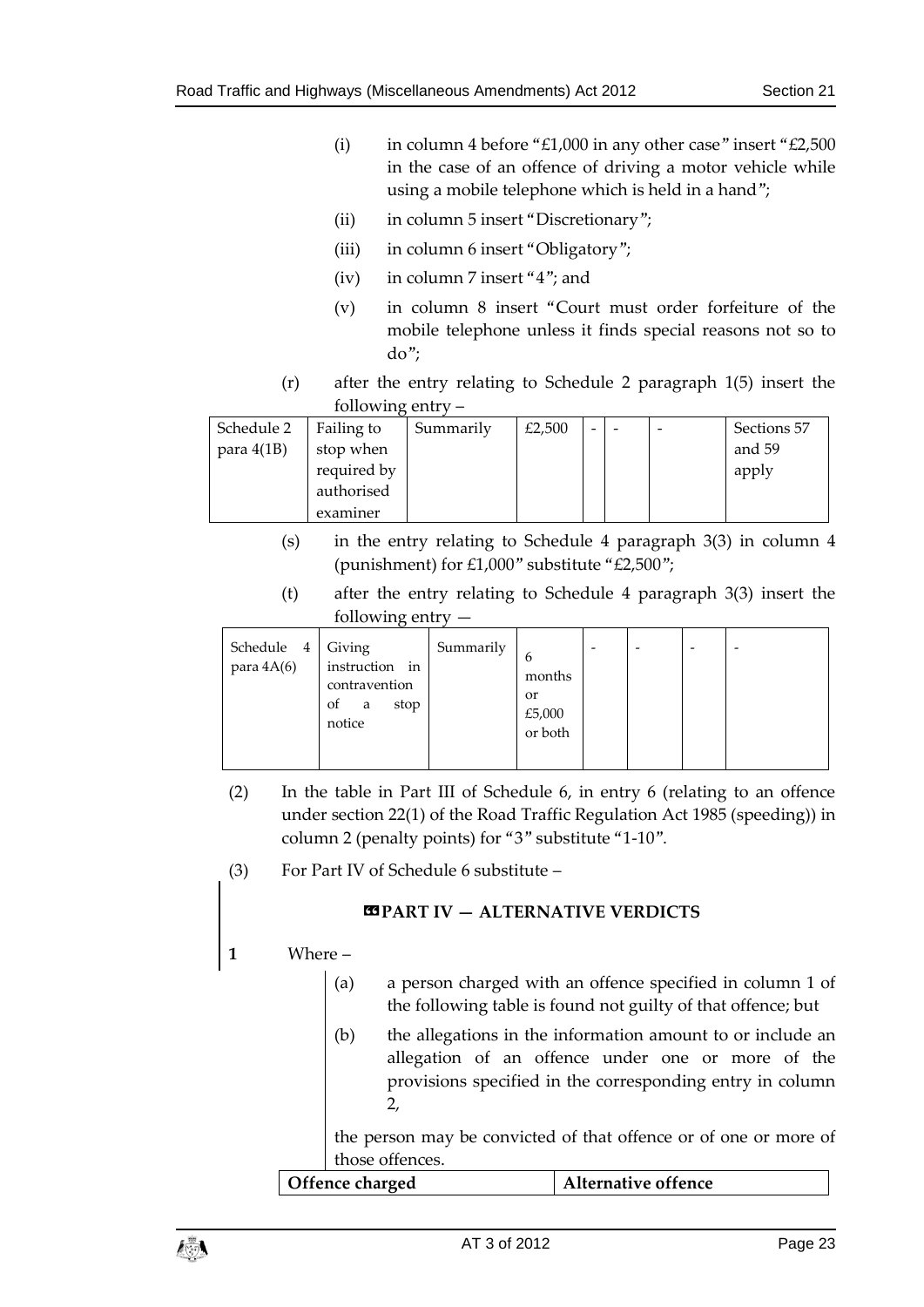| Manslaughter in connection with the    | Section 1 (causing death by                       |  |  |  |
|----------------------------------------|---------------------------------------------------|--|--|--|
| driving of a motor vehicle             | dangerous driving)                                |  |  |  |
|                                        | Section 2 (dangerous driving)                     |  |  |  |
|                                        | Section 2B (causing death by careless             |  |  |  |
|                                        | or inconsiderate driving)                         |  |  |  |
|                                        | Section 3A (causing death by careless             |  |  |  |
|                                        | driving when under the influence of               |  |  |  |
|                                        | drink or drugs)                                   |  |  |  |
| Section 1 (causing death by            | Section 2 (dangerous driving)                     |  |  |  |
| dangerous driving)                     | Section 2B (causing death by careless             |  |  |  |
|                                        | or inconsiderate driving)                         |  |  |  |
|                                        | Section 3 (careless or inconsiderate              |  |  |  |
|                                        |                                                   |  |  |  |
|                                        | driving)                                          |  |  |  |
| Section 1A (causing serious bodily     | Section 2 (dangerous driving)                     |  |  |  |
| harm by dangerous driving)             | Section 2C (causing serious bodily                |  |  |  |
|                                        | harm by careless or inconsiderate                 |  |  |  |
|                                        | driving)                                          |  |  |  |
|                                        | Section 3 (careless or inconsiderate              |  |  |  |
|                                        | driving)                                          |  |  |  |
| Section 2 (dangerous driving)          | Section 3 (careless or inconsiderate              |  |  |  |
|                                        | driving)                                          |  |  |  |
| Section 2B (causing death by careless  | Section 3 (careless or inconsiderate              |  |  |  |
| or inconsiderate driving)              | driving)                                          |  |  |  |
| Section 2C (causing serious bodily     | Section 3 (careless or inconsiderate              |  |  |  |
|                                        |                                                   |  |  |  |
| harm by careless or inconsiderate      | driving)                                          |  |  |  |
| driving)                               |                                                   |  |  |  |
| Section 3A (causing death by careless  | Section 2B (causing death by careless             |  |  |  |
| driving when under the influence of    | or inconsiderate driving)                         |  |  |  |
|                                        | Section 3 (careless or inconsiderate              |  |  |  |
| drink or drugs)                        |                                                   |  |  |  |
|                                        | driving)                                          |  |  |  |
|                                        | Section $5(1)$ (driving or attempting to          |  |  |  |
|                                        | drive when unfit to drive through                 |  |  |  |
|                                        | drink or drugs)                                   |  |  |  |
|                                        | Section $5A(1)(a)$ (driving or                    |  |  |  |
|                                        | attempting to drive with alcohol                  |  |  |  |
|                                        | above prescribed limit)                           |  |  |  |
|                                        | Section 6(6) (failing to provide                  |  |  |  |
|                                        | specimen)                                         |  |  |  |
| Section 5(1) (driving or attempting to | Section 5(2) (being in charge of a                |  |  |  |
| drive when unfit to drive through      | vehicle when unfit through drink or               |  |  |  |
| drink or drugs)                        | drugs)                                            |  |  |  |
| Section $5A(1)(a)$ (driving or         | Section 5A(1)(b) (being in charge of a            |  |  |  |
| attempting to drive with alcohol       | vehicle with alcohol above                        |  |  |  |
| above prescribed limit)                | prescribed limit)                                 |  |  |  |
| Section 11 (dangerous cycling)         | Section 12 (careless or inconsiderate<br>cycling) |  |  |  |

**2.** Where the offence with which a person is charged is an offence under section 3A, paragraph 1 does not authorise the person's conviction of any offence of attempting to drive.

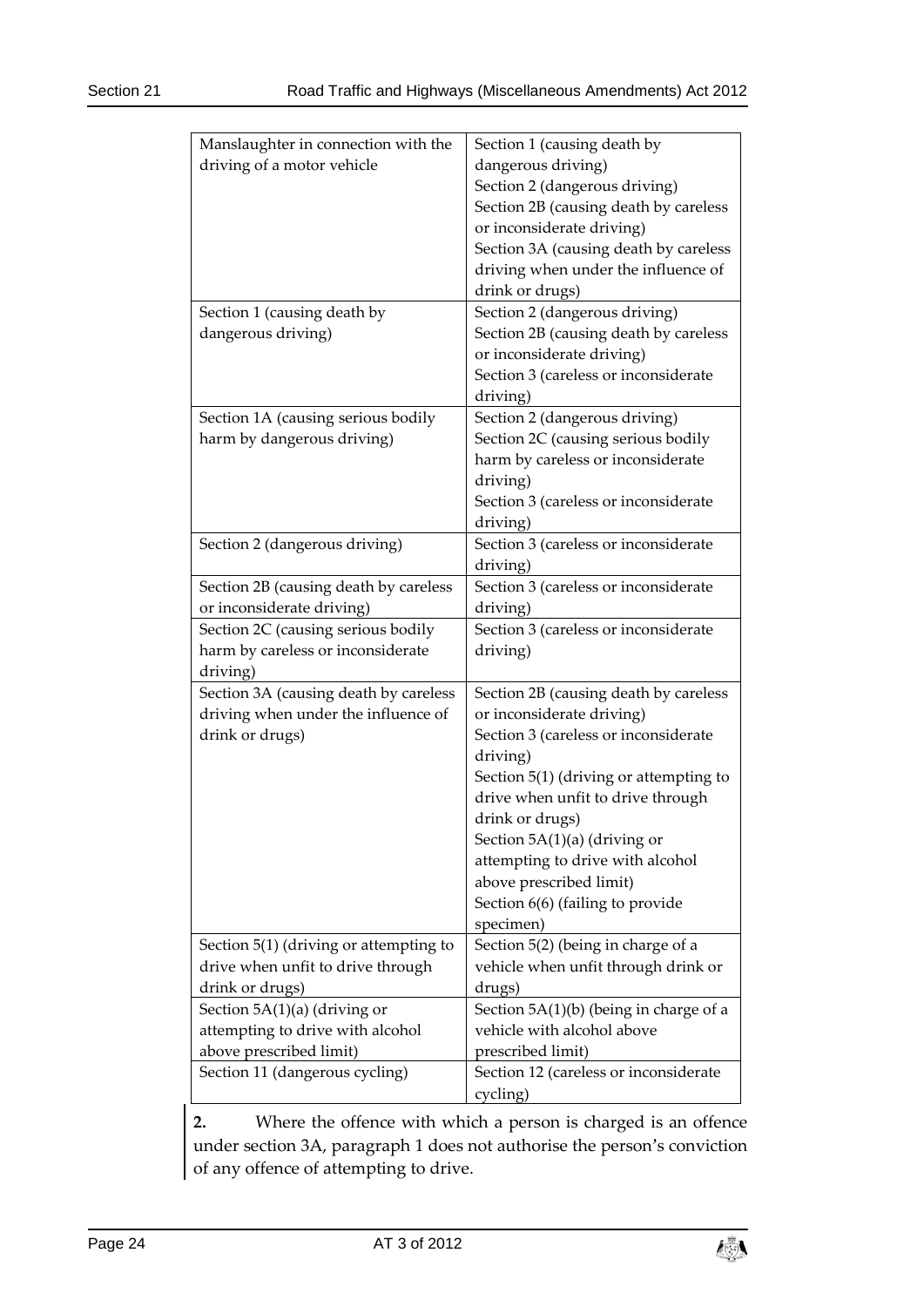**3.** Where a person is charged with having committed an offence under section  $5(1)$  or  $5A(1)(a)$  by driving a vehicle, the person may be convicted of having committed an offence under the provision in question by attempting to drive.

**4.** Where by virtue of this Part a person is convicted before the Court of General Gaol Delivery of an offence triable only summarily, the court has the same powers and duties as a court of summary jurisdiction would have had on convicting the person of that offence.

**5.** (1) This paragraph applies where a person is prosecuted for an offence in respect of which the person may, by virtue of this Part, be liable to be convicted of an alternative offence, and the court is of opinion that the offence with which the person is charged is not proven.

- (2) Where this paragraph applies, at any time during or immediately after the hearing the court may, irrespective of any other powers it possesses, direct or allow a charge for that alternative offence to be preferred forthwith against the defendant and may then proceed with that charge.
- (3) However, the defendant and his or her advocate must be informed of the new charge and be given an opportunity, whether by way of cross-examining any witness whose evidence has already been given against the defendant or otherwise, of answering the new charge.
- (4) If it considers that the defendant is prejudiced in his or her defence by reason of the new charge being so preferred, the court must adjourn the hearing.

**6.** This Part does not limit section 22 of the *Criminal Jurisdiction Act 1993* (alternative verdicts).".

### **PART 3**

### **AMENDMENT OF ROAD TRAFFIC REGULATION ACT 1985**

### <span id="page-24-0"></span>**22 Amendment of Road Traffic Regulation Act 1985**

The *Road Traffic Regulation Act 1985* is amended in accordance with this Part.

### <span id="page-24-1"></span>**23 Sections 2ZA, 2ZB and 2ZC inserted**

After section 2 but before section 2A insert –

### **"2ZA Prohibition of double parking etc**

P2004/18/85

(1) A vehicle must not be parked on the carriageway in such a way that no part of the vehicle is within 50 centimetres of the edge of the carriageway.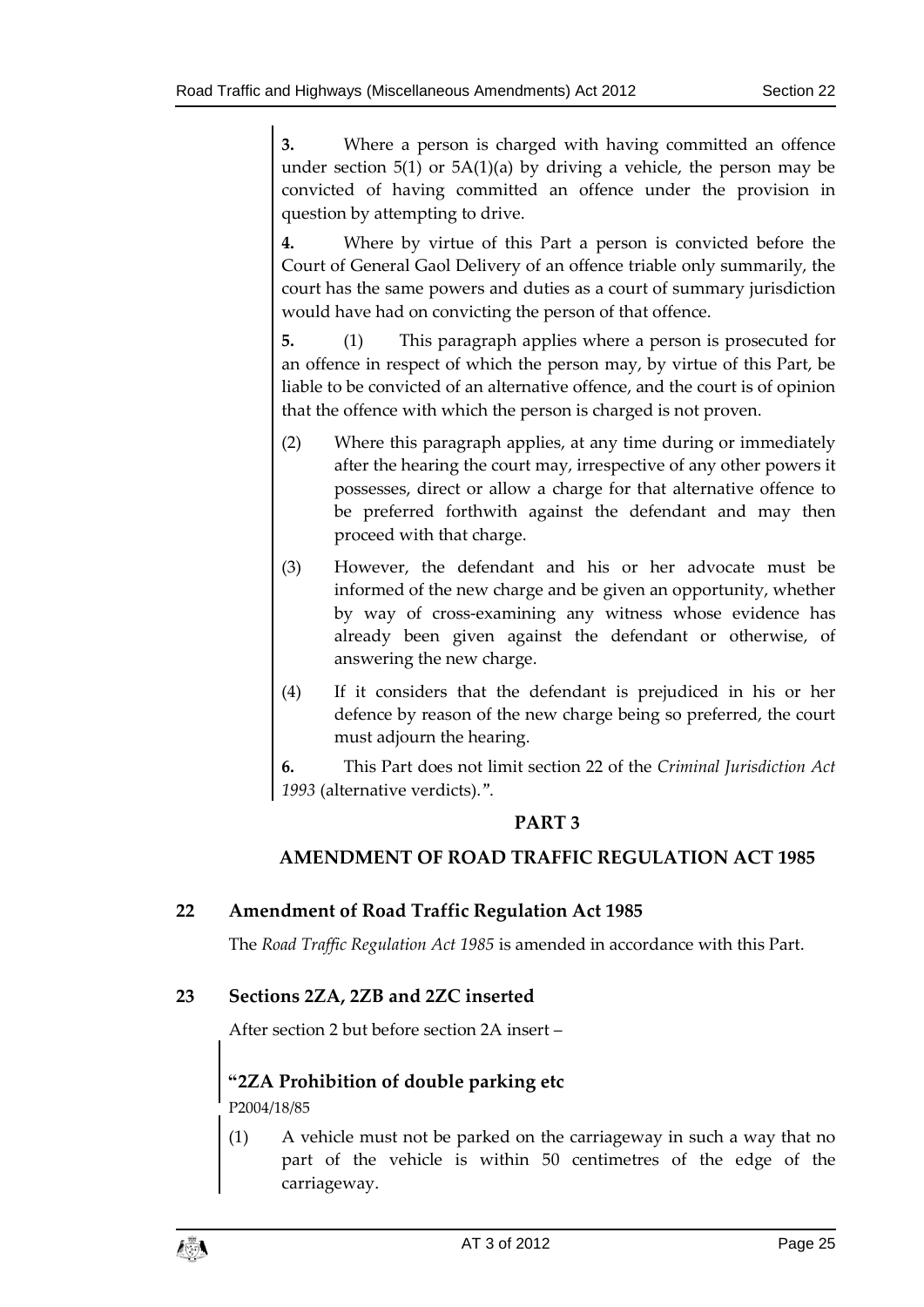- (2) However, subsection (1) does not apply
	- where the vehicle is parked wholly within a parking place designated under section 14 or any other part of the carriageway where parking is specifically authorised;
	- (b) where the vehicle is being used for fire brigade, ambulance or police purposes;
	- $where -$ 
		- (i) the vehicle is being used for the purposes of delivering goods to, or collecting goods from, any premises, or is being loaded from or unloaded to any premises;
		- (ii) the delivery, collection, loading or unloading cannot reasonably be carried out in relation to those premises without the vehicle being parked as mentioned in subsection (1); and
		- (iii) the vehicle is so parked for no longer than is necessary and for no more than 20 minutes;

# $\int$  (d) where –

- (i) the vehicle is being used in connection with any of the matters mentioned in subsection (3);
- (ii) it cannot be so used without being parked as mentioned in subsection (1); and
- (iii) it is so parked for no longer than is necessary; or
- (e) where the Department, by regulations, provides otherwise.
- (3) The matters are
	- (a) undertaking any building operation, demolition or excavation;
	- (b) collecting waste by a local authority;
	- (c) removing an obstruction to traffic;
	- (d) undertaking works in relation to a road, a traffic sign or road lighting; and
	- (e) undertaking works in relation to a sewer or water main or in relation to the supply of gas, electricity, water or communications services.

# **2ZB Prohibition of parking at dropped footways etc**

P2004/18/86

(1) A vehicle must not be parked on the carriageway adjacent to a footway, cycle-path, cycle track or verge where—

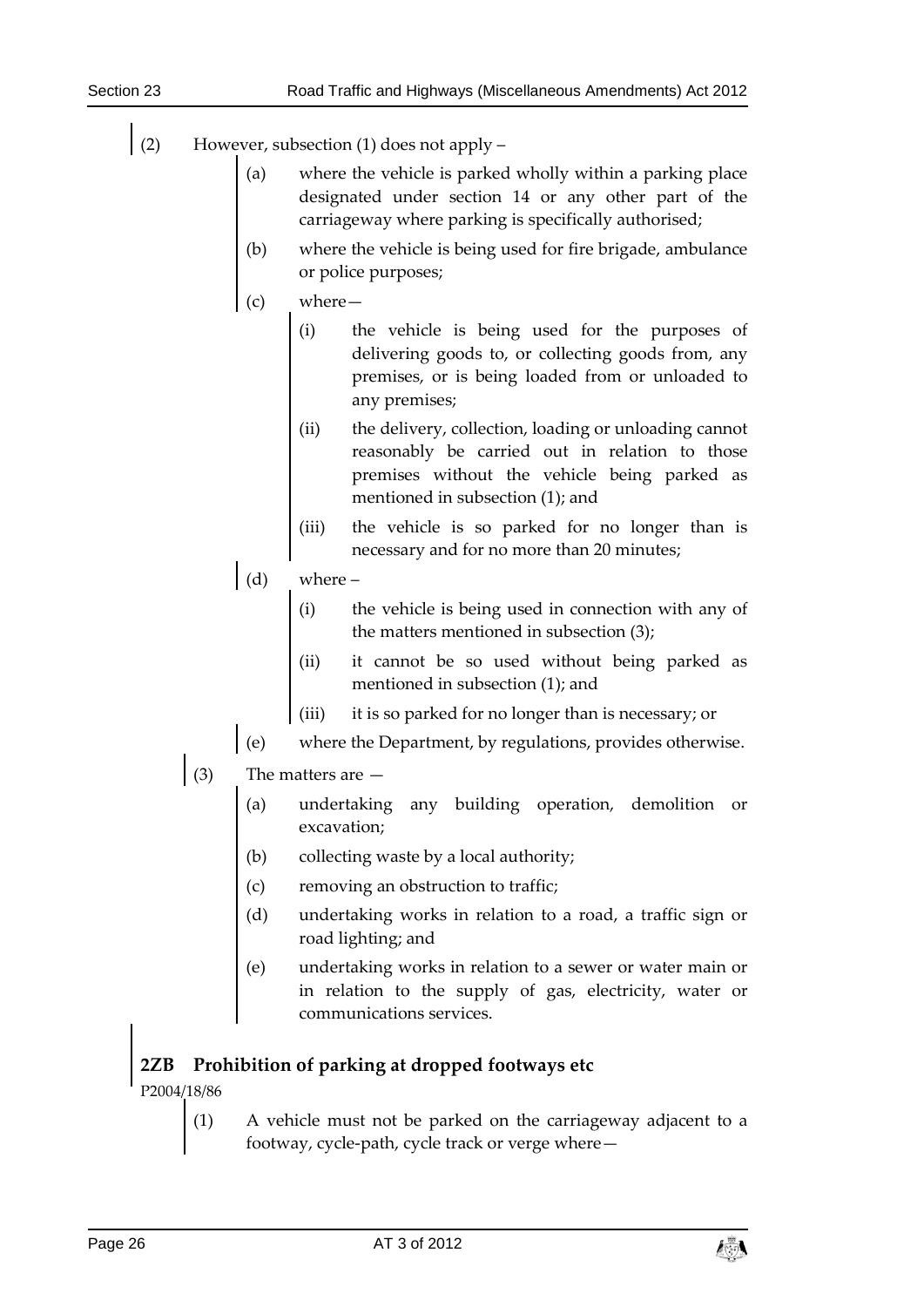- (a) the footway, cycle-path, cycle track or verge has been lowered to meet the level of the carriageway for the purpose of—
	- (i) assisting pedestrians crossing the carriageway;
	- (ii) assisting cyclists entering or leaving the carriageway; or
	- (iii) assisting vehicles entering or leaving the carriageway across the footway, cycle-path, cycle track or verge; or
- (b) the carriageway has, for a purpose within paragraph  $(a)(i)$ to (iii), been raised to meet the level of the footway, cyclepath, cycle track or verge.
- (2) However, subsection (1) does not apply
	- (a) where the vehicle is parked wholly within a parking place designated under section 14 or any other part of the carriageway where parking is specifically authorised;
	- (b) where the vehicle is parked outside residential premises by or with the consent (but not consent given for reward) of the occupier of the premises, except in the case of a shared driveway;
	- (c) where the vehicle is being used for fire brigade, ambulance or police purposes;
	- (d) where
		- (i) the vehicle is being used for the purposes of delivering goods to, or collecting goods from, any premises, or is being loaded from or unloaded to any premises;
		- (ii) the delivery, collection, loading or unloading cannot reasonably be carried out in relation to those premises without the vehicle being parked as mentioned in subsection (1); and
		- (iii) the vehicle is so parked for no longer than is necessary and for no more than 20 minutes;

 $(e)$  where  $-$ 

- (i) the vehicle is being used in connection with any of the matters mentioned in subsection (3);
- (ii) it cannot be so used without being parked as mentioned in subsection (1); and
- (iii) it is so parked for no longer than is necessary; or
- where the Department, by regulations, provides otherwise.

(3) The matters are –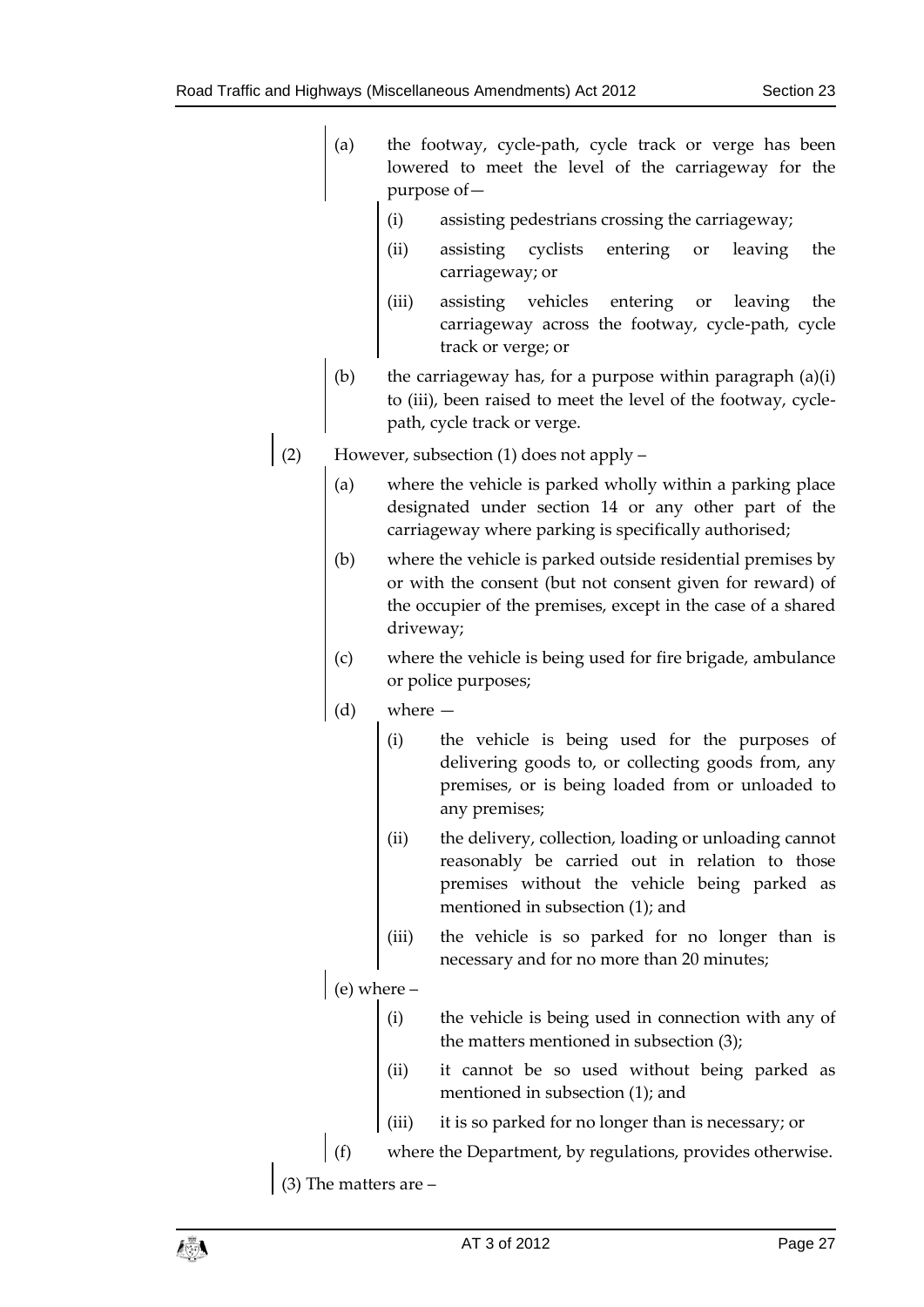- (a) undertaking any building operation, demolition or excavation;
- (b) collecting waste by a local authority;
- (c) removing an obstruction to traffic;
- (d) undertaking works in relation to a road, a traffic sign or road lighting; or
- (e) undertaking works in relation to a sewer or water main or in relation to the supply of gas, electricity, water or communications services.

# **2ZC Provisions supplementary to sections 2ZA and 2ZB**

- (1) In sections 2ZA and 2ZB "**carriageway**", "**cycle-path**", "**cycle track**" and "**footway**" have the meanings given by section 119 of the Highways Act 1986.
- (2) References in those sections to parking include waiting, but do not include stopping where—
	- (a) the driver is prevented from proceeding by circumstances beyond his or her control or it is necessary for him or her to stop to avoid an accident; or
	- (b) the vehicle is stopped, for no longer than is necessary, for the purpose of allowing people to board or alight from it.
- (3) The prohibitions in those sections are enforceable as if imposed by an order under section 1.
- No requirement under any enactment as to the placing or maintenance of any traffic sign for the purposes of indicating any prohibition or restriction applies to the prohibitions in those sections.

### <span id="page-27-0"></span>**24 Section 3 amended**

In section 3 –

- (a) in subsection (1) for "order" substitute  $\mathbf{\Omega}$  notice  $\mathbf{\Sigma}$ ;
- (b) in subsection (2) for "making of an order" substitute  $\mathbf{\mathfrak{S}}$  issuing of a notice  $\boldsymbol{\Xi}$  and for "by the order" substitute  $\boldsymbol{\Xi}$  by it  $\boldsymbol{\Xi}$ ;
- (c) subsections (3) and (6) are repealed;
- (d) in subsection (4) for "any such order or notice as aforesaid" substitute  $\mathbf{G}$  any notice under subsection (1)  $\mathbf{E}$  and for  $\mathbf{G}$  no such order or notice  $\boldsymbol{\mathbb{\Sigma}}$  substitute  $\boldsymbol{\mathbb{\Xi}}$  no such notice  $\boldsymbol{\mathbb{\Sigma}}$ ;
- (e) in subsection (5) for "An order made or notice issued" substitute **EA** notice issued **E** and delete "order or" in each place where it occurs;

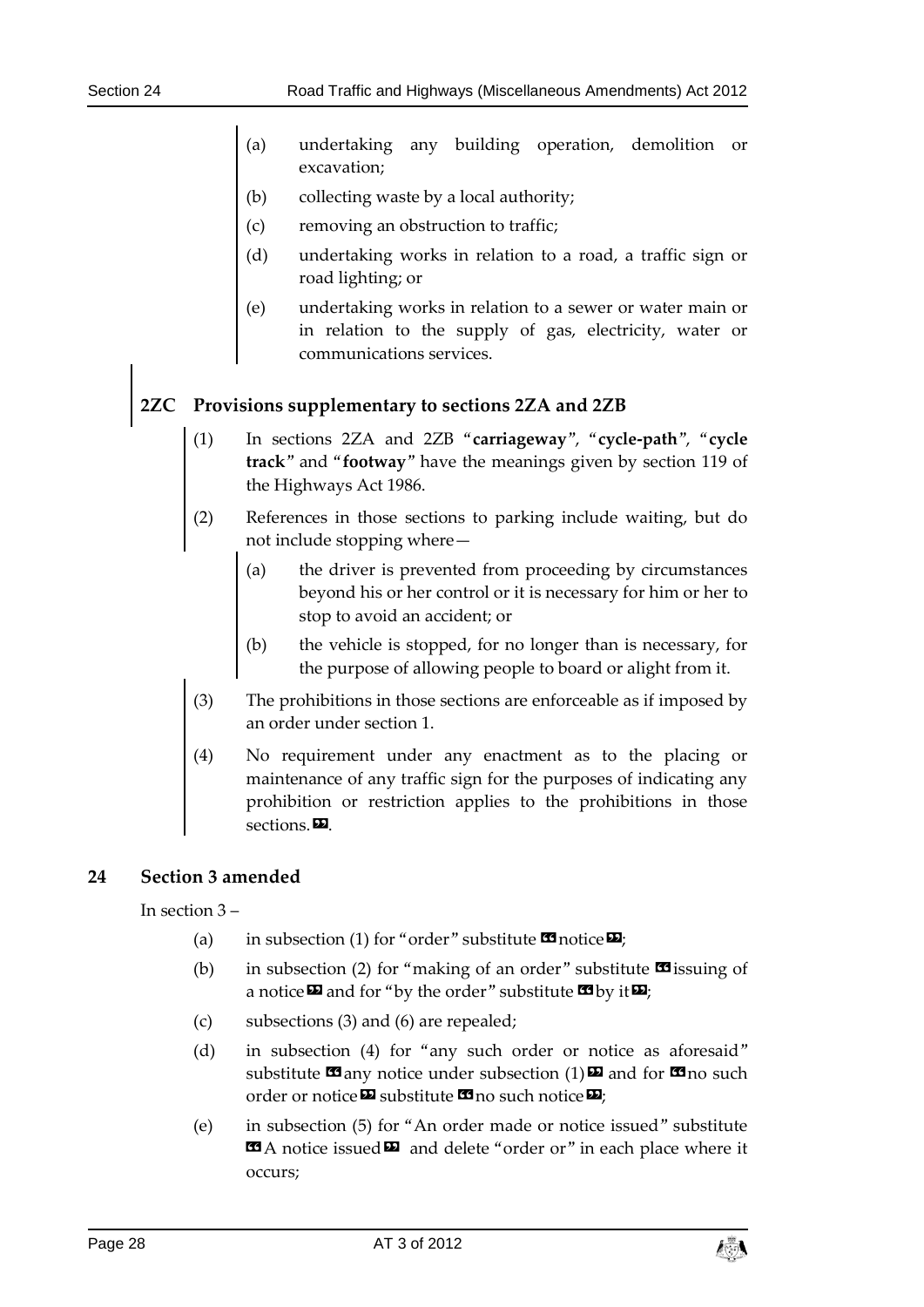- (f) for subsection  $(7)$  substitute –
- **EE** (7) A notice issued under this section shall not, without the approval of the Council of Ministers, continue in force for a longer period than 6 months from the date of issue and where the Council of Ministers has refused to approve the continuing in force of such a notice, a subsequent notice must not be issued without the consent of the Council of Ministers as respects any length of road to which the previous notice related unless at least 3 months have elapsed from the time when the previous notice ceased to have effect.<sub> $\blacksquare$ .</sub>

### <span id="page-28-0"></span>**25 Section 3A amended**

In section 3A –

- (a) in subsection (1) for "order" in each place where it occurs substitute  $\blacksquare$  notice  $\blacksquare$ ;
- (b) in subsections (2), (3), (4) and (9) for "An order" substitute  $\Box A$ notice<sup>D</sup>:
- (c) in subsection (3)(b) for "the order" substitute  $\mathbf{w}$  the notice  $\mathbf{w}$  and delete "a road or";
- (d) in subsection (3), delete "or" at the end of paragraph (a) and after paragraph (b) insert –
	- $\bullet$  (c) suspending the parking or waiting of vehicles on roads or any parts of roads; or
	- (d) despite any statutory provision to the contrary, allowing the parking of up to 6 vehicles being used by persons connected with the recording of a scene on film.  $\mathbf{E}$ ;
- (e) in subsections (5), (10) and (11) for "an order" substitute  $\mathbf{I}$ a notice $\mathbf{E}$ ;
- (f) in subsection (6) for "the order, an order" substitute  $\blacksquare$  the notice, a notice $\boldsymbol{\mathsf{\Xi}}$  and in paragraph (a)(i) and (ii) for "24 hours" substitute  $\mathbf{I}$ 48 hours $\mathbf{E}$ ;
- (g) in subsection (7) for "making of an order" substitute  $\blacksquare$  issuing of a notice  $\boldsymbol{\Sigma}$  and for "by the order" substitute  $\boldsymbol{\Sigma}$  by it  $\boldsymbol{\Sigma}$ ;
- (h) for subsection  $(8)$  substitute –
- "(8) The Department must, not less than 7 days before the matters contained in any notice under this section are to have effect –
	- (a) publicise the notice, and any alternative routes suitable for traffic affected by the notice, in one or more newspapers circulating in the Island;
	- (b) cause the notice and the alternative routes to be posted at each end of any road or part of a road to which the notice relates and in any other place affected by it; and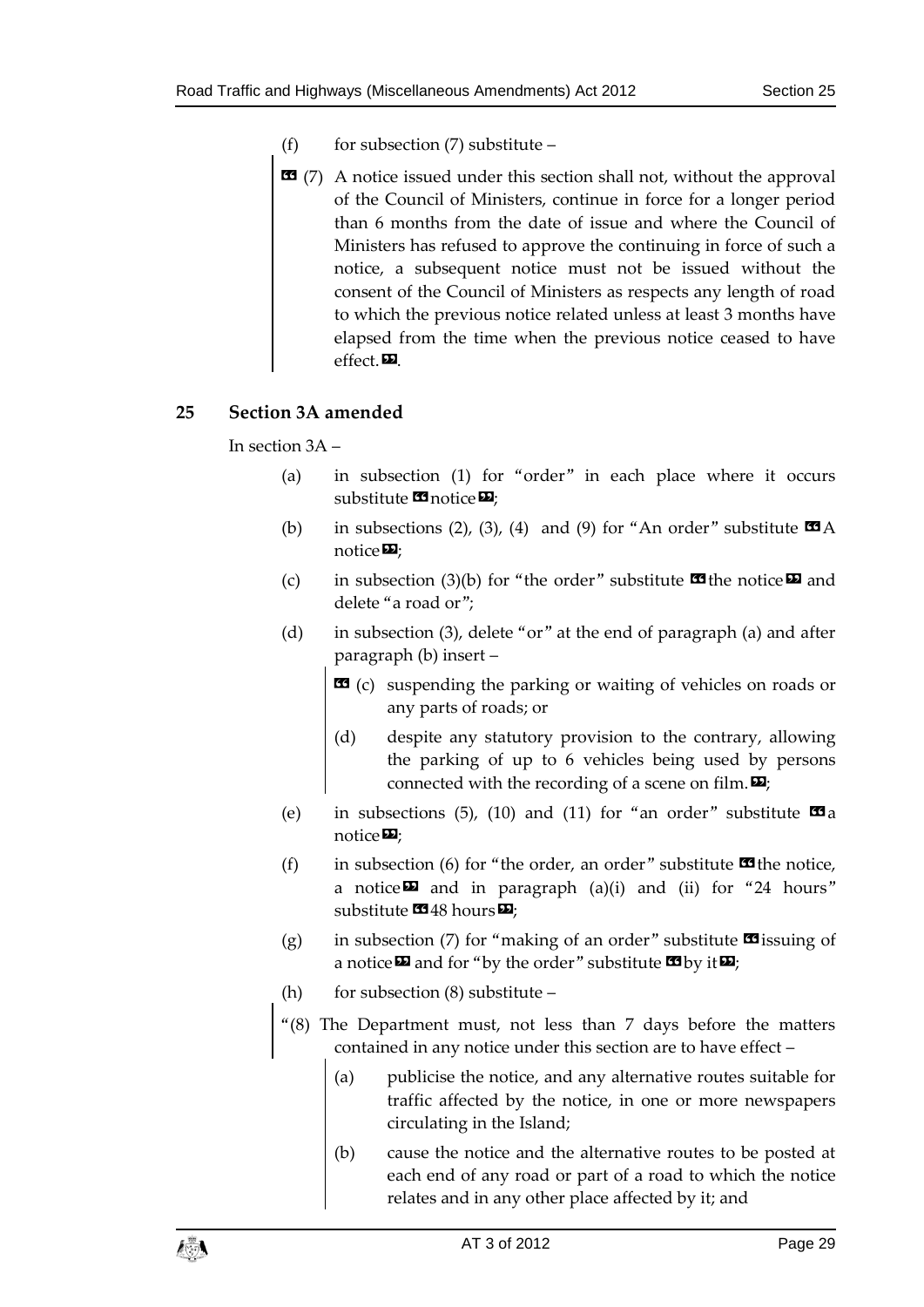(c) take any further steps that it considers appropriate to bring the matters covered by the notice to the attention of persons who may be affected by them.".

### <span id="page-29-0"></span>**26 Section 4A amended**

In section 4A delete "(other than orders under section 3 or 3A)".

#### <span id="page-29-1"></span>**27 Section 7 amended**

Section 7(3) is repealed.

### <span id="page-29-2"></span>**28 Section 15 amended**

In section 15 for subsections  $(4)$  and  $(5)$  substitute  $-$ 

- **13** (4) Subject to subsection (5), no traffic signs may be placed on or near a road except –
	- (a) under and in accordance with this Act;
	- (b) where a Department, Statutory Board or local authority is required or authorised to place the signs by any other enactment, in accordance with that enactment; or
	- (c) where the operator of a tramway or railway undertaking places the signs under powers conferred by any other enactment, in accordance with those powers.
- (5) However, in the case of traffic signs that are portable light signals, despite any other enactment, they must not be placed on or near a road without the prior consent of the Department.
- (5A) A person who contravenes subsection (4) or (5) is guilty of an offence.".

### <span id="page-29-3"></span>**29 Section 17 amended**

In section 17(1) for "A person under the authority (whether general or specific) of the Department" substitute  $\Box A$  constable, or person acting under the instructions (whether general or specific) of the Chief Constable or the Department, $\boldsymbol{\mathsf{E}}$ .

### <span id="page-29-4"></span>**30 Section 24 amended**

In section 24 for "An order under section 3(1) or a notice under section 3(3)" substitute  $\mathbf{\Omega}$  A notice under section 3(1) $\mathbf{\Omega}$ .

### <span id="page-29-5"></span>**31 Section 28 amended**

In section 28 –

(a) for subsection (1) substitute –

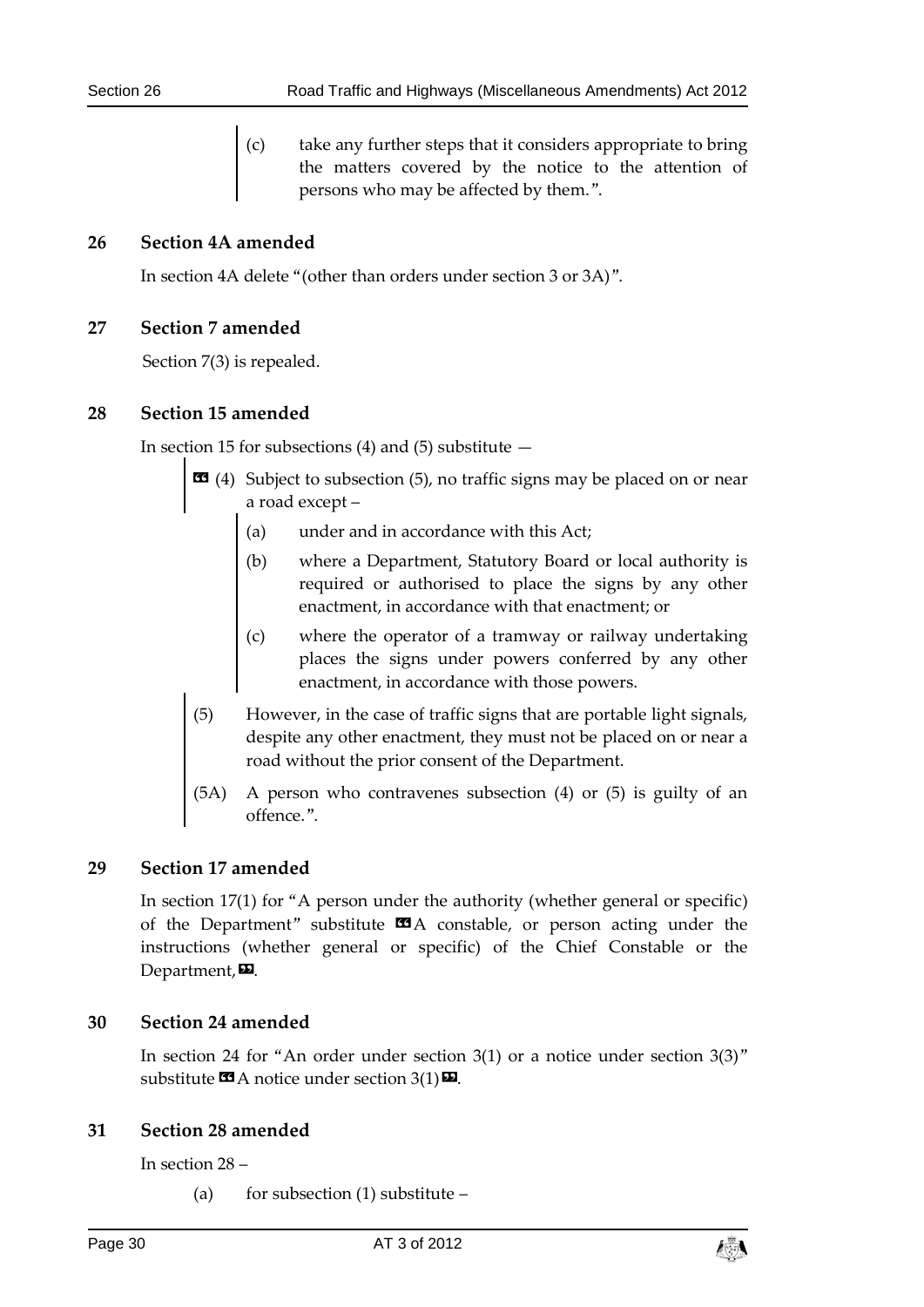- $\text{1}$  (1) The Department of Social Care may issue badges in such form as it considers appropriate for motor vehicles driven by, or used for the carriage of, disabled persons. $\mathbf{E}$ ;
- (b) in subsection (2)(b) for "issued" substitute "used".

### <span id="page-30-0"></span>**32 Section 31 amended**

In section 31 –

- (a) renumber existing text as subsection (1);
- (b) after the renumbered subsection (1) add –
- **EE** (2) The Department may by order amend Schedule 4 so as to vary the maximum levels of fines there specified. $\boldsymbol{\Sigma}$ .

### <span id="page-30-1"></span>**33 Section 33 substituted**

For section 33 substitute –

### **"33 Traffic wardens**

- The Department may appoint persons, to be known as "traffic **wardens"** to discharge the functions conferred on them by or under this section under the direction of the Chief Executive of the Department.
- (2) However, the Department
	- (a) must not employ a constable as a traffic warden; and
	- (b) must take steps to ensure that only persons suitable for appointment and adequately qualified are appointed as traffic wardens, and that traffic wardens are suitably trained before undertaking their duties.
- (3) Where an order of the Department so provides, traffic wardens have the following functions –
	- (a) those functions normally undertaken by a constable in connection with the control and regulation of, or the enforcement of the law relating to, traffic, which functions may be exercised for the purposes of assisting a constable;
	- (b) such other functions connected with the control and regulation of traffic as the Chief Executive of the Department may assign; and
	- (c) the function of patrolling prescribed places (within the meaning of section 8) in accordance with any arrangements made by the Department with the Department of Education and Children.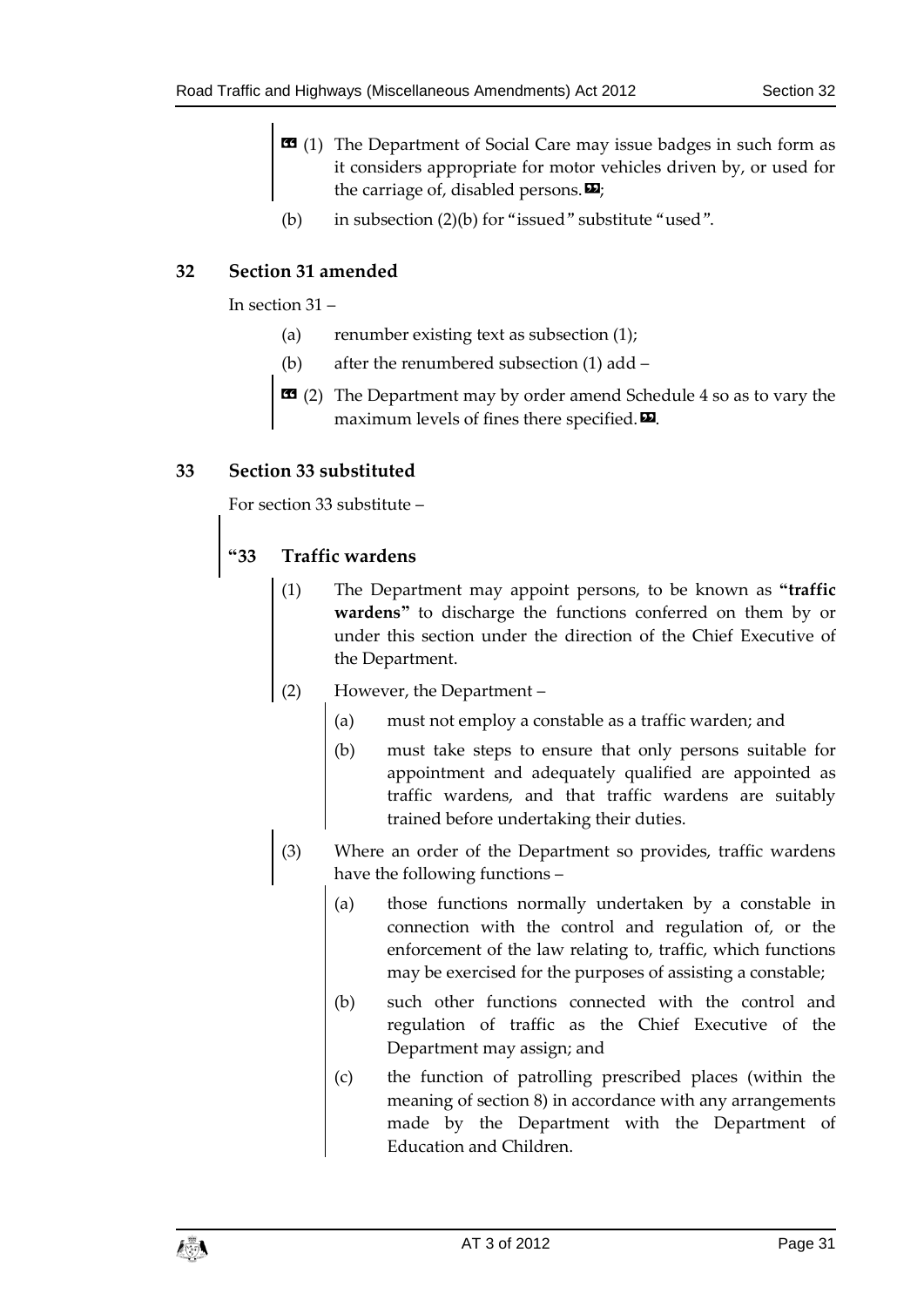- (4) Where an order under subsection (3) confers any powers on a traffic warden that are conferred on a constable under this Act or under the *Road Traffic Act 1985*, references in those Acts to a constable include a traffic warden.
- (5) If an order under subsection (3) provides that any power of a constable under sections 40, 42(1) and (4) and 43 of the *Road Traffic Act 1985* is to be exercisable by a traffic warden, the power is limited to where –
	- (a) the traffic warden is assisting a constable;
	- (b) the traffic warden has reasonable cause to believe that an offence has been committed of a description specified in relation to the section in question for the purposes of this paragraph by the order and, in the case section 43 of that Act, the order authorises the use of the power in relation to that offence; or
	- (c) in the case of section 40 of that Act, the traffic warden is exercising functions in connection with the control or regulation of traffic.
- (6) Traffic wardens must wear such uniform as the Department may determine, and may act as traffic wardens only when in that  $uniform.$

### <span id="page-31-0"></span>**34 Section 39 amended**

In section 39(2) after "orders under" insert  $\mathbb{Z}$  section 31(2), section 33(3) and  $\mathbb{Z}$ .

### <span id="page-31-1"></span>**35 Schedule 1 amended**

In Schedule 1 for paragraphs 1 to 3 substitute —

 $\text{11}$  (1) Subject to this Schedule, the Department must publish a notice issued under section 3(1) in one or more newspapers printed and circulating in the Island –

- (a) not less than 7 days before the notice comes into force; and
- (b) within a period of 7 days after issuing the notice.
- (2) The Department must publish with the notice a description of any alternative routes available for traffic.

2. So long as a notice issued under section 3(1) is in force, details of the notice and any alternative routes available for traffic must be kept posted in a conspicuous manner at each end of any road or part of the road to which the notice relates and at the points at which it will be necessary for vehicles or, as the case may be, foot passengers to diverge from any such road or part.

3. Where such a notice has been posted, the Department may, before the expiration of the period for which the notice can continue in

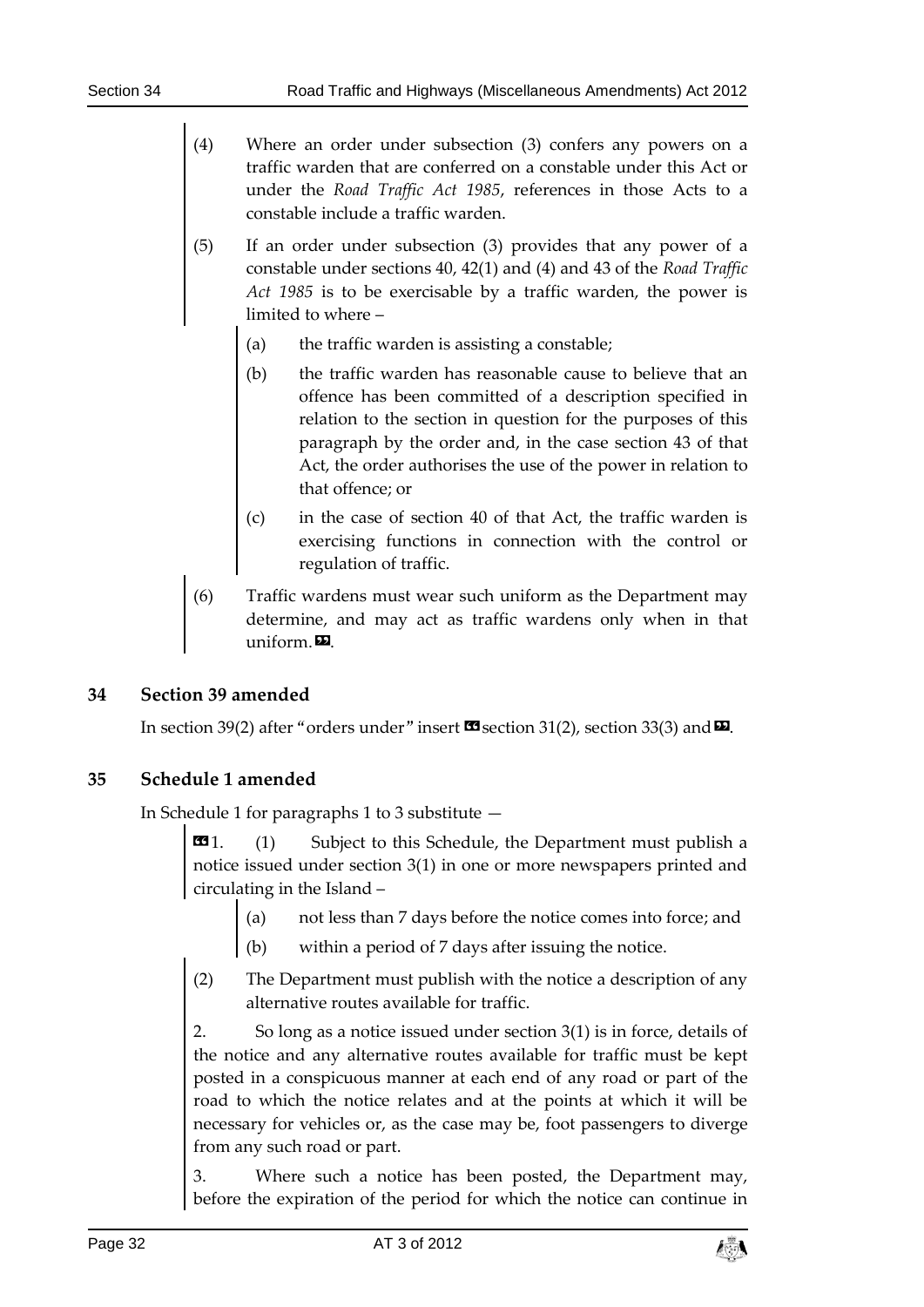force, proceed to issue a further notice under section 3(1) with respect to the same road or part of a road without causing notice of its intention to issue the notice to be published in any newspaper.  $\boldsymbol{\Sigma}$ .

### <span id="page-32-0"></span>**36 Schedule 4 amended**

In Schedule 4, after the entry relating to section 14B(6) insert –

"Section 15(5A)Unauthorised placing of traffic signs £1,000".

### <span id="page-32-1"></span>**37 Schedule 5A amended**

In Schedule 5A for paragraph 3(3) substitute –

 $\bullet$  (3) The fixed penalty for a fixed penalty offence shall be –

- (a) such amount as may be prescribed by order made by the Department; or
- (b) one half of the maximum amount of the fine to which a person committing the offence would be liable on summary conviction,

whichever is the less.".

# <span id="page-32-2"></span>**PART 4 — AMENDMENT OF HIGHWAYS ACT 1986**

### <span id="page-32-3"></span>**38 Amendment of Highways Act 1986**

The *Highways Act 1986* is amended in accordance with this Part.

### <span id="page-32-4"></span>**39 Section 7A inserted**

After section 7 insert —

# **"7A Recovery of expenses due to extraordinary traffic**

P1980/66/59

(1) If it appears to the Department that, having regard to the average expense of maintaining a highway or other similar highways in the Island, extraordinary expenses have been or will be incurred by the Department in maintaining that highway by reason of the damage caused or likely to be caused by excessive weight passing along the highway or other extraordinary traffic on the highway, the Department may recover from any person ("the operator") by or in consequence of whose order the damage has been or is likely to be caused, such expenses as may be proved to the satisfaction of the High Court to have been, or to be likely to be, incurred by the Department by reason of the damage.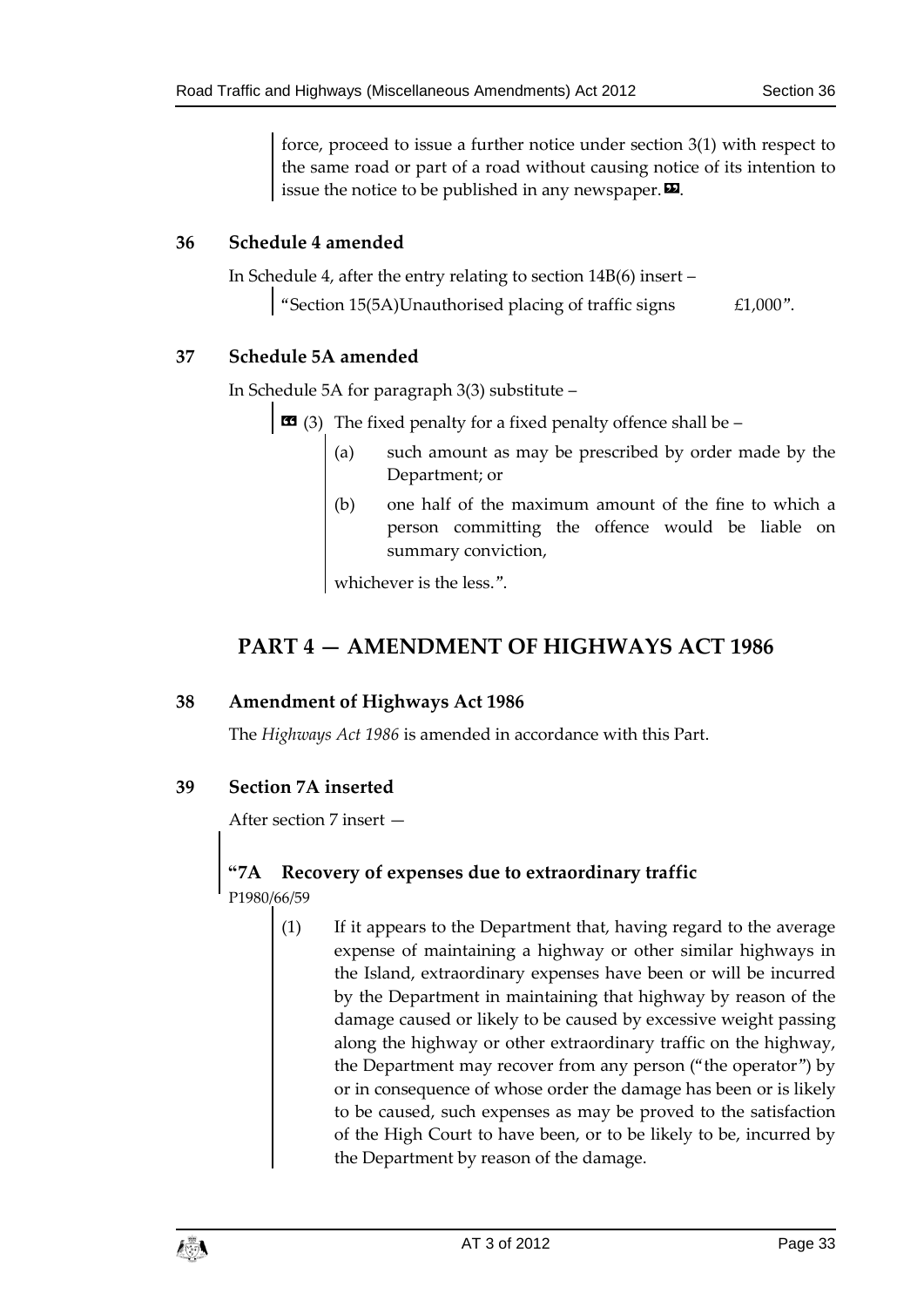- (2) However, if the operator admits liability before the damage is caused—
	- (a) the operator and the Department may agree for the payment by the operator to the Department of a sum in lieu of the Department's taking proceedings; or
	- (b) either party may require that the sum to be so paid shall be determined by arbitration,

and where a sum has been so agreed or determined the operator is liable to pay that sum to the Department and is not liable to proceedings under subsection (1).

- (3) Proceedings for the recovery of any sums under this section must be commenced within 12 months from the time at which the damage has been or is likely to be done or, where the damage or likely damage is the consequence of any particular building contract or work extending over a long period, not later than 6 months from the date of completion of the contract or work.
- (4) For the purpose of this section the expenses incurred by the Department in maintaining the highway include expenses incurred by it in maintaining a cattle-grid provided for the highway under this Act. $\mathbf{D}$ .

### <span id="page-33-0"></span>**40 Section 32B inserted**

After section 32A insert –

### **"32B Creation of walkways by agreement**

P1980/66/35

- (1) A local authority, after consultation with the Department, may enter into an agreement with a building owner—
	- (a) for the provision of ways over, through or under parts of a building, or a building when constructed, as the case may be, or parts of any structure attached, or to be attached, to the building; and
	- (b) for the dedication by the building owner of those ways as walkways.
- (2) An agreement under this section may make provision for

(a)the maintenance, cleansing and drainage of any walkway to which the agreement relates;

(b)the lighting of such walkway and of that part of the building or structure which will be over or above it;

(c) the provision and maintenance of support for such walkway;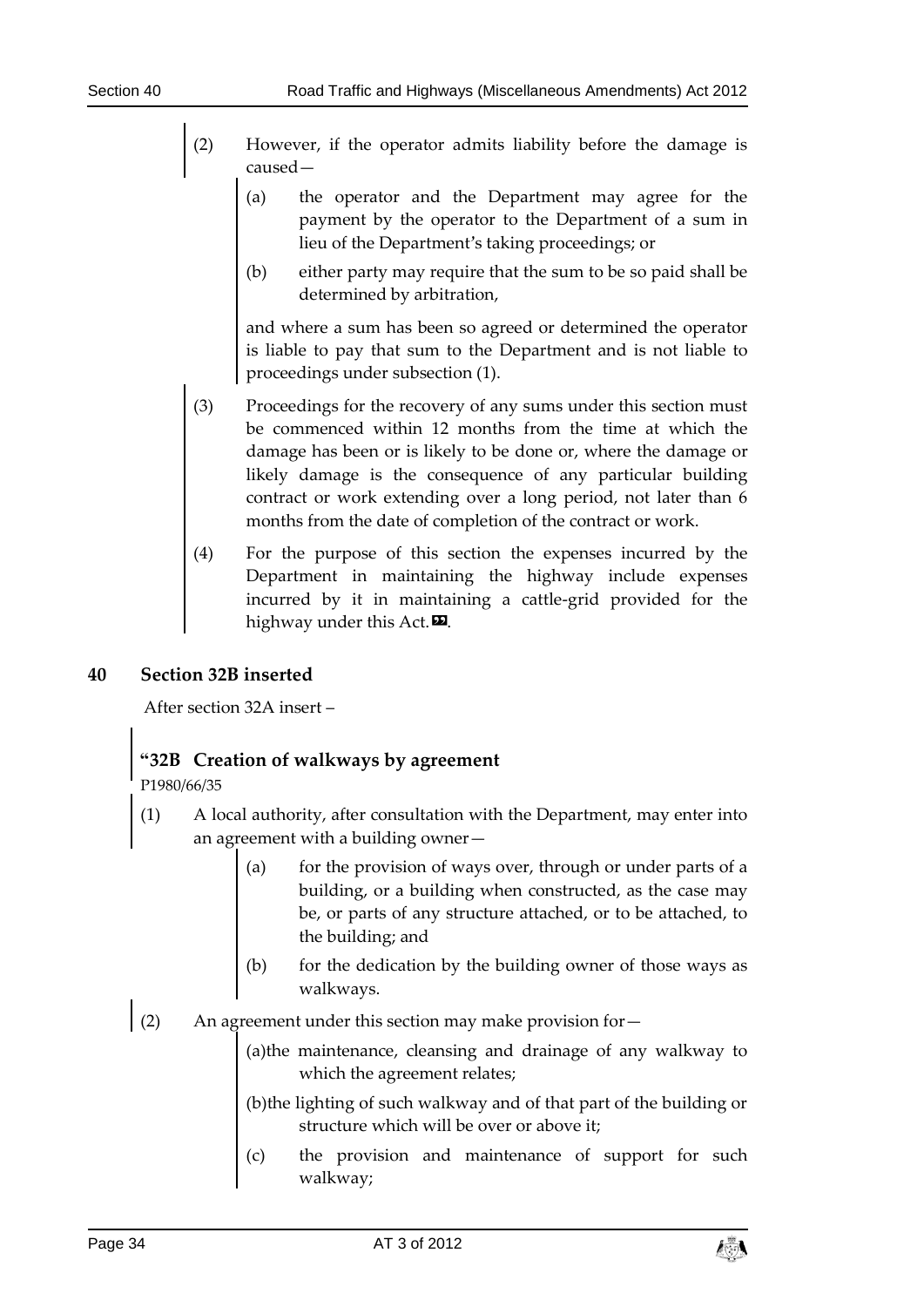- (d) entitling the local authority to enter on any building or structure in which such walkway will be situated and to execute any works necessary to secure the performance of any obligation which any person is for the time being liable to perform by virtue of the agreement or of subsection (3);
- (e) the making of payments by the local authority to the building owner;
- (f) the termination, in such manner and subject to such conditions as may be specified in the agreement, of the right of the public to use such walkway;
- (g) any incidental and consequential matters.
- (3) Any covenant (whether positive or restrictive) contained in an agreement under this section and entered into by the building owner is binding to the same extent upon the building owner's successors in title whether or not it would have been binding upon those persons apart from the provisions of this subsection, and is enforceable against those persons by the local authority.
- (4) Where an agreement has been entered into under this section the Department may make regulations regulating—
	- (a) the conduct of persons using any walkway to which the agreement relates;
	- (b) the times at which any such walkway may be closed to the public;
	- (c) the placing or retention of anything (including any structure or projection) in, on or over any such walkway.
- (5) The regulations may in particular provide
	- (a) that the building owner keep a copy of the regulations displayed at each location where a walkway provides an entrance to the building;
	- (b) that a person reasonably required by a constable so to do must provide the constable with his or her name and address;
	- (c) that a contravention of any provision of the regulations is an offence punishable on summary conviction by a fine not exceeding £2,500.
- (6) Not less than 2 months before the Department proposes to make regulations under subsection (4) it must display in a conspicuous position on or adjacent to the walkway in question notice of its intention to make such regulations.
- (7) A notice under subsection (6) must specify the place where a copy of the proposed regulations may be inspected and the period, which must not be less than 6 weeks from the date on which the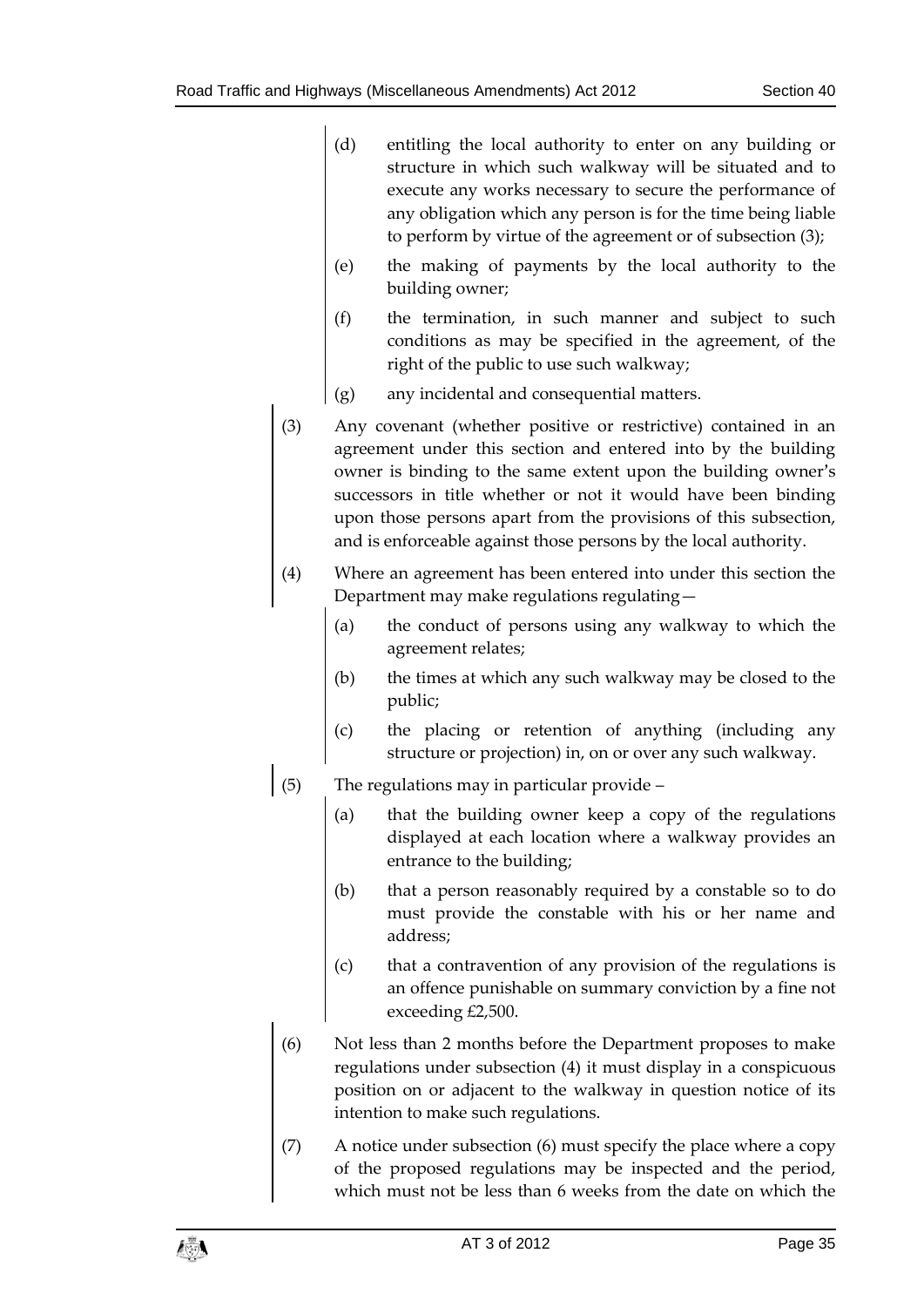notice was first displayed as aforesaid, within which representations may be made to the Department, and the Department must consider any representations made to it within that period.

- (8) The Department, after consulting such representative organisations as it thinks fit, may make regulations —
	- (a) for preventing any enactment or instrument relating to highways or to things done on or in connection with highways from applying to walkways which have been, or are to be, created in pursuance of agreements under this section or to things done on or in connection with such walkways;
	- (b) for amending, modifying or adapting any such enactment or instrument in its application to such walkways;
	- (c) without limiting paragraphs (a) and (b), for excluding, restricting or regulating the rights of statutory undertakers and the operators of electronic communications code networks to place and maintain apparatus in, under, over, along or across such walkways;
	- (d) without limiting paragraphs (a) and (b), for defining the circumstances and manner in which such walkways may be closed periodically or temporarily or stopped up and for prescribing the procedure to be followed before such a walkway is stopped up.
- (9) However, regulations under subsection (8) must not exclude the rights of statutory undertakers or the operators of electronic communications code networks to place and maintain apparatus in, under, along or across any part of a walkway, being a part which is not supported by any structure.
- (10) Without limiting subsection (8), regulations under that subsection may include such incidental, supplemental and consequential provisions (and, in particular, provisions relating to walkways provided in pursuance of agreements made before the coming into operation of the regulations) as appear to the Department to be expedient for the purposes of the regulations.
- (11) Regulations under this section cannot come into operation unless they are approved by Tynwald.
- (12) Nothing in this section is to be taken as affecting any other provision of this Act, or any other enactment, by virtue of which highways may be created.
- (13) In this section –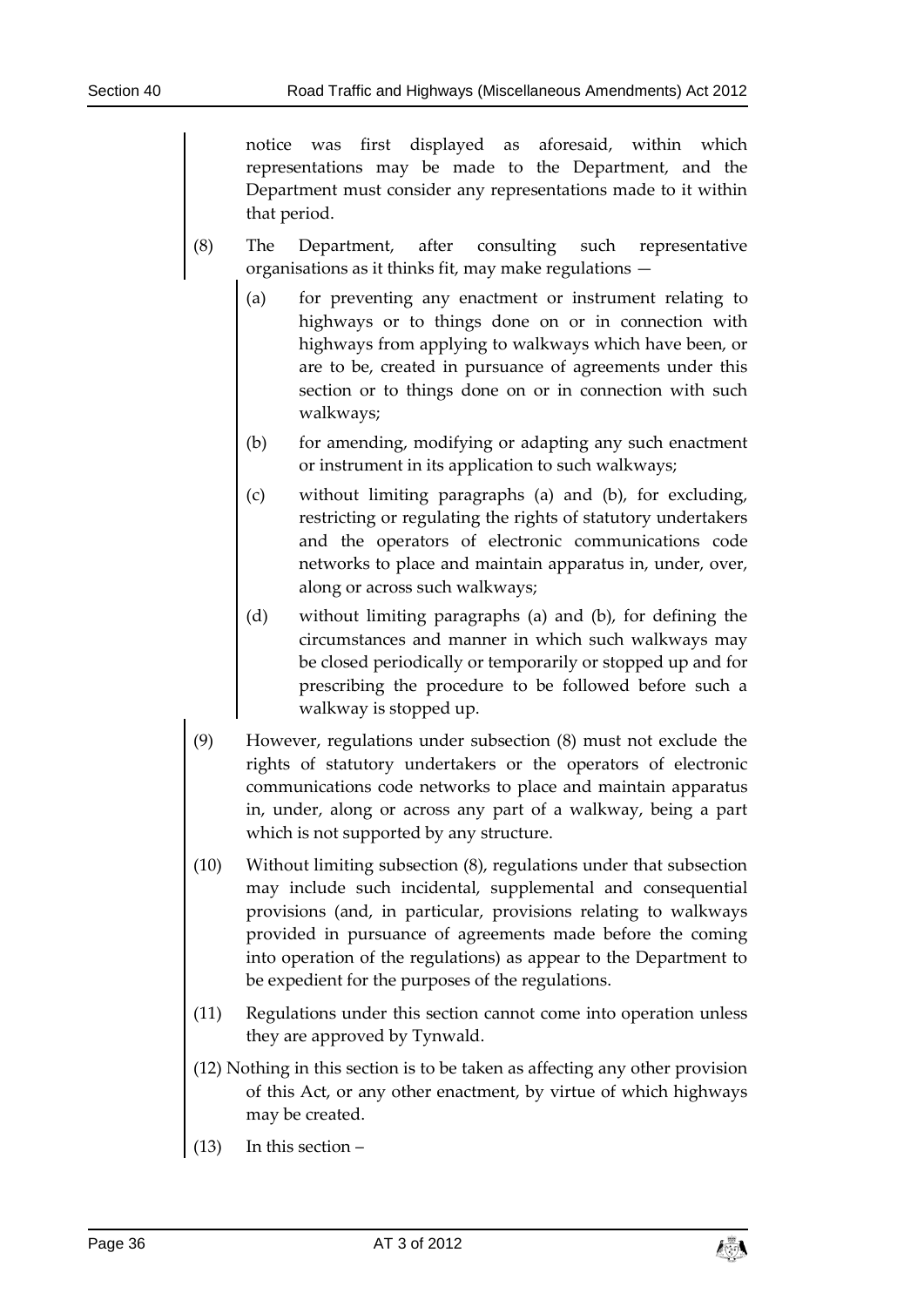- "**building owner**" means any person having an interest in the land on which a building is, or is proposed to be, situated, being a person who by virtue of that interest has the necessary power to enter into an agreement under this section;
- "**walkway**" means a highway over which the public have a right of way on foot only, but subject to such limitations and conditions, if any, affecting that right of way as may be specified in an agreement under this section and to any rights reserved by the agreement to the building owner and any person deriving title to the land under him or her.".

### <span id="page-36-0"></span>**41 Section 38 substituted**

For section 38 substitute –

### **«38 Temporary closure of highways for the purposes of entertainment**

- (1) The Department may close any highway to such traffic or classes of traffic, and on such days or at such times, as it considers necessary to facilitate the holding of any entertainment.
- (2) The Department must give such public notice of the closure of a highway as it considers necessary in order to bring its effect to the attention of the public, including in particular the operators of any railway or tramway undertaking whose traffic is affected by it.
- (3) The Department may make such incidental or consequential arrangements as it considers necessary for the temporary prohibition, restriction, suspension or regulation of –
	- (a) traffic on any other highway; or
	- (b) tramway and railway traffic.
- (4) Any person who, without lawful authority, enters or is found on any highway closed under subsection (1), or contravenes any requirement, prohibition or restriction imposed in accordance with this section, is guilty of an offence.
	- (5) In exercising its powers under this section to close any highway to facilitate the holding of any entertainment, the Department may make any arrangements that can be made by virtue of section 2(1) of the *Road Races Act 1982* [c.14] in respect of a road race order, and sections 2(2), 3, 4 and 5 of that Act apply to the exercise of the Department's powers under subsection (1) as they apply to a road race order.
	- (6) In the application of the provisions of the *Road Races Act 1982* mentioned in subsection (5) to a decision to close a highway under this section, references to a race or road racing under that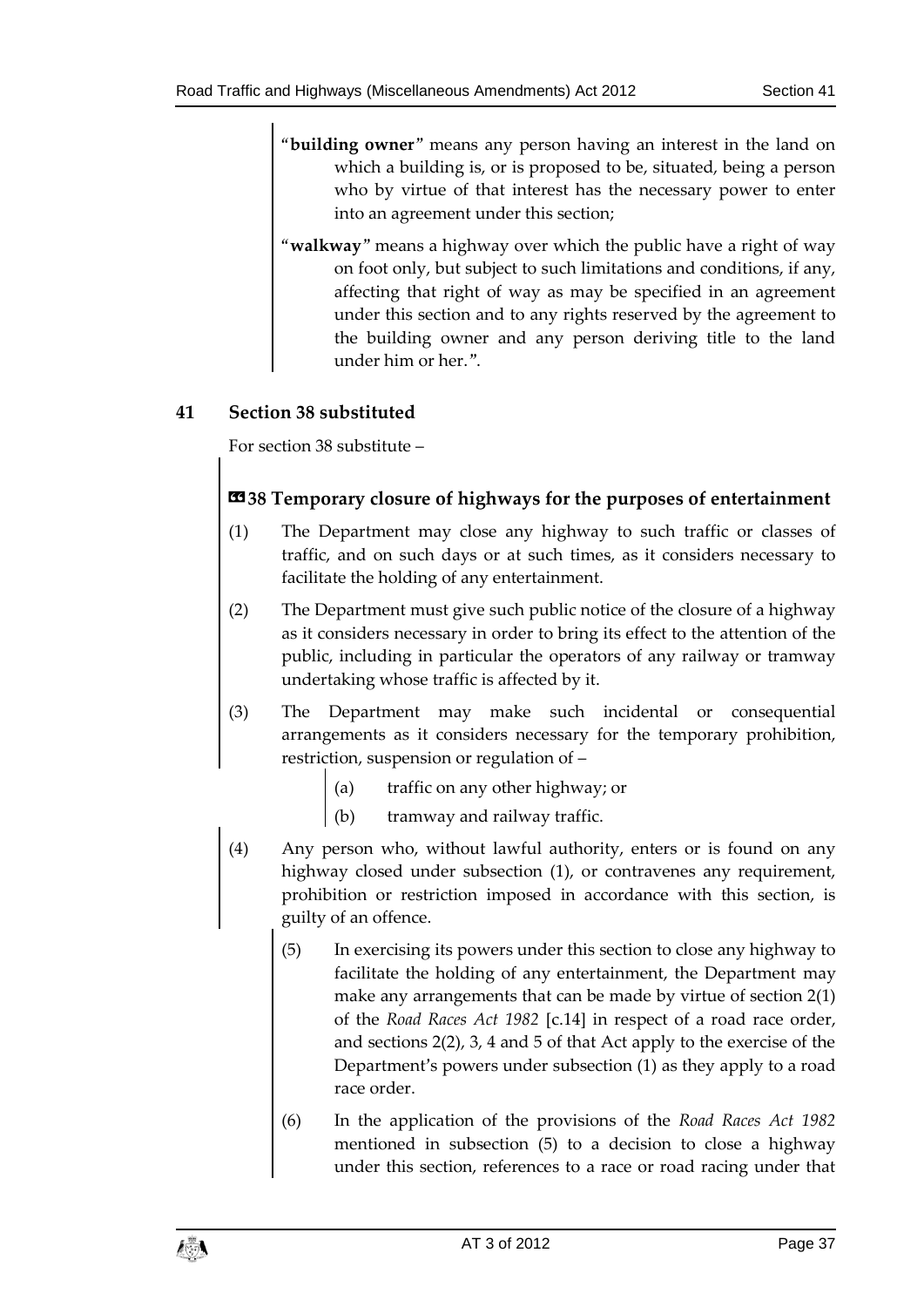Act are to be construed as references to the entertainment in question.

- (7) Any expenses incurred by the Department in connection with
	- (a) a decision to close a highway under this section; or
	- (b) the exercise of any powers in subsection (5),

are to be defrayed by the person at whose request the decision was made or the powers were exercised.

(8) In this section –

"entertainment" includes any festival, parade, display, exhibition, performance, amusement, game, sport, race or competition;

"road race order" means an order under section 1 of the *Road Races Act 1982*.".

### <span id="page-37-0"></span>**42 Section 51 amended**

In section 51–

- (a) in subsections (1) and (2) omit "within 14 days of the date of service of the notice";
- (b) after subsection (2) add –
- "(3) However, the Department may instead itself carry out any appropriate cutting, lopping or felling –
	- (a) if, in the opinion of the Department, the danger is such that it needs to be carried out immediately; or
	- (b) otherwise at any time after 14 days have elapsed since service of a notice under subsection (1) or subsection (2), if it has not been carried out by the owner or occupier.
- (4) Where the Department, in carrying out any works pursuant to subsection (3), removes any thing from a highway, the Department may dispose of it in such manner as it thinks fit, but if the Department sells the thing, it must pay the proceeds of sale, less any expenses of removal and sale, to the owner.
- (5) Where the Department carries out any works pursuant to subsection (3) it may recover the cost of doing so from the owner or occupier of the land on which the hedge, tree, shrub or other vegetation is situated.
- (6) No act of the Department or of its servants or agents carried out in good faith under this section is a contravention of the *Tree Preservation Act 1993*.".

#### <span id="page-37-1"></span>**43 Section 94A amended**

For section 94A(1) substitute –

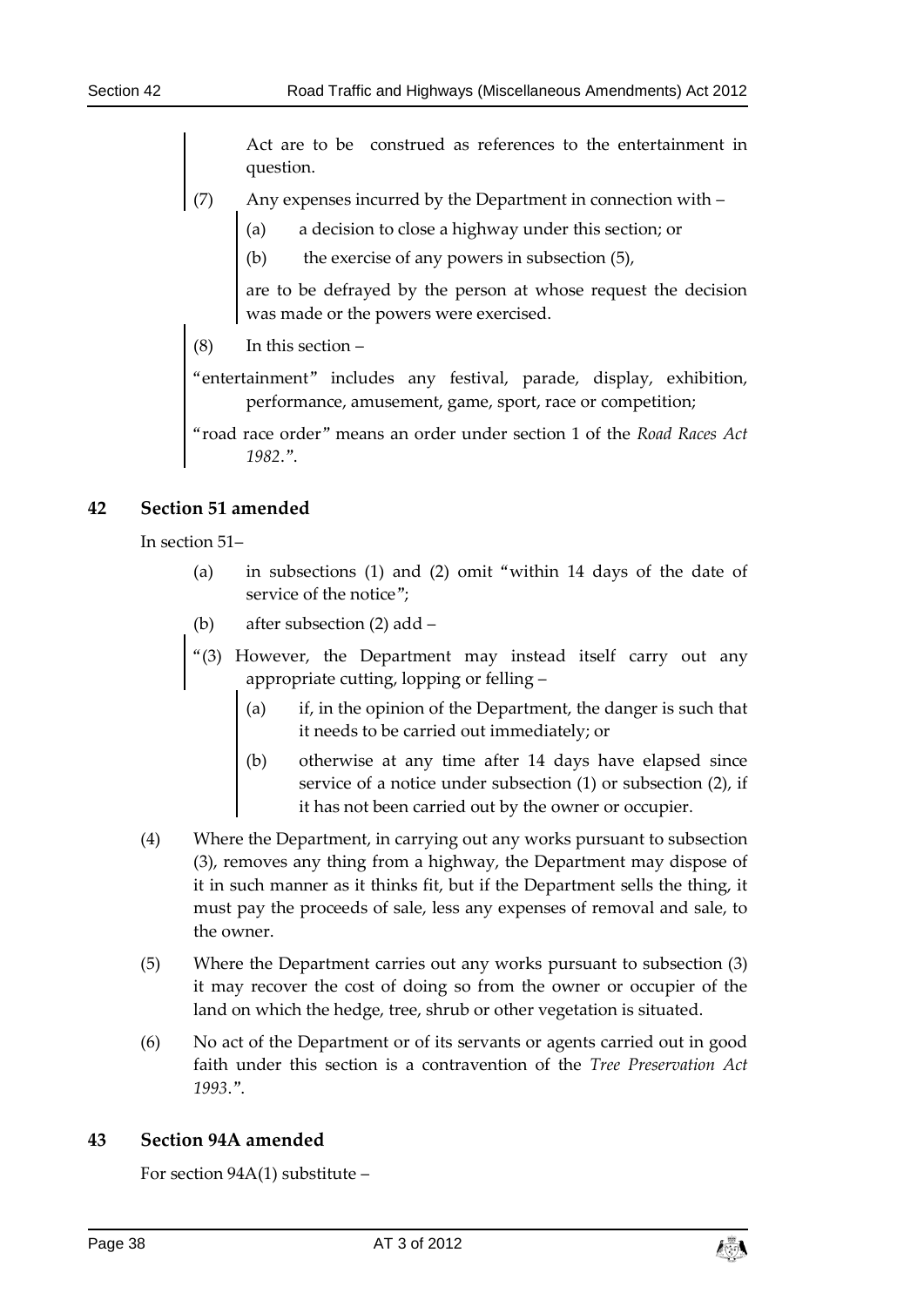- $\bullet$  (1) The Department may include in street works any of the following —
	- (a) works consisting of the construction of raised surfaces;
	- such other traffic restraint works as it considers desirable. $\blacksquare$ .

### <span id="page-38-0"></span>**44 Section 109A inserted**

After section 109 insert —

#### *"Financial provisions*

### **109A Agreements as to execution of works**

P1980/66/278

- (1) The Department, if it is satisfied it will be of benefit to the public, may enter into an agreement with any person for the execution by the Department or by the person of –
	- (a) any works which the Department is or may be authorised to execute; or
	- (b) any such works incorporating particular modifications, additions or features, or at a particular time or in a particular manner,

on terms that the person pays the whole or such part of the cost of the works as may be specified in or determined in accordance with the agreement.

- (2) For the purposes of subsection (1) the cost of the works is taken to include in particular—
	- (a) the whole of the costs incurred by the Department in or in connection with—
		- (i) the making of the agreement;
		- (ii) the making or confirmation of any scheme or order required for the purposes of the works;
		- (iii) the granting of any authorisation, permission or consent required for the purposes of the works, and
		- (iv) the acquisition by the Department of any land required for the purposes of the works; and
	- (b) all relevant administrative expenses of the Department, including an appropriate sum in respect of general staff costs and overheads.
- (3) The agreement may also provide for the making to the Department of payments in respect of the maintenance of the works to which the agreement relates and may contain such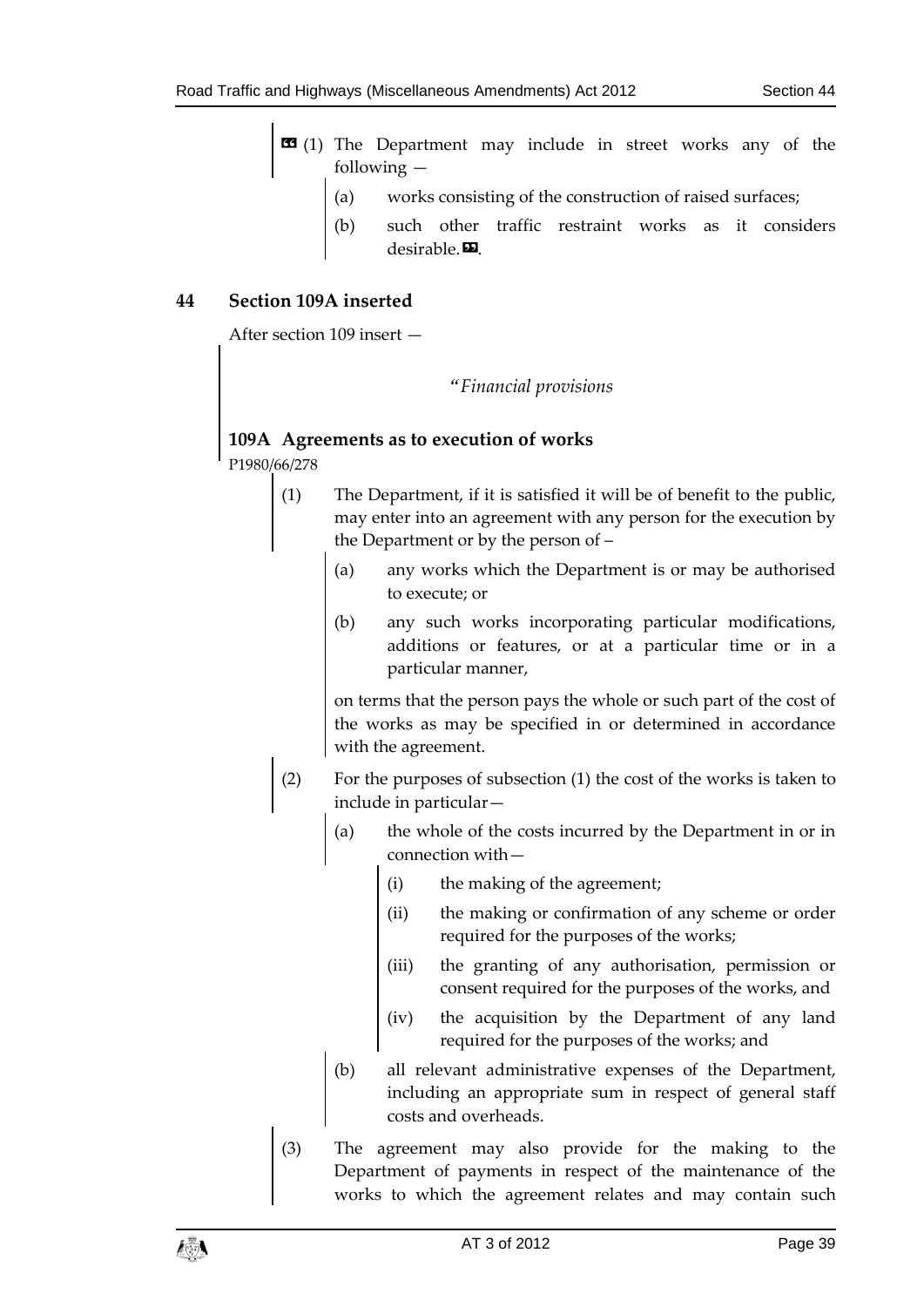incidental and consequential provisions as appear to the Department to be necessary or expedient for the purposes of the agreement.

- (4) The fact that works are to be executed in pursuance of an agreement under this section does not affect the power of the Department to acquire land, by agreement or compulsorily, for the purposes of the works.
- (5) If any amount due to the Department in pursuance of an agreement under this section is not paid in accordance with the agreement, the Department may do any or all of the following —
	- (a) direct that any means of access or other facility afforded by the works to which the agreement relates must not be used until that amount has been paid;
	- (b) recover that amount from any person having an estate or interest in any land for the benefit of which any such means of access or other facility is afforded;
	- (c) declare that amount to be a charge on any such land (identifying it) and on all estates and interests in the land,

and the Department may charge compound annual interest on the amount at 2% above the base rate from time to time of the Bank of England.

- (6) If it appears to the Department that a direction under subsection (5)(a) is not being complied with, the Department may –
	- (a) execute such works as are necessary to stop up the means of access or deny the facility, as the case may be, and may for that purpose enter any land; and
	- (b) recover the cost of the works from any person from whom recovery may be made under subsection (5)(b) as if it were an amount due under subsection (5).
- (7) Where the Department recovers an amount from a person by virtue of subsection  $(5)(b)$  or  $(6)(b)$ , he or she may in turn recover from any other person having an estate or interest in land for the benefit of which the means of access or other facility was afforded such contribution as may be found by the court to be just and equitable.

This does not affect the right of any of those persons to recover from the person liable under the agreement the amount which they are made to pay.".

#### <span id="page-39-0"></span>**45 Section 110 amended**

In section 110 –

(a) for subsection  $(1)$  substitute –

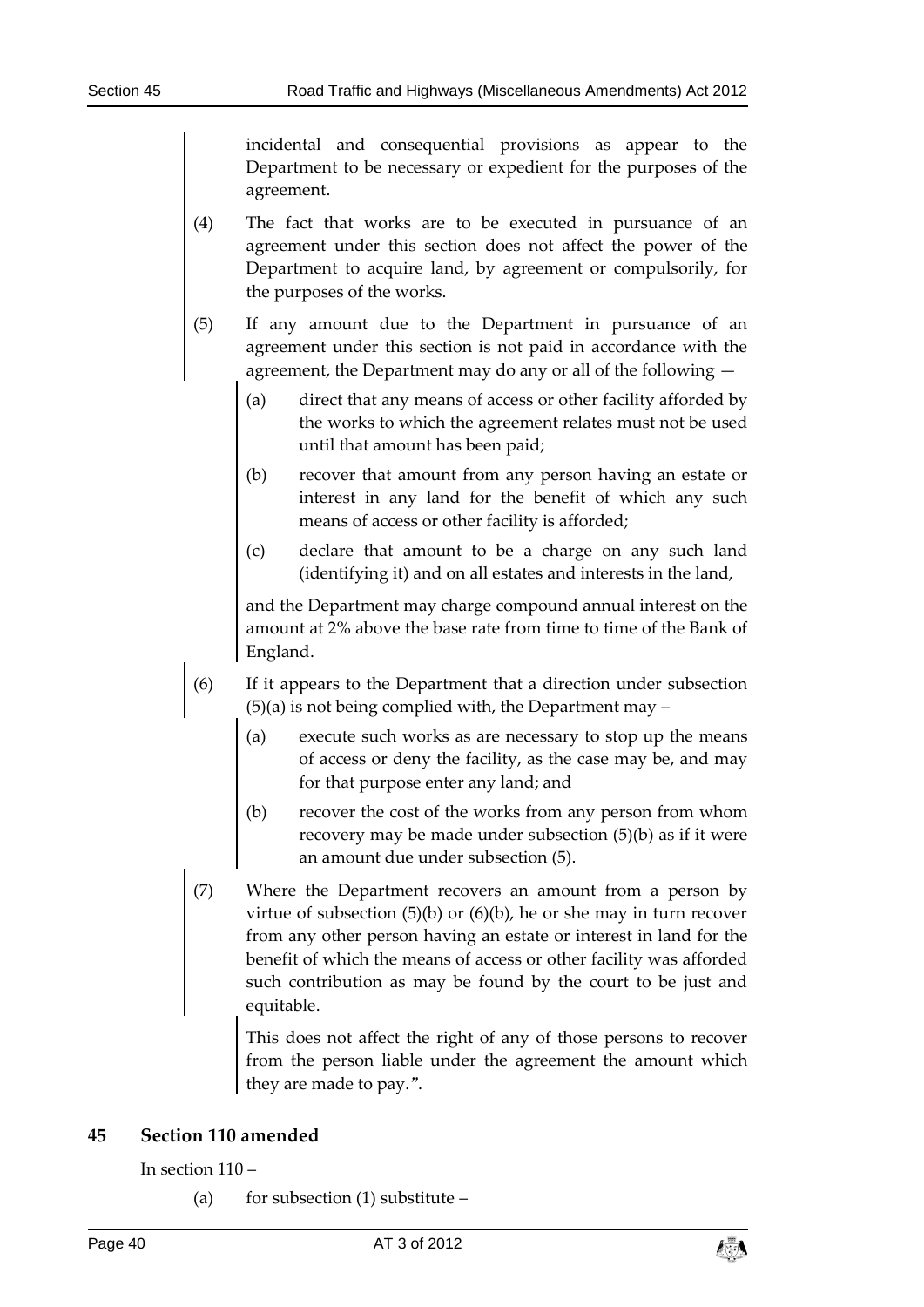- $\text{1}$  (1) Where the Department has incurred expenses for the repayment of which a person is liable under this Act, or by agreement with the Department, the Department may recover those expenses, together with interest, from that person –
	- (a) in the case of expenses due under Part VII, from the expiry of one month from the date of service of notice of the final apportionment; and
	- (b) in any other case, from the date of service of a demand for the expenses.
- (1A) Where works are involved, as from the date of their completion the expenses and accrued interest due on the works shall, until recovered, be a charge on any premises (and all estates and interests included) in respect of which the expenses were incurred. $\mathbf{E}$ .
- (b) for subsection (3) substitute –
- $\text{13}$  (3) The Department may charge compound annual interest on any expenses recoverable by it under this section at 2% above the base rate from time to time of the Bank of England. $\boldsymbol{\mathsf{D}}$ .

### <span id="page-40-0"></span>**46 Section 115 amended**

In section 115 –

- (a) in subsection (2)(b) for "£,1,000" substitute  $\mathbf{\mathfrak{B}}$  £2,500 $\mathbf{\mathfrak{D}}$ ;
- (b) after subsection (2) insert –
- **EE** (2A) The Department may by order amend subsection (2) so as to vary the amount of any fine there specified and such order shall not have effect unless approved by Tynwald. $\boldsymbol{\mathsf{\Xi}}$ .

### <span id="page-40-1"></span>**47 Section 118 amended**

In section 118 –

- (a) in subsection (2) for "by regulations prescribe" substitute "specify";
- (b) subsection (3) is repealed.

### <span id="page-40-2"></span>**48 Schedule 1A amended**

In Schedule 1A –

- (a) paragraphs 4 and 6 and their respective cross headings are repealed;
- (b) in paragraph 5
	- (i) in sub-paragraph (1) delete "which are of a description prescribed by regulations under paragraph 6";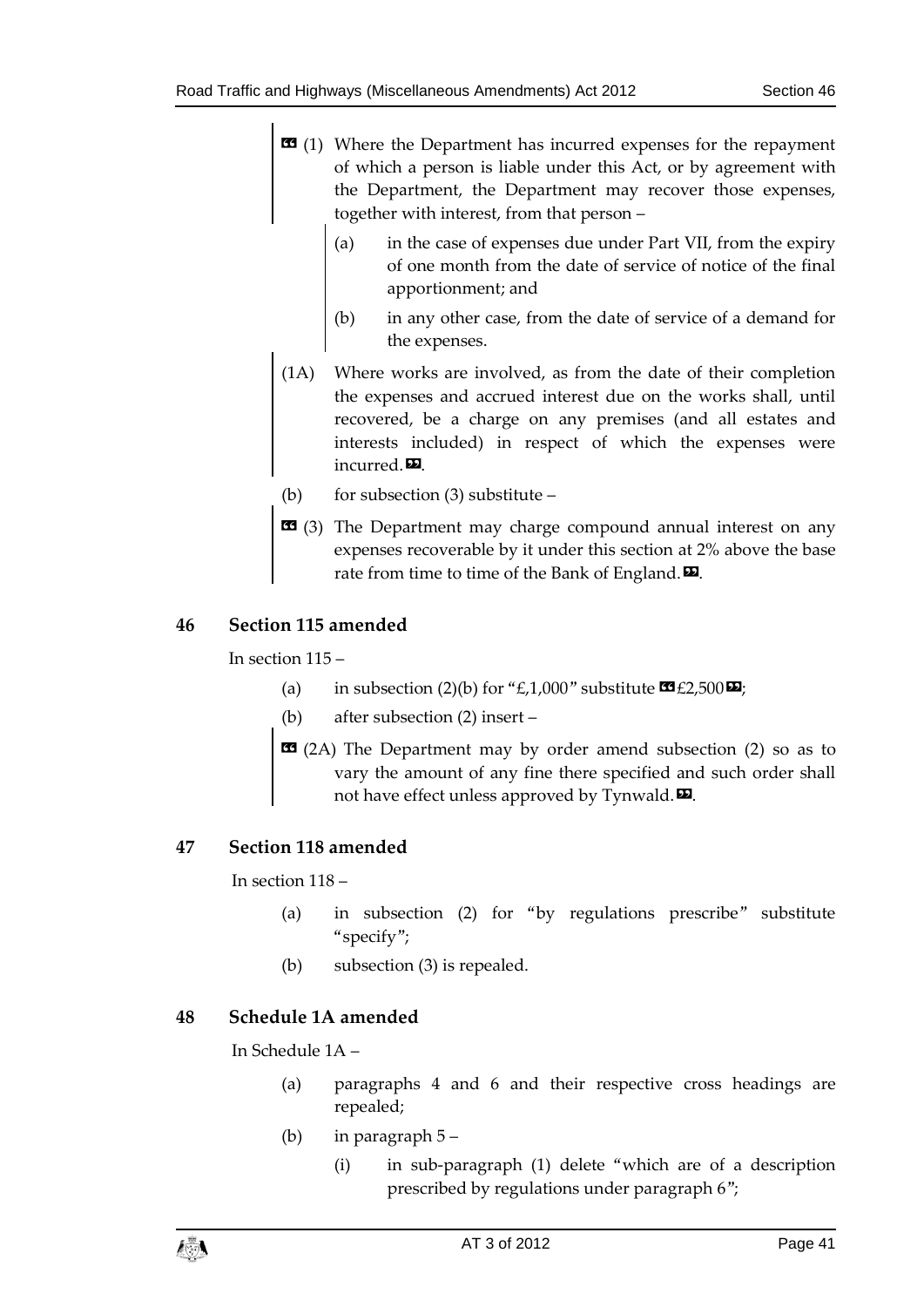- (ii) delete sub-paragraphs (2) and (3);
- (c) in paragraph 7
	- (i) in sub-paragraph (1) for "where a raised surface in a highway conforms to regulations under paragraph 4, it" substitute  $\mathbf{G}$  a raised surface in a highway  $\mathbf{E}$ ;
	- (ii) in sub-paragraph (3) for "Works (whenever constructed) of a description prescribed by regulations under paragraph 6 which conform to any requirements imposed by the regulations" substitute  $\blacksquare$  Traffic restraint works (whenever constructed) $\mathbf{E}$ ;
	- (iii) delete sub-paragraph (4);
- (d) in paragraph 8 delete the definition of "prescribed".

### <span id="page-41-0"></span>**49 Schedule 3 amended**

In paragraph 9(1) of Schedule 3 delete "or of regulations made under this Act".

### <span id="page-41-1"></span>**50 Schedule 4 amended**

In paragraph 2 of Schedule 4 –

- (a) in sub-paragraph  $(6)$ 
	- (i) for "When" substitute  $\Box$  Subject to the following provisions of this paragraph, when  $\boldsymbol{\mathsf{\Xi}}$ ;
	- (ii) in head (c) for "in accordance with regulations made by the Department" substitute  $\blacksquare$  in accordance with any directions given by the Department or the relevant body, as the case may be  $\mathbf{E}$ ;
	- (iii) for "12 months" substitute  $\mathbf{C}$  24 months  $\mathbf{D}$ ;
- (b) in sub-paragraph (7) delete the second sentence;
- (c) after sub-paragraph (7) insert –

 $\blacksquare$  (7A) If the undertakers –

- (a) have not reinstated or made good a highway or bridge in accordance with the Department's directions under subparagraph  $(6)(c)$ ; or
- (b) have failed to keep it in good repair in accordance with paragraph (6),

the Department may, having given not less than 28 days' notice to the undertakers, carry out the works that it considers necessary itself and may recover from the undertakers the expenses reasonably incurred in so doing. $\mathbf{E}$ ;

(d) in sub-paragraph (8) for ", the Department, or, as the case may be" substitute  $\mathbf{w}$  relating to a sewer, drain or tunnel  $\mathbf{w}$ ;

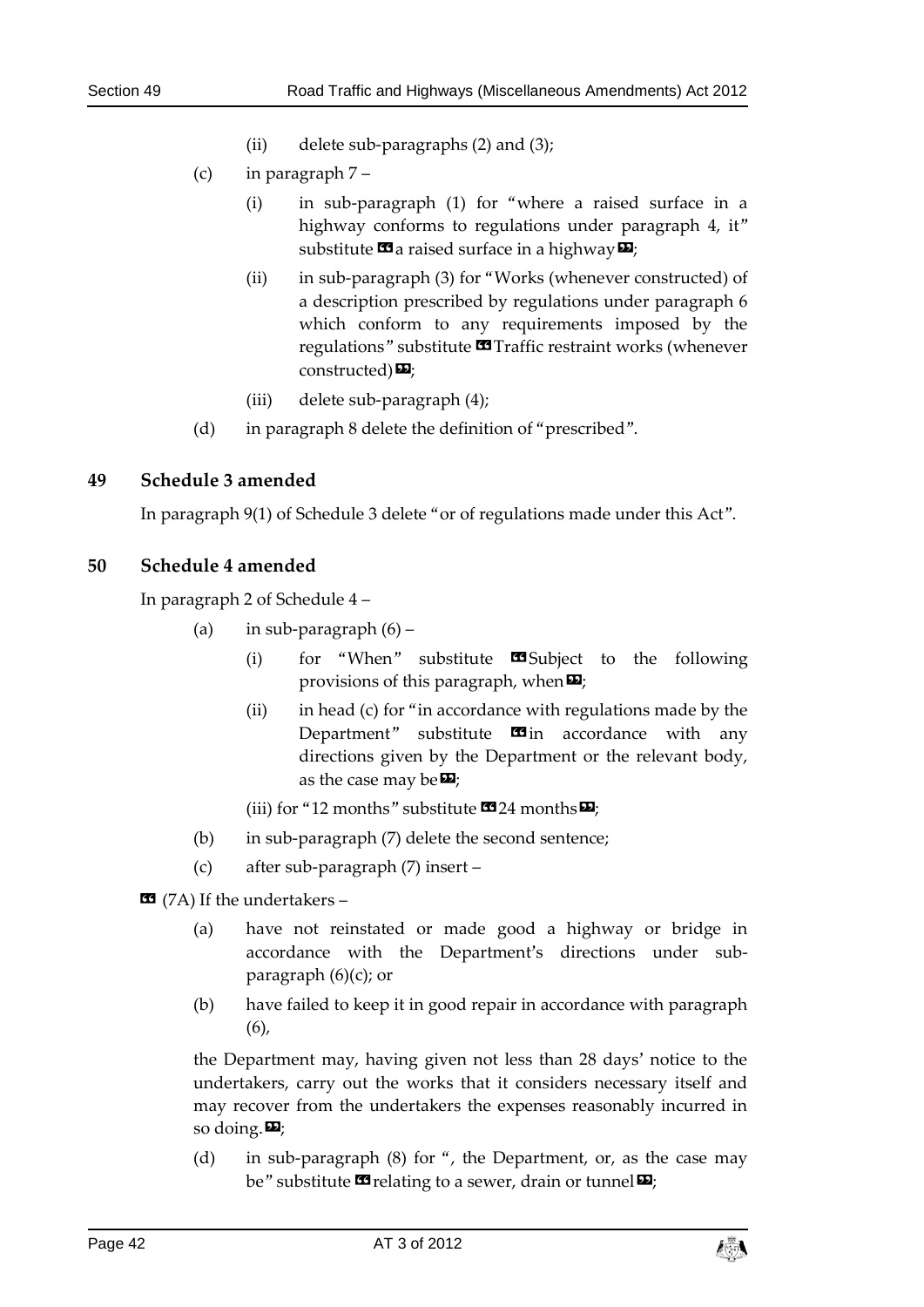- (e) after sub-paragraph (8) insert –
- **EE** (8A) Without limiting sub-paragraph (7A), if, in the opinion of the Department, the undertakers fail to keep in good repair a highway or bridge in accordance with sub-paragraph (6), the Department may, within the 24 month period specified in that sub-paragraph, serve a default notice on the undertakers specifying the delay or omission, and on service of that notice the period specified in that sub-paragraph is extended by a further 24 months.
- (8B) If there is continuing failure of the matters referred to in subparagraph (8A), the Department may serve further default notices and in each case the period specified in sub-paragraph (6) is extended by a further 24 months from the service of each such notice.
- (8C) If any question arises in relation to the amount of expenses reasonably incurred under sub-paragraphs (7), (7A) and (8), the question shall be determined by arbitration.  $\mathbf{E}$ ;
- (f) after sub-paragraph (9) add —
- $\text{10}$  (10) In this paragraph a reference to reinstatement and making good in the context of a highway or bridge includes –
	- (a) the planing off and resurfacing of the carriageway to the following extent –
		- (i) in a case where the undertakers' works are confined to a single lane, the full width of that lane;
		- (ii) in a case where such works encompass more than one lane but do not extend beyond the centre line of the carriageway, the width of that side of the carriageway to the centre line;
		- (iii) in a case where such works extend beyond the centre line, the entire width of the carriageway; and
		- (iv) in a case where such works are carried out on a highway habitually forming part of a race circuit, or on a carriageway subject to heavy braking, the entire width of the carriageway;
	- (b) the use of materials that are of the same type as were used in the surfacing of adjacent stretches of the carriageway not affected by the works;
	- (c) the application of surface dressing, antiskid surfacing or special finishes in accordance with specifications approved by the Department;
	- (d) the replacement of line markings and catseyes; and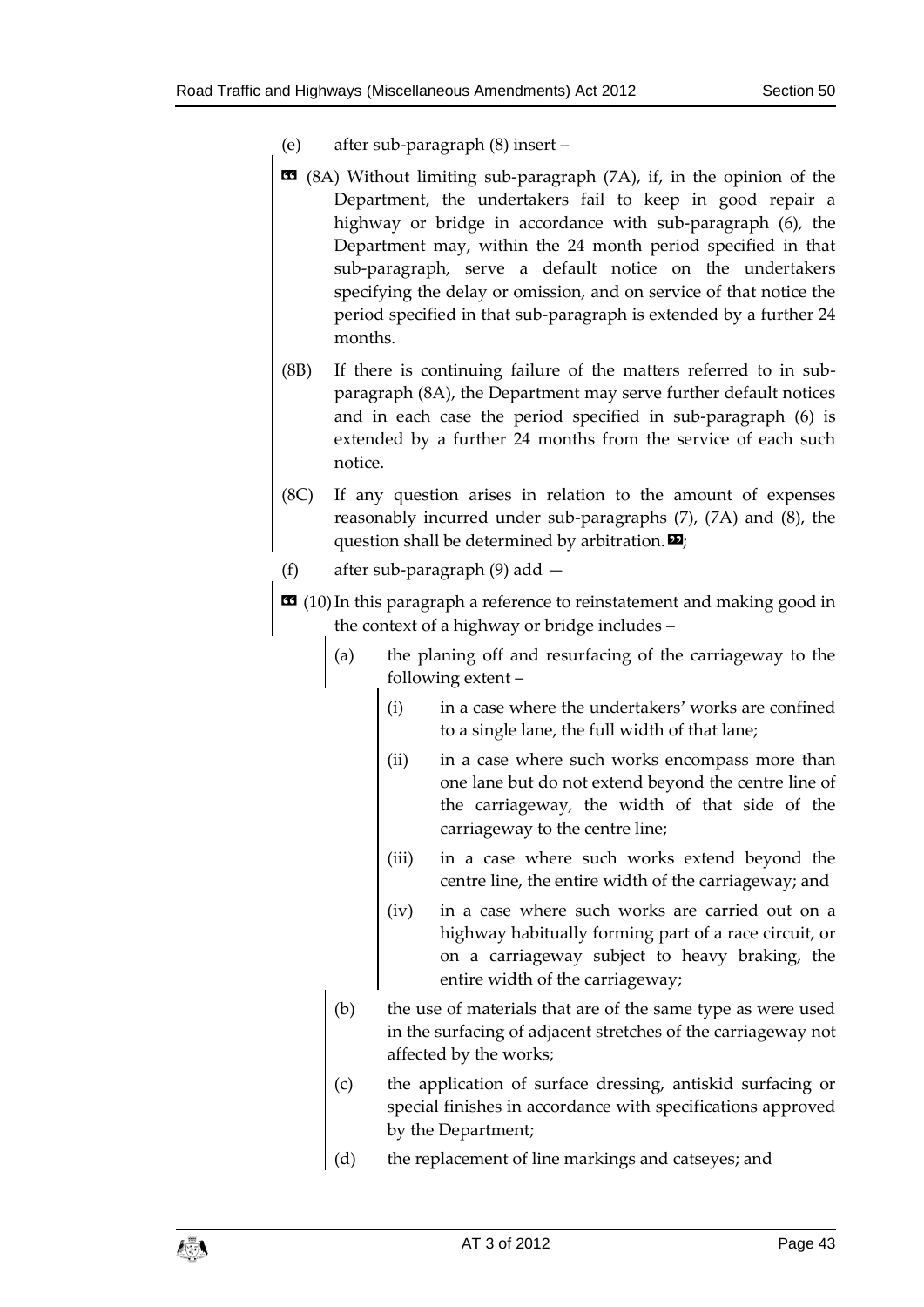(e) the making good of any object or equipment installed on the highway or bridge. $\boldsymbol{\mathsf{E}}$ .

### <span id="page-43-1"></span><span id="page-43-0"></span>**PART 5 — MISCELLANEOUS AMENDMENTS AND REPEALS**

### **51 Amendment of Petty Sessions and Summary Jurisdiction Act 1927**

In section 66(4) of the *Petty Sessions and Summary Jurisdiction Act 1927* for "a fine not exceeding £1,000, or to be imprisoned for a term not exceeding two months" substitute  $\mathbf{\Omega}$  the same penalties as would apply if the person were convicted of contravening section 3 of the *Road Traffic Act 1985* (careless or inconsiderate driving) (save that obligatory endorsement applies only if the offence were committed in respect of a carriage that is mechanically propelled).  $\boxtimes$ .

### <span id="page-43-2"></span>**52 Amendment of Road Transport Act 2001**

- (1) The *Road Transport Act 2001* is amended as follows.
- (2) For section  $7(1)$  and (2) substitute  $-$ 
	- « (1) In this Act "**goods vehicle**" means
		- (a) a motor vehicle constructed or adapted for use for the carriage of goods;
		- (b) a trailer so constructed or adapted; or
		- (c) any combination of such vehicles,

the maximum weight of which exceeds such weight as is prescribed. $\boldsymbol{\mathsf{E}}$ .

- (3) For section  $10(4)$  substitute
	- $\overline{69}$  (4) In addition to the requirements of subsection (1) or (2), an application for registration or an operator's licence shall not be granted unless the Committee is satisfied that –
		- (a) any place specified in the application as an operating centre of the applicant is suitable –
			- (i) for use as such an operating centre, and
			- (ii) for use as such an operating centre for the number of vehicles, or the number of vehicles of any specified class, proposed to be used under the registration or licence; and
		- (b) such additional requirements as may be prescribed are  $met. \blacksquare$ ".
- (4) After section 62(4) insert
	- **EE**(4A) The Department may make regulations authorising the Committee to refuse, suspend or revoke any registration or